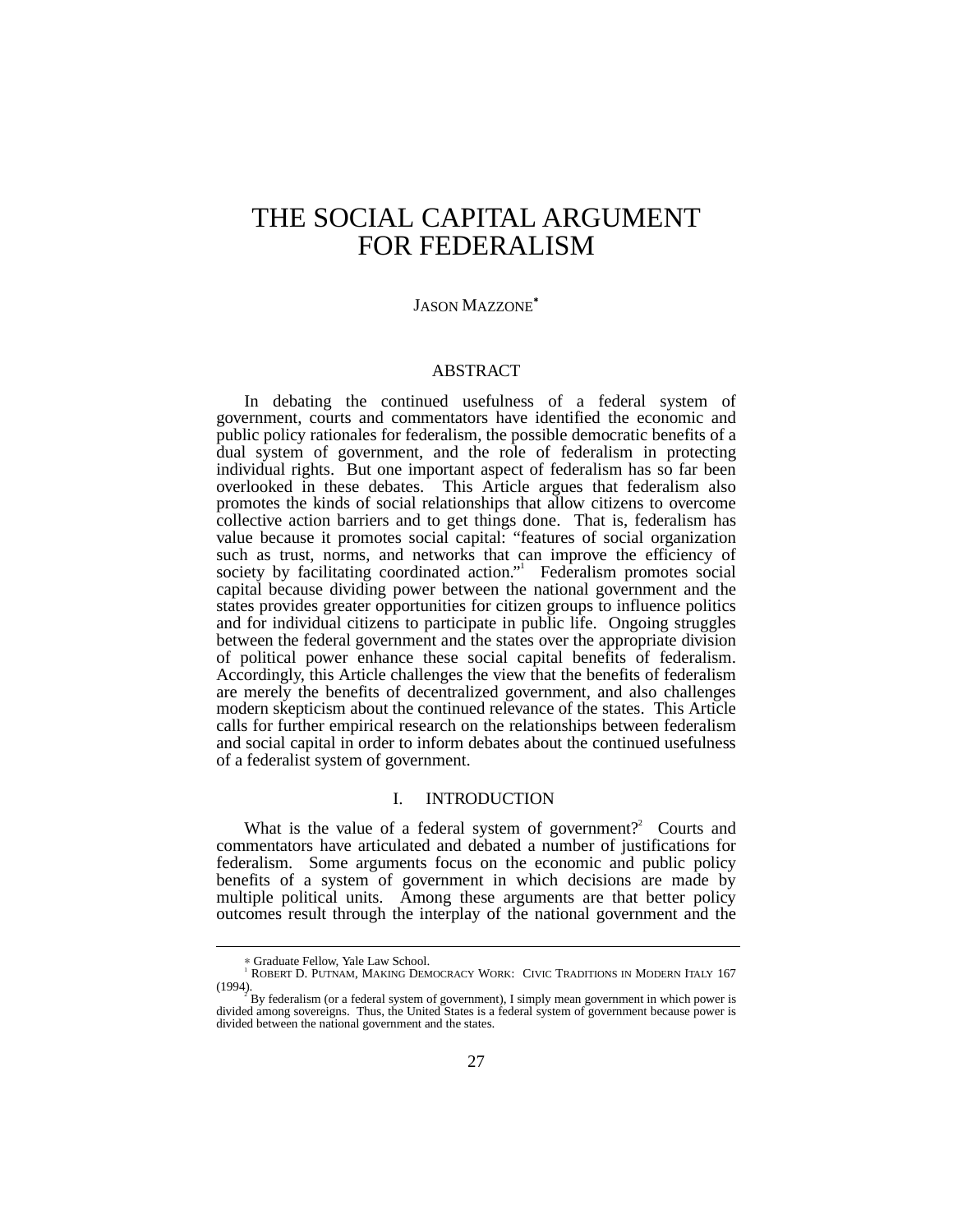states;<sup>3</sup> that competition among the states coupled with the movement of labor and capital produces efficiency;<sup>4</sup> and that experimentation at the state level produces innovative policies and programs.<sup>5</sup> Other arguments for federalism emphasize that democracy is enhanced when decisionmaking occurs at a more local level because elected representatives become more responsive to the needs of individuals and citizens are able to participate more meaningfully in self-governance.<sup>7</sup> Moreover, other arguments in favor of federalism suggest that the states may be better than the national government at protecting individual liberties either because state laws may provide greater protection for rights than federal law, $\degree$  or because the states may have greater resources or otherwise be more effective than the national government in enforcing federal rights.<sup>9</sup>

On the other side of the debate, commentators in favor of a strong national government take issue with all of these claims. These commentators argue that, whatever its historical advantages, a political system with strong states no longer makes sense from an economic and public policy perspective.<sup>10</sup> On this view, the optimal provision of many goods requires not competition among states, but regulation at the national level, $1$  and relying on the mobility of labor and capital is unlikely to produce optimal outcomes.<sup>12</sup> These commentators also claim that a strong national government is crucial for securing individual rights particularly because rights need protection from the states.<sup>13</sup> Furthermore, federalism is no guarantee of increased citizen participation in government or of

*See, e.g.*, D. Bruce La Pierre, *Political Accountability in the National Political Process––The Alternative to Judicial Review of Federalism Issues*, 80 NW. U. L. REV. 577 (1985); Deborah Jones Merritt, *The Guarantee Clause and State Autonomy: Federalism for a Third Century*, 88 COLUM. L. REV. 1, 9–10 (1988). The Supreme Court has at times endorsed this rationale for federalism. *See, e.g.*, Gregory v. Ashcroft, 501 U.S. 452, 458 (1991) (noting that federalism "makes government more responsive by putting the States in competition for a mobile citizenry").

*See, e.g.*, Akhil Reed Amar, *Of Sovereignty and Federalism*, 96 YALE L.J. 1425 (1987); Andrzej Rapaczynski, *From Sovereignty to Process: The Jurisprudence of Federalism After Garcia*, 1985 SUP.<br>CT. REV. 341 (Philip B. Kurland et al. eds., 1986).

 $\frac{1}{3}$ *See, e.g.*, DANIEL ELAZAR, AMERICAN FEDERALISM: A VIEW FROM THE STATES (3d ed. 1984). <sup>4</sup> <sup>4</sup> See, e.g., THOMAS R. DYE, AMERICAN FEDERALISM: COMPETITION AMONG GOVERNMENTS<br>(1990); Richard A. Epstein, *Exit Rights Under Federalism*, 55 LAW & CONTEMP. PROBS. 149 (1992).

Justice Brandeis is often associated with this view of federalism. *See, e.g.*, New State Ice Co. v. Liebmann, 285 U.S. 262, 311 (1932) (Brandeis, J., dissenting). "There must be power in the states and the nation to remold, through experimentation, our economic practices and institutions to meet changing social and economic needs." *Id. See also* Charles Fried, *Federalism—Why Should We Care?*, 6 HARV. J.L. & PUB. POL'Y 1 (1982); Lewis B. Kaden, *Politics, Money, and State Sovereignty: The Judicial Role*, 79 COLUM. L. REV. 847, 853-55 (1979).

*See, e.g.*, William J. Brennan, Jr., *The Bill of Rights and the States: The Revival of State Constitutions As Guardians of Individual Rights*, 61 N.Y.U. L. REV. 535 (1986); William J. Brennan, Jr., *State Constitutions and the Protection of Individual Rights*, 90 HARV. L. REV. 489 (1977); Randall K.L. Collins, *Foreword: The Once "New Judicial Federalism" and Its Critics*, 64 WASH. L. REV. 5 (1989).<br>See Amar, *supra* note 7, at 1512–17.

See generally DAVID L. SHAPIRO, FEDERALISM: A DIALOGUE 14–57 (1995).<br>
<sup>11</sup> See, e.g., Richard B. Stewart, *Pyramids of Sacrifice? Problems of Federalism in Mandating State*<br>
Implementation of National Environmental Policy, *Implementation of National Environmental Policy*, 86 YALE L.J. 1196, 1212 (1977).<br><sup>12</sup> *See, e.g.*, Edward L. Rubin & Malcolm Feeley, *Federalism: Some Notes on a National Neurosis*,

<sup>41</sup> UCLA L. REV. 903, 917–20 (1994). <sup>13</sup> *See, e.g.*, Robert C. Post & Reva B. Siegel, *Equal Protection by Law: Federal*

*Antidiscrimination Legislation After* Morrison *and* Kimel, 110 YALE L.J. 441 (2000).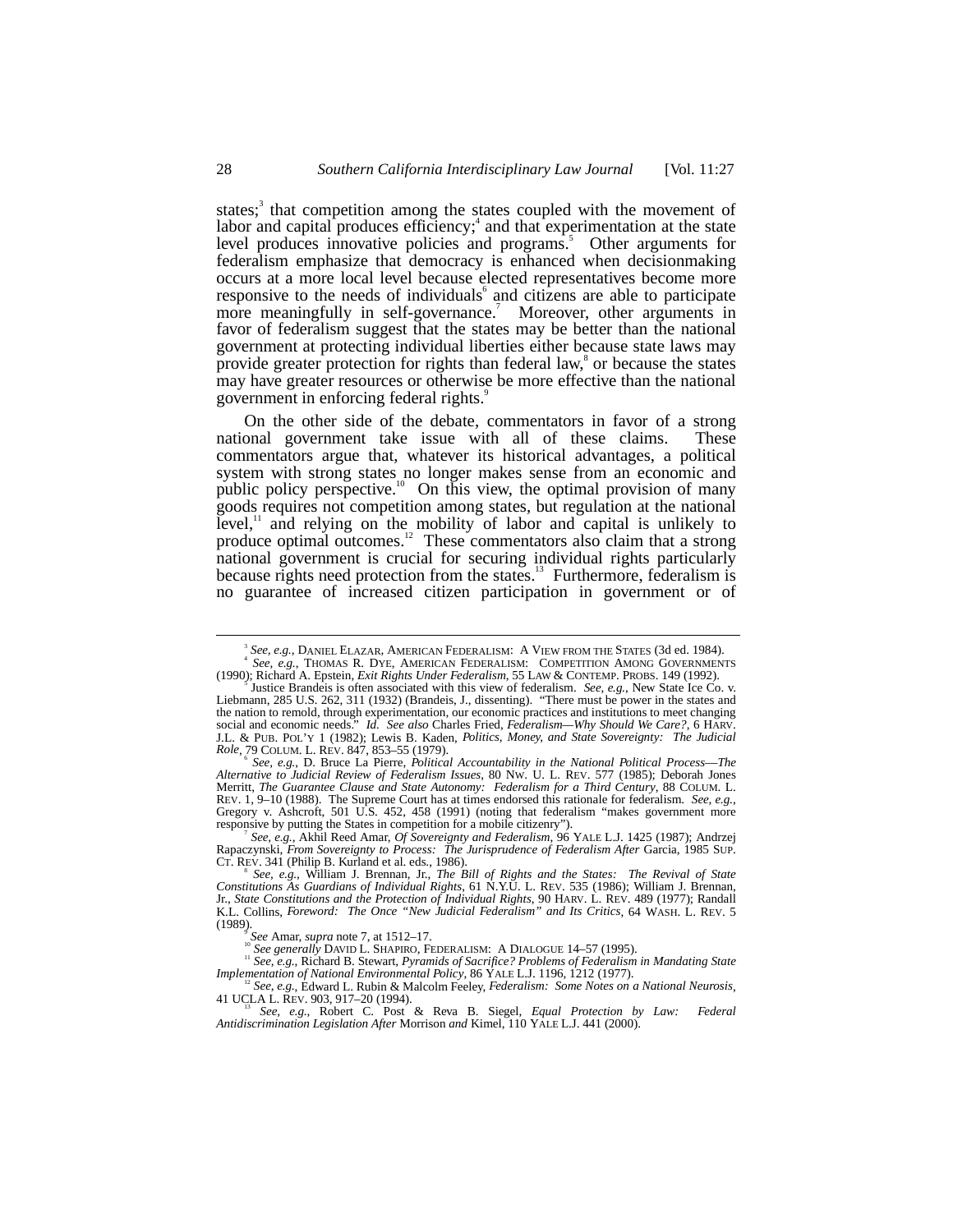government responsiveness because the states have become large political units disconnected from their citizens.<sup>1</sup>

My purpose in this Article is not to take issue with any of these arguments in favor of or against a federal system of government. Rather, my goal is to articulate an important aspect of federalism that has so far been overlooked. Federalism, I argue, has important *social* benefits because it promotes the kinds of social relationships that allow citizens to overcome collective action barriers and to get things done. In the language of this Article, federalism has value because it promotes *social capital*: "features of social organization, such as trust, norms, and networks, that can improve the efficiency of society by facilitating coordinated action." 15

Much of my argument remains necessarily speculative at this time. Even if federalism is good for social capital, that would hardly be the end of the matter. Whatever the social capital implications of federalism, we must still keep in mind other possible arguments in favor of or against a federal system of government and to weigh social capital against competing values and concerns. Nonetheless, in light of a growing body of research demonstrating the substantial benefits of high levels of social capital, it remains significant that federalism may promote it. At the very least, therefore, in debating the continued relevance of a federal system of government, we should take into account the social capital implications of a more nationalized government.<sup>16</sup>

Part II provides a brief overview of social capital and its importance. Part III sets out my argument as to why federalism should tend to promote social capital more readily than a nationalist form of government. My central claim is that federalism promotes social capital because dividing power between the national government and the states provides greater *opportunities* for citizen groups to influence politics and for individual citizens to participate in public life. Federalism, therefore, provides a healthy political environment for social capital. I argue that these social capital benefits of federalism are enhanced by ongoing struggles between the national government and the states as to the appropriate division of political power. Accordingly, the social capital benefits of federalism are benefits not merely of decentralized government (i.e., government in which authority but not power is delegated), but rather of government in which there is a division of actual power. My account also suggests that the states continue to play an important role today because they are likely the only political entities that can engage in the kind of power struggles with the national government that produce social capital benefits. In addition, my account cautions against shifting governmental power away from the states to the local level of cities, towns, and neighborhoods (as some

<sup>&</sup>lt;sup>14</sup> *See, e.g.*, Rubin & Feeley, *supra* note 12, at 915–17.<br><sup>15</sup> PUTNAM, *supra* note 1, at 167. <sup>16</sup> In this Article, I contrast federalism with "nationalist" or "nationalized" government. By those terms, I simply mean a system of government in which power rests ultimately in a single sovereign (even though power may also be delegated). France, for instance, is a more nationalist system of government than the United States because in France much greater power is located at the national level.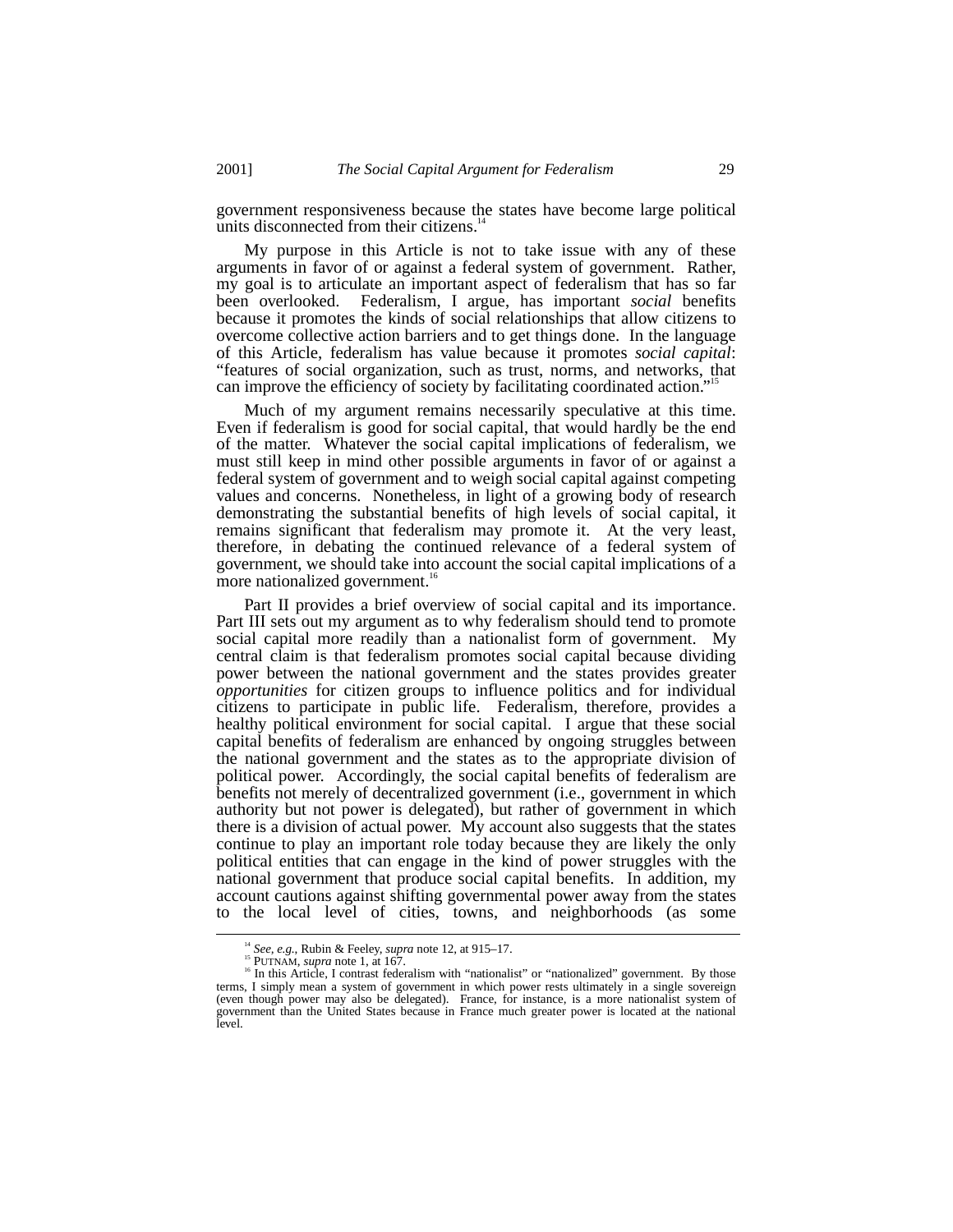commentators advocate) because these entities are likely too weak to compete with the national government over the appropriate division of power. Part IV explores some implications of the social capital argument for federalism and identifies directions for further research. Part V is my conclusion.

# II. SOCIAL CAPITAL

### A. OVERVIEW

Social ties matter. We are fundamentally social creatures; we live beside and among other people in families, neighborhoods, and towns. We work with colleagues and we socialize with friends. Our formative years are spent in schools and in other social activities. In our leisure time we join clubs, play sports, go to bars, museums, and the beach, and we talk on the phone. Even in our most individual pursuits––like reading a book or sleeping––we are never very far from other people.

Moreover, a vast range of human activity *depends* on social ties; there is very little we are able to accomplish entirely alone. While obvious to modern city dwellers that meeting basic needs––like obtaining food, water, and shelter––requires the assistance of other people, this has long been true of our species. "We are . . . unable to live without each other. Even on a practical level, it is probably a million years since any human being was entirely and convincingly self-sufficient: able to survive without trading his skills for those of his fellow humans."<sup>17</sup> More sophisticated pursuits––like traveling to work, sending e-mail, or firing a pistol––are deeply dependent on the contributions of others and we would be unable to do any of these things if we lived in isolation. The social nature of our existence is a striking characteristic of our species and far exceeds that of any other primate.<sup>18</sup> With virtually *all* of our activities embedded in social relationships, we are, according to one zoologist, "more like ants or termites."<sup>19</sup> In particular, as a large body of work in economic sociology demonstrates, economic activity is highly dependent on social networks. The structure of social relationships among economic actors, including shared understandings and trust, plays a crucial role in economic outcomes.20 *Homo economicus* is also very much a social creature.

The *quality* of our social ties, therefore, powerfully affects our lives. In the first place, social ties are crucial for the well-being of individuals.

 $^{17}$  MATT RIDLEY, THE ORIGINS OF VIRTUE: HUMAN INSTINCTS AND THE EVOLUTION OF COOPERATION 6 (1996). COOPERATION 6 (1996).<br><sup>18</sup> *Id.* 20 *Id.*<br><sup>20</sup> *See, e.g.*, RONALD S. BURT, STRUCTURAL HOLES: THE SOCIAL STRUCTURE OF COMPETITION

<sup>(1992);</sup> CHARLES SMITH, AUCTIONS: THE SOCIAL CONSTRUCTION OF VALUE (1989); SHARON ZUKIN & PAUL DIMAGGIO, THE STRUCTURES OF CAPITAL: THE SOCIAL ORGANIZATION OF THE ECONOMY (1990); Neil Fligstein, *A Political-Cultural Approach to Market Institutions*, 61 AM. SOC. REV. 656 (1996); Mark Granovetter, *Economic Action and Social Structure: The Problem of Embeddedness*, 91 AM. J. SOC. 481 (1985); Alejandro Portes & Julia Sensenbrenner, *Embeddedness and Immigration: Notes on the Social Determinants of Economic Action*, 98 AM. J. SOC. 1320 (1993).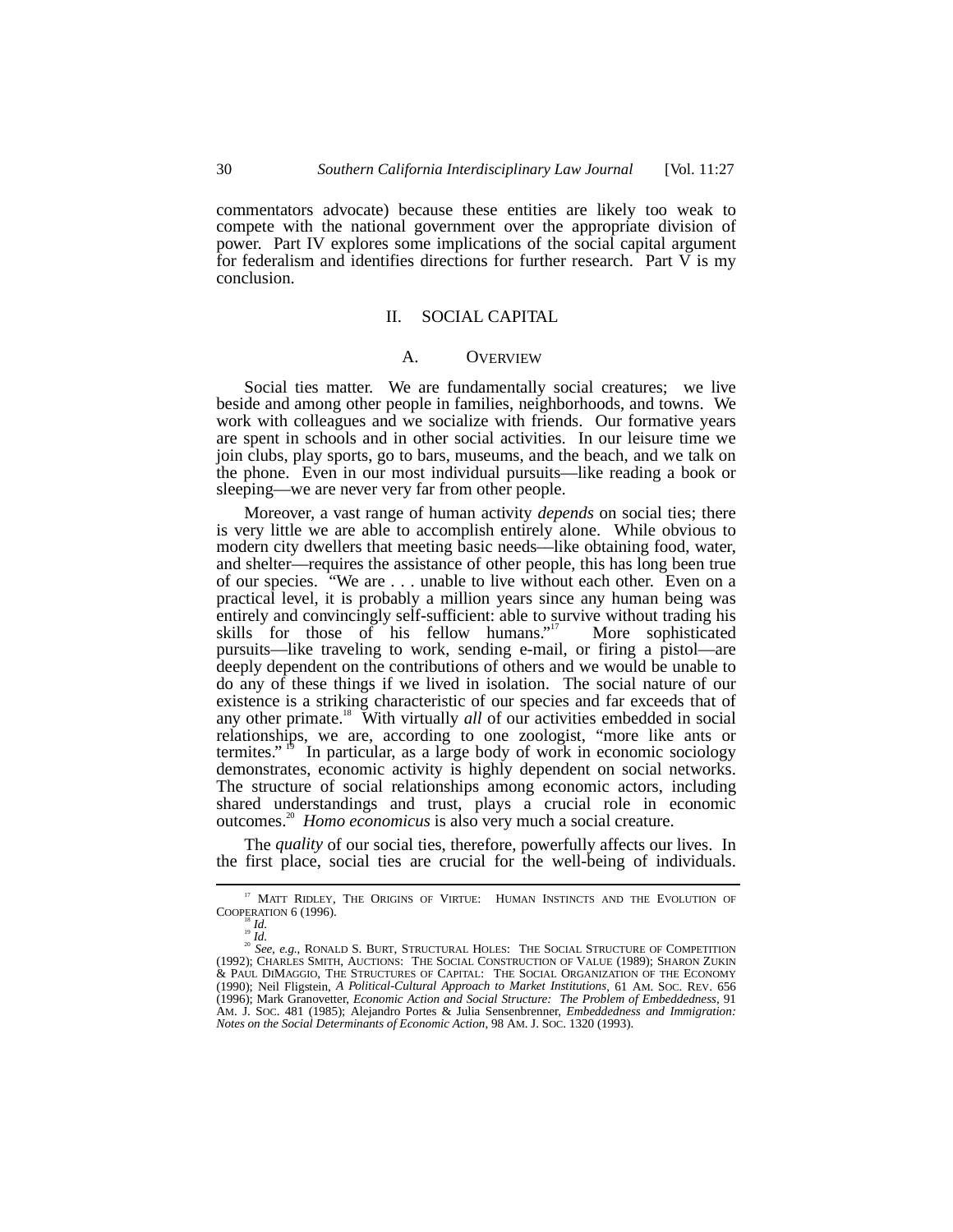Strong social networks confer important economic advantages on their members. A large body of evidence documents the benefits of social ties for obtaining employment, receiving higher compensation, getting promoted, and finding a new job after being laid off.<sup>21</sup> Children also do much better––as measured by their risk of abuse, their behavioral and emotional problems, their performance in school, and their prospects for the future––when they grow up in families and neighborhoods characterized by strong social connections.<sup>22</sup> In addition, a striking body of empirical evidence demonstrates that social ties have important health consequences. People embedded in strong social networks are less prone to a variety of physical and mental ailments including heart attacks, strokes, cancer, and depression.<sup>23</sup> Moreover, socially connected people recover faster when they do become ill.<sup>24</sup> Empirical evidence aside, we all know that it is through our social connections with others that we define who we are, we develop and share our beliefs and hopes, and we experience many of the deepest of emotions. Social ties are also intrinsically valuable. For these and related reasons, social connections are so significant to human flourishing that a vast body of work in evolutionary psychology and allied fields maintains that dispositions to engage in cooperative interactions with others are fitness enhancing and that much evolved human behavior may therefore be understood in these terms.<sup>25</sup>

Social ties also often benefit bystanders. When people around me are socially connected, they all do better. But the quality of *my own* life may also improve as a result of connections among a group of people of which I am not myself a part. Communities characterized by strong social ties among their residents experience less crime, poverty, unemployment, welfare dependency, drug use, teenage pregnancy, and juvenile delinquency. These same communities have more productive workers,

*Capital and Children's Behavior Problems*, 56 SOC. PSYCHOL. Q. 120 (1993). <sup>23</sup> *See* PUTNAM, *supra* note 21, at 326–35; Lisa F. Berkman, *The Role of Social Relations in Health Promotion*, 57 PSYCHOMATIC MED. 245 (1995); Teresa S. Seeman, *Social Ties and Health: The*

<sup>&</sup>lt;sup>21</sup> See, e.g., MARK S. GRANOVETTER, GETTING A JOB (1974); ROBERT D. PUTNAM, BOWLING ALONE: THE COLLAPSE AND REVIVAL OF AMERICAN COMMUNITY 319–25 (2000); Nan Lin, *Social*

*Networks and Status Attainment*, 25 ANN. REV. SOC. 467 (1999). <sup>22</sup> *See* PUTNAM, *supra* note 21, at 296–306; James S. Coleman, *The Creation and Destruction of Social Capital: Implications for the Law*, 3 NOTRE DAME J.L. ETHICS & PUB. POL'Y 375, 384 (1988); 39 SANTA CLARA L. REV. 1, 8–10 (1998); Toby L. Parcel & Elizabeth G. Menaghan, *Family Social Capital and Children's Behavior Problems*, 56 Soc. PsycHoL. Q. 120 (1993).

 $\frac{25 \text{ cm} \cdot \cdot \cdot \cdot}{24}$  *Id.*<br><sup>25</sup> *See, e.g.*, ROBERT AXELROD, THE EVOLUTION OF COOPERATION (1984); FRANS DE WAAL, GOOD NATURED: THE ORIGIN OF RIGHT AND WRONG IN HUMANS AND OTHER ANIMALS (1996); LEE DUGATIN, CHEATING MONKEYS AND CITIZEN BEES: THE NATURE OF COOPERATION IN ANIMALS (1999); HERBERT GINTIS, GAME THEORY EVOLVING: A PROBLEM-CENTERED INTRODUCTION TO MODELING STRATEGIC BEHAVIOR (2000); MATT RIDLEY, THE ORIGINS OF VIRTUE: HUMAN INSTINCTS AND THE EVOLUTION OF COOPERATION (1996); ELLIOTT SOBER & DAVID SLOAN WILSON, UNTO OTHERS: THE EVOLUTION AND PSYCHOLOGY OF UNSELFISH BEHAVIOR (1998); ROBERT WRIGHT, THE MORAL ANIMAL (1994); Leda Cosmides & John Tooby, *Cognitive Adaptations for Social Exchange*, *in* THE ADAPTED MIND 163 (Jerome Barkow et al. eds, 1992); Werner Güth & Menachem Yaari, *Explaining Reciprocal Behavior in Simple Strategic Games: An Evolutionary Approach*, *in* EXPLAINING PROCESS AND CHANGE: APPROACH TO EVOLUTIONARY ECONOMICS 23 (Ulrich Witt ed., 1992); Elizabeth Hoffman, Kevin A. McCabe, & Vernon L. Smith, *Behavioral Foundations of Reciprocity: Experimental Economics and Evolutionary Psychology*, 36 ECON. INQUIRY 335, 339 (1998); Robert Trivers, *The Evolution of Reciprocal Altruism*, 46 Q. REV. BIOLOGY 35 (1971).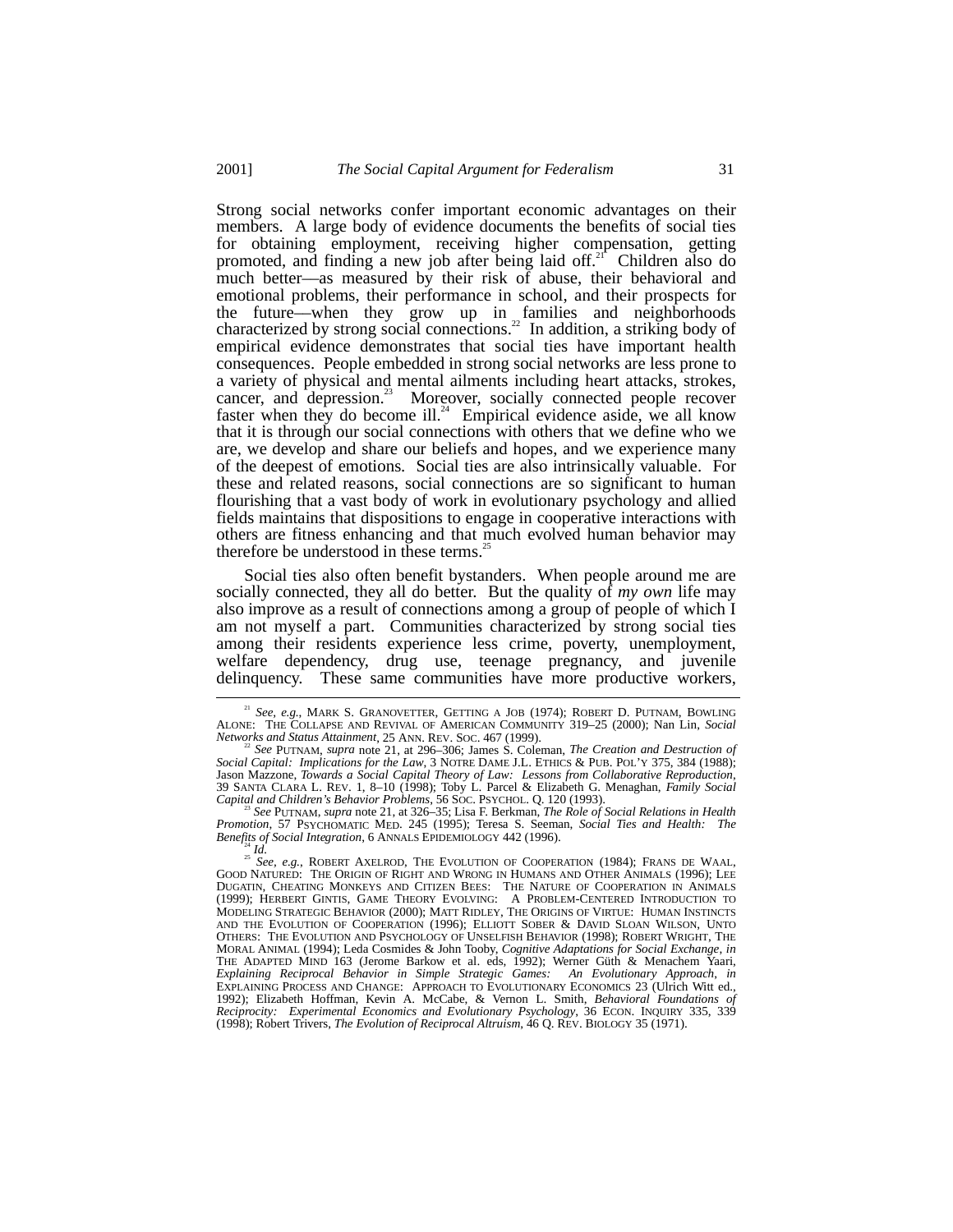more effective government, and they enjoy greater economic prosperity than communities with weaker social networks.<sup>26</sup> All of these things benefit the individuals whose social connections produce these effects. At the same time, there are positive externalities: some of the benefits flow to the people who are less connected or hardly connected at all. It is useful to be socially connected. But a person who has few social ties is better off living among people who are socially connected than among other loners.<sup>2</sup>

In seeking to understand these effects, social scientists point to the importance of social capital.

By analogy with notions of physical capital and human capital––tools and training that enhance individual productivity––the core idea of social capital theory is that social networks have value. Just as a screwdriver (physical capital) or a college education (human capital) can increase productivity (both individual and collective), so too social contacts affect the productivity of individuals and groups. $\dot{2}$ 

According to the social capital theory, transactions between and among individuals occur more readily when the individuals are embedded in strong social networks and can draw upon the norms and trust that result from social ties. It is, for instance, cheaper for me to lend money to somebody I know and trust than to a complete stranger whose background I have to investigate. It is easier if I can find a job through a friend than if I have to use an employment agency. It is more efficient for both of us if we can agree to carpool than if we each drive alone. These are simple examples of the basic point: getting things accomplished takes less time and energy when we know and can depend on the people with whom we interact.

## B. DILEMMAS OF COLLECTIVE ACTION

Of particular importance, social networks and other forms of social capital can often solve prisoner's dilemmas and similar collective action problems that impede cooperation for mutual advantage. It is well known that there are a variety of contexts in which cooperation between and among individuals would make everyone better off. *Not* cooperating, however, is the dominant strategy pursued by self-interested actors. In the classic formulation of this problem, the eighteenth-century philosopher David Hume explained the dilemma confronting two farmers who would each benefit by jointly harvesting each other's crop:

Your corn is ripe today; mine will be so to-morrow. 'Tis profitable for us both, that I shou'd labour with you to-day, and that you shou'd aid me tomorrow. I have no kindness for you, and know you have as little for me. I will not, therefore, take any pains upon your account; and should I labour with you upon my own account, in expectation of a return, I know I shou'd be disappointed, and that I shou'd in vain depend upon your gratitude. Here then I leave you to labour alone. You treat me in the same

<sup>&</sup>lt;sup>26</sup> See generally PUTNAM, *supra* note 21, at 307–25, 336–49.<br><sup>27</sup> See *id.* at 20. 28 *Id.* at 18–19.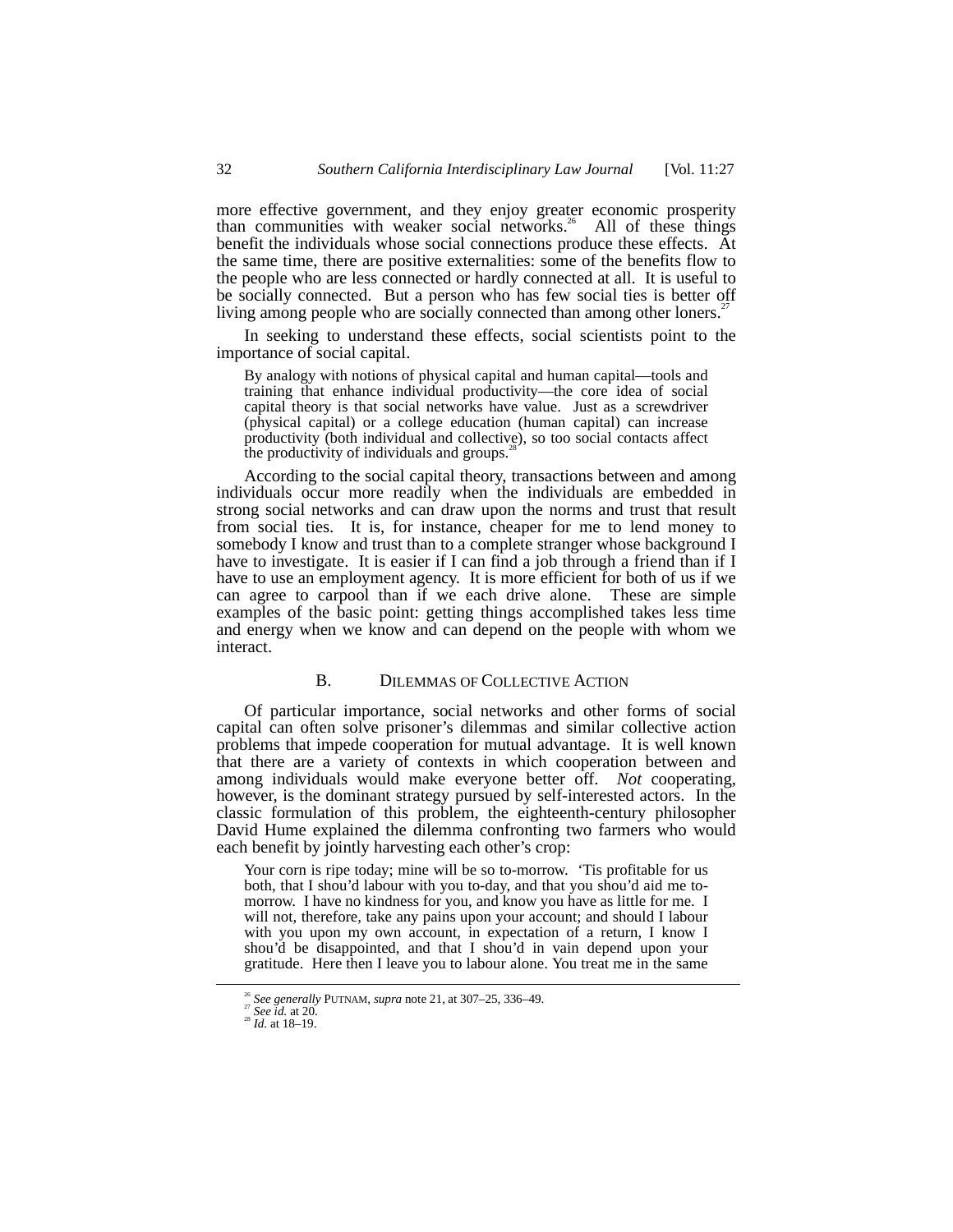manner. The seasons change; and both of us lose our harvests for want of mutual confidence and security.<sup>2</sup>

Dilemmas of collective action mean that no individual will cooperate unless there can be a reasonable expectation that others will follow in step. Thus, you and I will both benefit if we get together to harvest our crops (or to paint our apartments). However, unless I can rely on you to come to my place after I have helped you, I will refuse to cooperate. And you will not cooperate first because you understand that I can then refuse to help you later. Each of us will end up harvesting (or painting) alone with less efficiency.

Game theorists have several labels for this kind of failure in cooperating for mutual benefit. In the *prisoner's dilemma*, two prisoners would be better off if they both refused to confess to a crime, but because each is individually better off confessing no matter what the other does, and unable to coordinate their actions, they fail to achieve the optimal outcome.30 In the *tragedy of the commons*, each individual has an incentive to maximize his or her own use of a common resource (e.g., grazing land), but the end result is that the resource disappears to the detriment of everybody.<sup>31</sup> *Public goods* (e.g., clean air) are goods that can be used by any individual regardless of whether that individual contributes to the provision of the good; as a result, nobody has an incentive to contribute and everybody loses the benefit of the good.<sup>32</sup> In the *logic of collective action*, individuals do not contribute to collective ends (e.g., labor strikes) because each individual receives only some of the benefit of his or her contribution and can free ride on the contributions of others.<sup>33</sup> In all of these settings, without some guarantee that if I cooperate, you will reciprocate, and with the knowledge that once I cooperate you will have an incentive to defect, neither of us will cooperate––even though cooperation would produce a more desirable outcome for both of us. In each instance, self-interest works as an impediment to mutually beneficial outcomes.

One solution to these kinds of dilemmas, offered by Thomas Hobbes in Leviathan, is enforcement by a third party such as the state.<sup>34</sup> Under this approach a powerful sovereign prevents cheating and, therefore, harmonizes civil life. Thus, we can agree to help each other to harvest (or to paint our respective apartments) by first entering into a duly executed contract. If you fail to live up to the bargain, I can sue you for breach. I will therefore help you because I know you do not want to be sued, and you

<sup>&</sup>lt;sup>29</sup> PUTNAM, *supra* note 1, at 163 (quoting DAVID HUME, A TREATISE OF HUMAN NATURE, bk. 3, pt. 2, sec<sub>30.</sub> 2, 1740)).

<sup>&</sup>lt;sup>30</sup> See AXELROD, *supra* note 25, at 3–24.<br><sup>31</sup> *See* ELINOR OSTROM, GOVERNING THE COMMONS: THE EVOLUTION OF INSTITUTIONS FOR COLLECTIVE ACTION 2–3 (1990).

<sup>&</sup>lt;sup>32</sup> *See* John Ledyard, *Public Goods: A Survey of Experimental Research*, *in* THE HANDBOOK OF EXPERIMENTAL ECONOMICS 111 (John Kagel & Alvin Roth eds., 1995). <sup>33</sup> See MANCUR OLSON, THE LOGIC OF COLLECTIVE ACTION: PUBLIC GOODS AND THE THEORY OF GROUPS (2d ed. 1971).

See THOMAS HOBBES, LEVIATHAN 223-34 (C.B. Macpherson ed., Penguin Classics 1986)  $(1651)$ .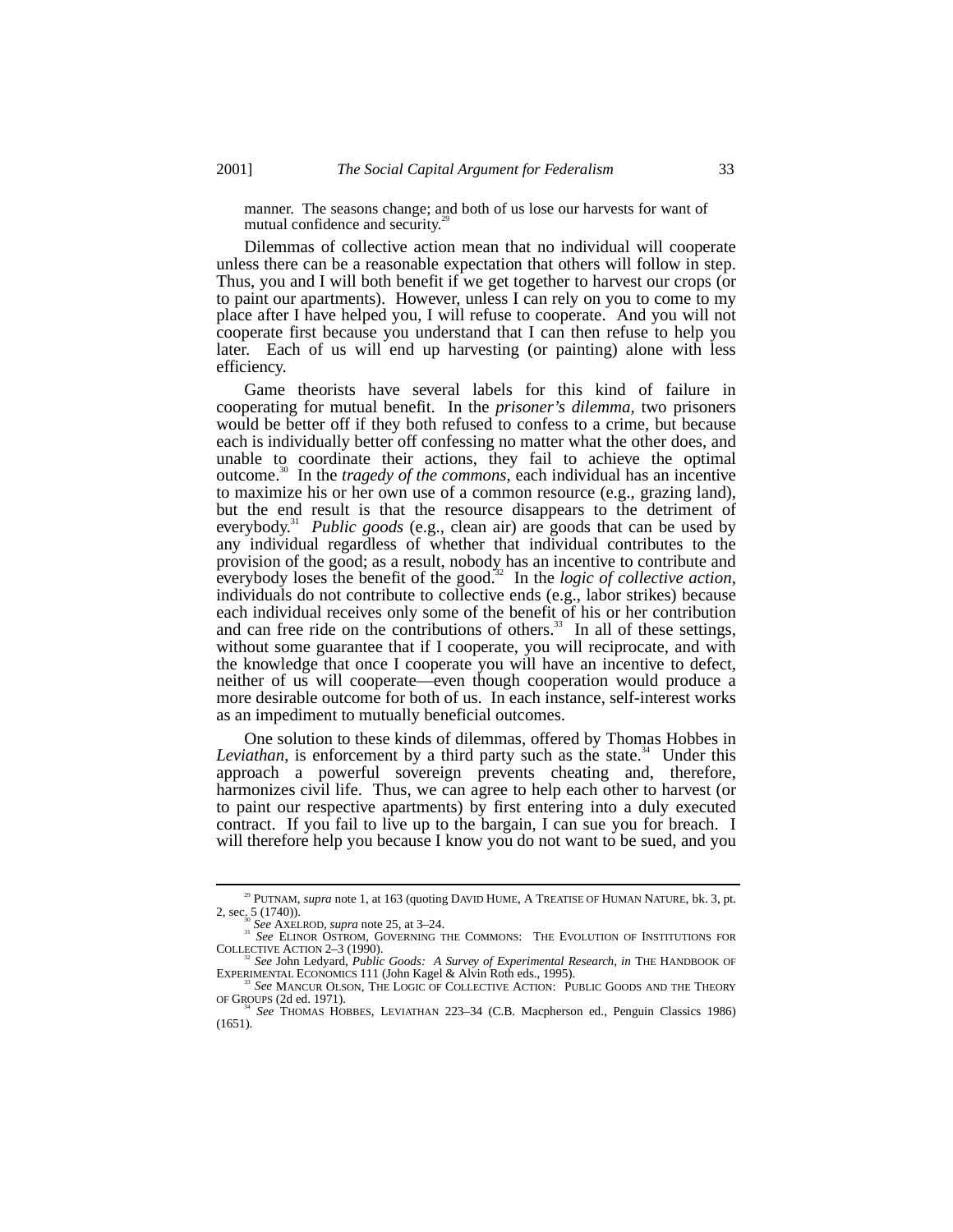will reciprocate for the same reason. The threat of sanction imposed by the state works to ensure we both live up to the bargain.

Third-party mechanisms, however, are costly. The expense involved in negotiating the contract and going to court to have it enforced could easily outweigh the benefit of cooperation. In addition, reliance on a third party itself presents a collective action problem: third parties are likely to pursue their *own* interests once we grant them power. Moreover, because third parties lack familiarity with the specific circumstances of collective action settings, they may not be very good at regulating for optimal results. In this regard, Elinor Ostrom provides striking evidence of the failure of governmental policies to overcome dilemmas of collective action where the government lacks sufficient monitoring capacities and the skills for tailoring policies to the specific circumstances of a particular setting.<sup>35</sup>

Social capital, in the form of social networks and norms, is a resource that can solve collective action problems, often more effectively than any other mechanism. "Success in overcoming dilemmas of collective action and the self-defeating opportunism that they spawn depends on the broader social context within which any particular game is played. Voluntary cooperation is easier in a community that has inherited a substantial stock of social capital . . . "<sup>36</sup> Social capital facilitates cooperative interactions to overcome collective action dilemmas by providing information about participants and helping to ensure the enforcement of their commitments. While I may be too suspicious to cooperate with a stranger (because I suspect he may not return the favor), I will cooperate with my friend. Having known each other for a long time, I know she is an honest and reliable person, and we have done things for each other in the past; therefore, it seems unlikely that she will sacrifice our friendship (or embarrass herself in front of our mutual acquaintances) by cheating. Social capital facilitates the exchange.

These same mechanisms can extend beyond tight personal connections to produce cooperation in broad social settings. It is not simply having lots of close friends that counts. Indeed, personal ties might be too time consuming to allow for very broad cooperative endeavors. Rather, social capital can exist in the form of more general interlocking networks that provide information about individuals and incentives for compliance, and monitor and punish defection. Thus, I will be more inclined to cooperate with a stranger who turns out to be a member of my gardening club, or my neighbor's friend, or whose reputation for which others can vouch. My fear that he will defect decreases because of the social context in which the transaction occurs.

We may summarize the ways in which social networks produce cooperation and overcome collective action dilemmas in the following manner. First, social networks increase the costs of defection.<sup>37</sup> An

<sup>35</sup> *See* OSTROM, *supra* note 31. <sup>36</sup> *See* PUTNAM, *supra* note 1, at 167. <sup>37</sup> *See id.* at 173.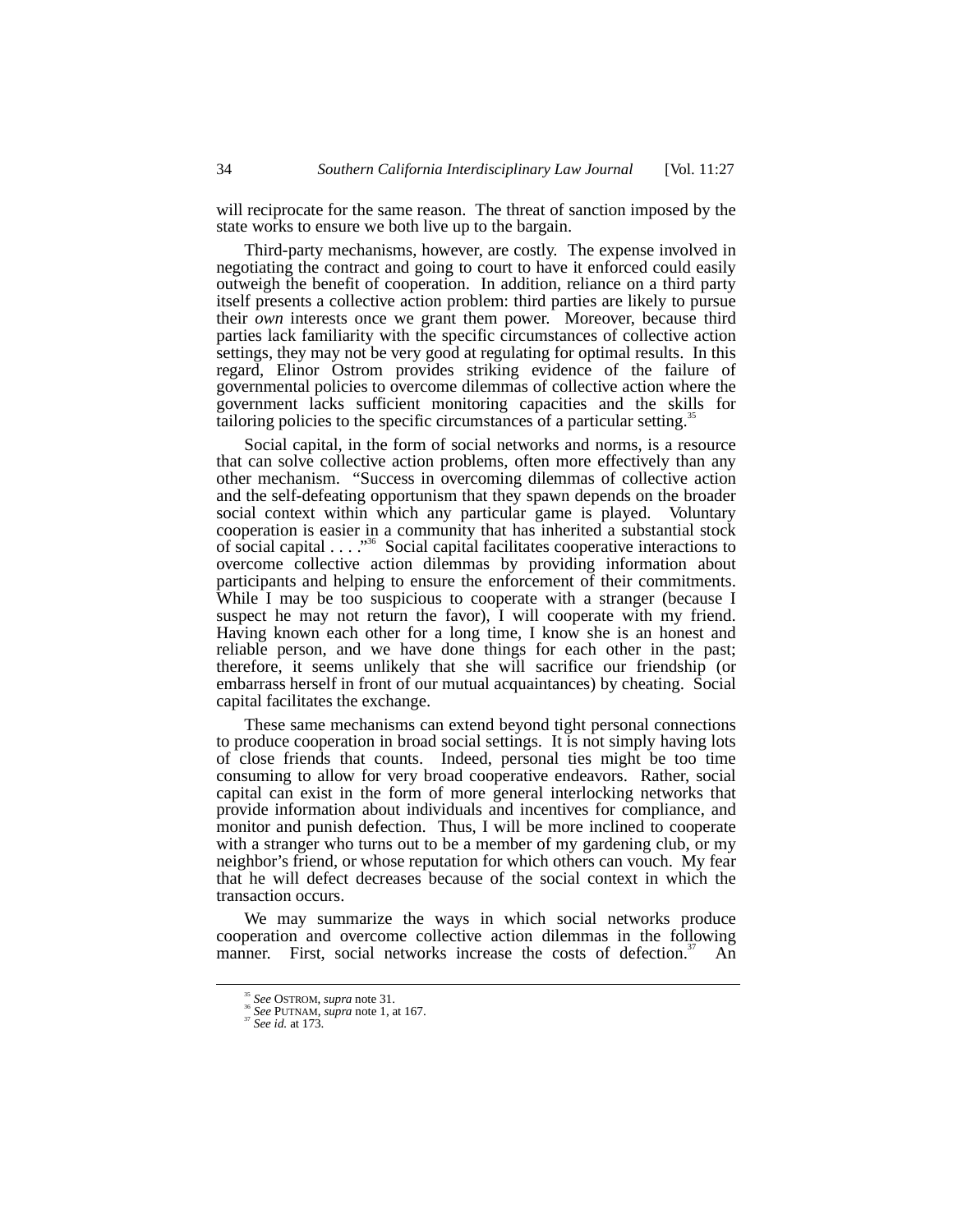individual who is embedded in a dense network of social relationships has more to lose from defection because defecting individuals risk all other transactions in which they are engaged as well as the benefits from future transactions.<sup>38</sup> Second, social networks can foster norms of reciprocity.<sup>39</sup> Frequent interactions among individuals produce standards governing acceptable behavior. These norms can greatly improve the efficiency of transactions because everyone can reasonably anticipate how others will behave and, in particular, they can be confident that nobody is going to cheat. Generalized reciprocity, which refers to a *general* propensity to engage in cooperative behavior on the condition that others reciprocate but without any *specific* guarantee of return from any particular individual, is an especially important form of social capital.<sup>40</sup> Third, social networks provide information and allow for monitoring. Cooperators (as well as cheaters) will develop reputations that are relayed to others who can figure them into future transactions.<sup>41</sup> Fourth, social networks provide a template for future cooperation; having collaborated in the past, it will be easier for us to do so again. $4$ 

There are of course different kinds of social networks: family members, members of a club or political party, participants in a parade, people who go to the same church, residents of the same neighborhood, circles of friends, and many others. While all of these networks may represent social capital, not all of them are equally useful or equally effective in all settings. For example, I may be able to borrow money from a family member or friend, but not from somebody marching in the same parade. Size itself, however, may not necessarily determine the usefulness of a social network. Broad ties may be more useful in pursuing certain goals than more intimate networks. If, for instance, our goal is to reduce crime through greater monitoring and reporting of suspicious activities, the occasional involvement of a large number of people may be better than the devoted efforts of just a few. On the other hand, very close connections will be vital in some settings. For example, I am unlikely to share child-minding duties with someone I hardly know.

Just like other tools, social capital can also be used for malevolent purposes. Social capital may, for instance, be used to identify and weed out government opponents. It may allow certain groups to pursue antidemocratic goals such as the oppression of minorities, violence, or terrorism. Gangs, the Ku Klux Klan, and exclusionary neighborhoods all put social capital to bad uses. Just as we should always ask whether knowledge (human capital), corporate profits (financial capital), and other tools are being put to desirable ends, there is always an issue as to the particular purposes social capital serves.

<sup>&</sup>lt;sup>38</sup> *Id.*<br><sup>40</sup> *See infra* discussion II.E.<br><sup>41</sup> PUTNAM, *supra* note 1, at 174.<br><sup>42</sup> *Id.*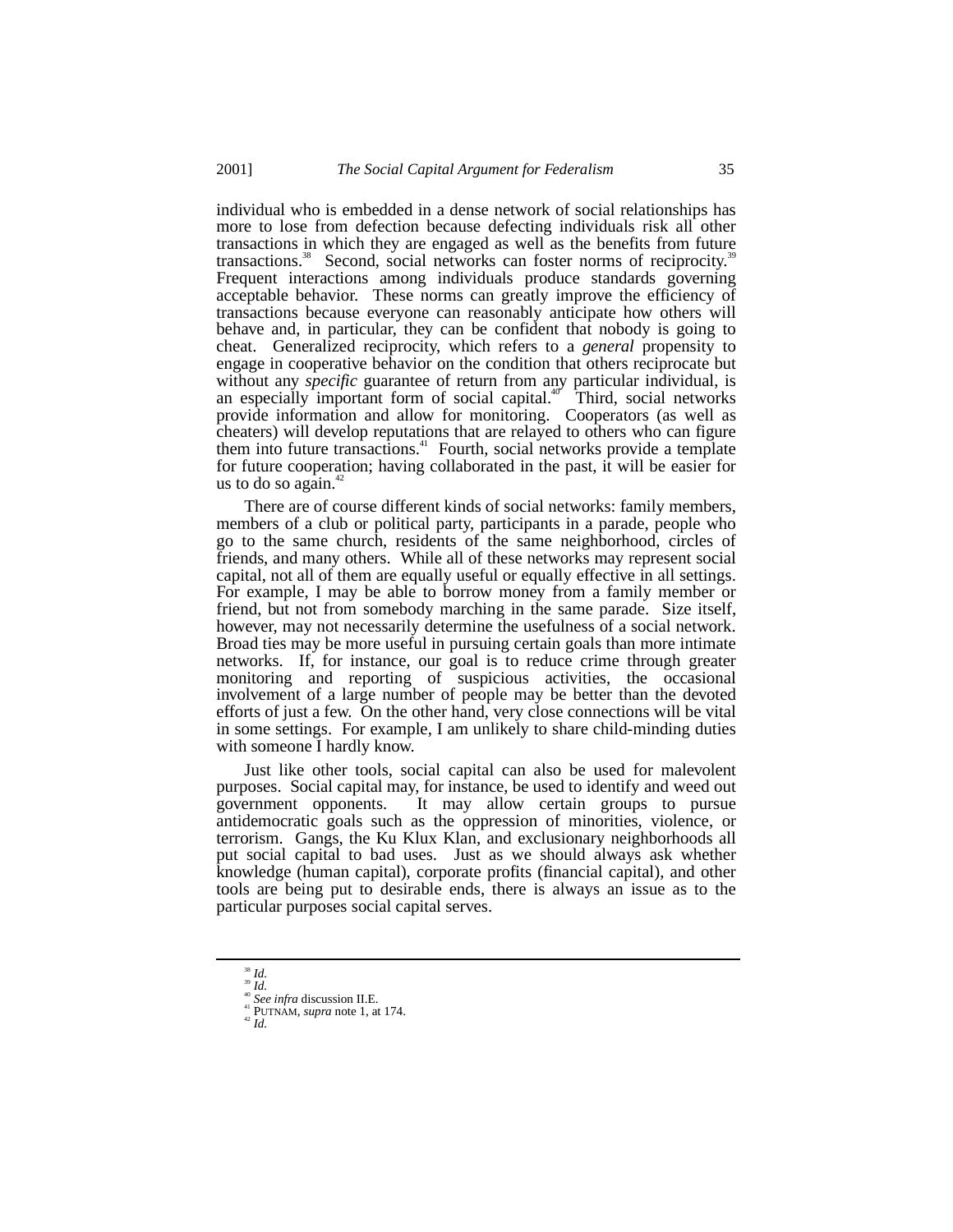Nonetheless, the general point remains: social networks serve as a kind of capital that can solve collective action dilemmas by furnishing sufficient guarantees of trust and by tempering self-interested behavior. Groups that are able to draw upon strong social ties and other forms of social capital can therefore reap the benefits of cooperation in collective action settings and enjoy increased productivity more readily than groups in which social relationships are too weak to overcome suspicion and self-dealing.

#### C. LEVELS OF SOCIAL CAPITAL

The level of social capital available as a resource for individual and group activities is not constant. Some communities embody strong social networks and other rich sources of social capital that facilitate individual and collective endeavors. Other communities are poor in social capital and their members are less able to draw on it as a resource.

People who invest in social capital, such as by creating and maintaining social ties with others, can often later use it themselves for their own purposes. Networking, for instance, as evidenced by a fat Rolodex, is a critical tool for success in business. Social reformers can also increase the amount of social capital present in a wider community. Progressive Era reformers, for example, sought to increase social capital (although they did not use that term) in the United States by creating networks of voluntary associations.<sup>43</sup> Governmental structures, including the nature and Governmental structures, including the nature and arrangement of political and legal institutions, can also significantly affect the level of social capital, both by enhancing or undermining existing stocks of social capital and by facilitating or undermining efforts to create social capital. As Richard Pildes demonstrates, our legal structures frequently affect the level of social capital, often in unexpected ways.<sup>44</sup>

This is also a good place to point out that while social capital is a "resource," its supply increases with use.<sup>45</sup> When someone lives up to their end of the bargain, others will be more willing to cooperate with that person in the future. Similarly, cheating diminishes social capital; cooperation is less likely when commitments have been breached in the past. For this reason, "we should expect the creation and destruction of social capital to be marked by virtuous and vicious circles."<sup>46</sup>

Before turning to discuss the relationship between federalism and social capital, it is useful to examine two specific sources (or forms) of social capital that are especially relevant to the discussion: civic networks and norms of generalized reciprocity.

<sup>&</sup>lt;sup>43</sup> *See* PUTNAM, *supra* note 21, at 367–401.<br><sup>44</sup> *See* Richard H. Pildes, *The Destruction of Social Capital Through Law*, 144 U. PA. L. REV.<br>2055 (1996).

<sup>2055 (1996).</sup> <sup>45</sup> *See* PUTNAM, *supra* note 1, at 169. <sup>46</sup> *Id.* at 170.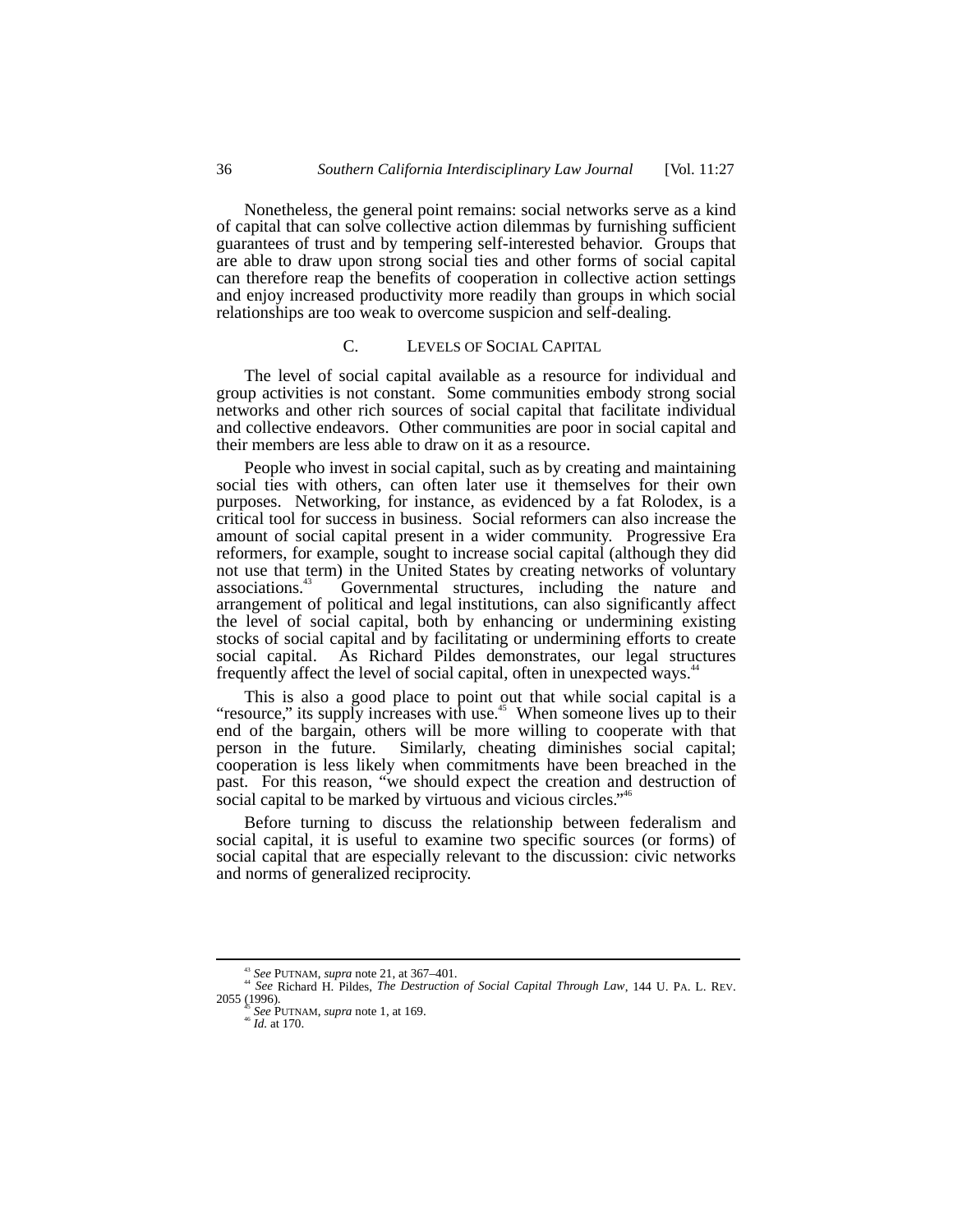## D. CIVIC NETWORKS

Civic networks are various types of social groups in which individuals are brought together, usually with some shared purpose or interest. Neighborhood associations, choral societies, sports clubs, religious organizations, and interest groups are examples of civic networks.<sup>47</sup> *Civic* networks typically link citizens horizontally. They bring together people of similar status and power (as distinguished from *vertical* networks which are hierarchical links of dependency).<sup>48</sup> Thus, while cat clubs, Rotary, and PTAs represent civic networks, most workplaces, hierarchically arranged, do not.

Civic networks in the United States have a long history. Visiting the United States in the 1830s, Alexis de Tocqueville remarked on the propensity of Americans to join associations. He wrote:

Americans of all ages, all stations in life, and all types of dispositions are forever forming associations. There are not only commercial and industrial associations in which all take part, but others of a thousand different types––religious, moral, serious, futile, very general and very limited, immensely large and very minute.

. . . .

Nothing, in my view, deserves more attention than the intellectual and moral associations in America.<sup>4</sup>

Commentators frequently invoke these words because de Tocqueville's observation that associations are a central feature of American life remains pertinent today. The United States is a nation of "joiners."<sup>50</sup> Summarizing cross-national data, Sidney Verba and his colleagues report "associational life in America is probably unparalleled in the number of organizations and the diversity of their concerns. . . . Americans are [also] more likely to be members of voluntary associations . . . than are citizens of other nations." 51

Civic networks are especially important for solving dilemmas of collective action because they are more effective at transmitting information and imposing punishments against defectors than hierarchical networks. Hierarchies are characterized by relationships of *personal* dependency between inferiors and superiors as there are relatively few relationships of *mutual* dependency between and among similarly situated members. In hierarchies, information usually flows imperfectly because there are incentives for individuals to keep information away from those above and below them (e.g., managers do not tell employees everything and

<sup>&</sup>lt;sup>47</sup> *Id.* at 173.<br><sup>48</sup> *Id.* 49 ALEXIS DE TOCQUEVILLE, DEMOCRACY IN AMERICA 513, 517 (J.P. Mayer ed., George Lawrence<br>trans., Perennial Library 1988) (1966).

The United States of Article of Joiners, 50 AM. HISTORICAL REV. 1 (1944).<br>
<sup>51</sup> SIDNEY VERBA, KAY LEHMAN SCHLOZMAN, & HENRY E. BRADY, VOICE AND EQUALITY:<br>
CIVIC VOLUNTARISM IN AMERICAN POLITICS 79 (1995). *See also* James Douglass E. Baer., *Voluntary Association Membership in Fifteen Countries: A Comparative Analysis*, 57 AM. SOC. REV. 139, 140 (1992) (reporting that Americans are the most likely to join associations if religious organizations are included; excluding religious organizations, Americans join at the same rate as citizens of other nations).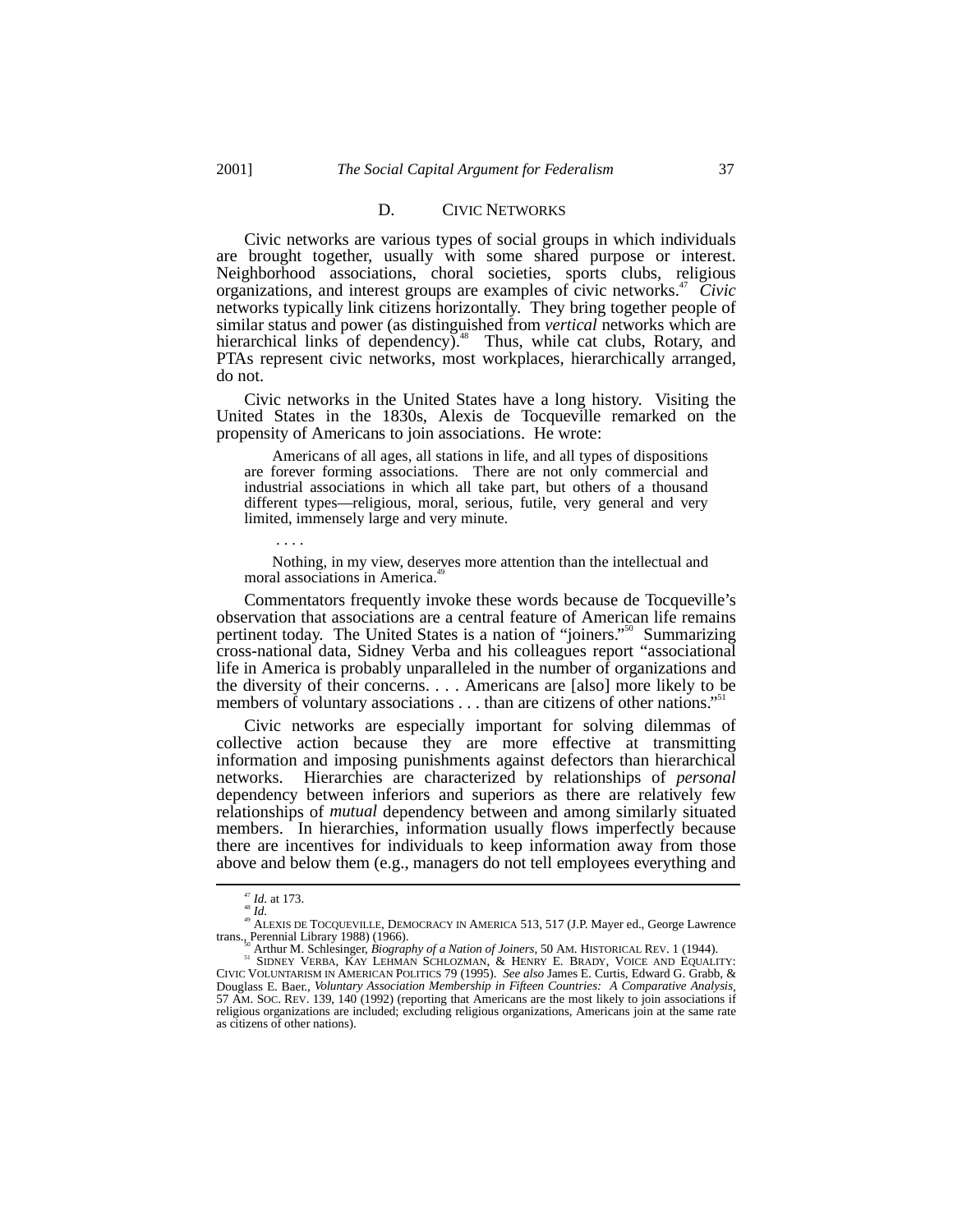employees keep secrets from management). In addition, while hierarchies are often very effective at imposing sanctions, usually such sanctions are only imposed by superiors against inferiors.<sup>52</sup> Civic networks, by contrast, exhibit mutual dependencies and more ready flows of information among equally situated members, as well as a common interest among all members to monitor and punish defection.<sup>53</sup>

Moreover, civic networks are able to connect broad segments of ety, thereby greatly expanding the scope of cooperative endeavors.<sup>54</sup> In society, thereby greatly expanding the scope of cooperative endeavors.<sup>54</sup> this manner, these networks can provide the background conditions for a wide range of citizen activity. Important evidence of this effect is reported in political scientist Robert Putnam's study, *Making Democracy Work*. 55 In that study, Putnam sought to explain the substantial variations he observed in the performance of newly formed regional governments in Italy, particularly differences between the North and the South. Some of these new regional governments were inefficient and corrupt, others were highly successful in pursuing programs and creating local prosperity. After eliminating other explanatory factors, Putnam determined that regional differences could only be accounted for by regional variations in civicness—the density of voluntary associations and the degree of citizen participation in public affairs.<sup>56</sup> Northern regions of Italy were participation in public affairs.<sup>56</sup> characterized by a long tradition of associational life, from twelfth-century guilds and religious organizations to nineteenth-century cooperatives and mutual aid societies, and dense modern networks of choral societies, hiking clubs, and the like. $57$  The South, by contrast, was characterized by a tradition of small separate family units and passive membership in the Catholic Church.<sup>38</sup> During the several decades of Putnam's study, the North prospered and local government was effective, while the South was marred by corruption, suspicion, and poverty.<sup>59</sup> Putnam argues that civic culture made all the difference in the North, where networks of associational ties and the norms and trust they sustained overcame collective action problems by making individuals and groups more productive and government more effective.<sup>60</sup> "[O]bjective measures of effectiveness and subjective measures of citizen satisfaction concur," Putnam concludes, "in ranking some regional governments consistently more successful than others. Virtually without exception, the more civic the context, the better the government." It is worth quoting at length Putnam's explanation of these important findings:

Some regions of Italy . . . have many active community organizations. Citizens in these regions are engaged by public issues, not by patronage.

<sup>&</sup>lt;sup>52</sup> See PUTNAM, supra note 1, at 174.<br>
<sup>53</sup> See id. at 174–75.<br>
<sup>54</sup> See id. at 175.<br>
<sup>55</sup> PUTNAM, supra note 1.<br>
<sup>55</sup> PUTNAM, supra note 1.<br>
<sup>55</sup> Id. at 83–120.<br>
<sup>57</sup> Id. at 162.<br>
<sup>59</sup> Id. at 1143–48.<br>
<sup>69</sup> Id. at 115.<br>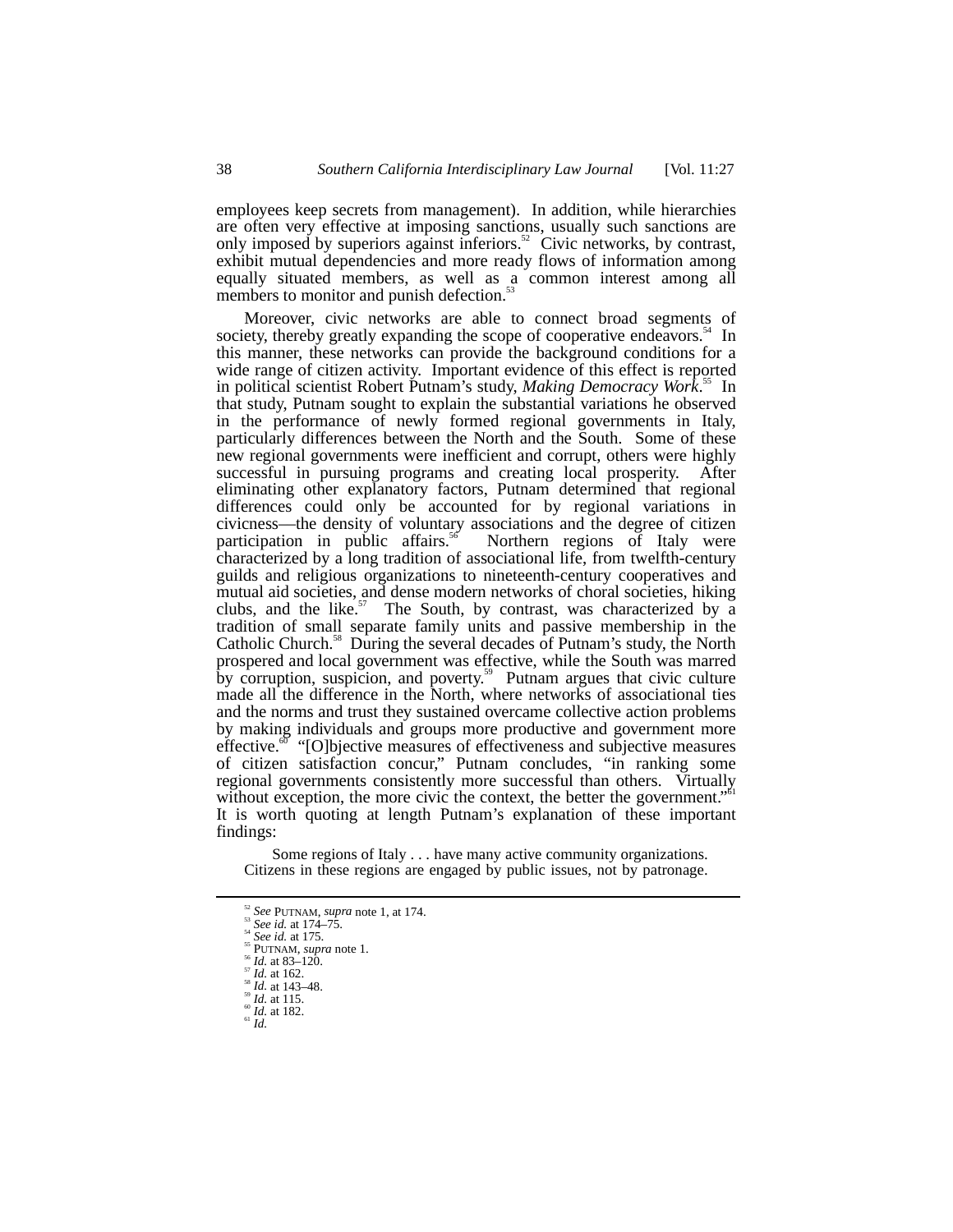They trust one another to act fairly and obey the law. Leaders in these communities are relatively honest and committed to equality. Social and political networks are organized horizontally, not hierarchically. These "civic communities" value solidarity, civic participation, and integrity. And here democracy works.

At the other pole are "uncivic" regions . . . aptly characterized by the French term *incivisme*. The very concept of citizenship is stunted there. Engagement in social and cultural associations is meager. From the point of view of the inhabitants, public affairs is somebody else's business–– that of *i notabili*, "the bosses," "the politicians"—but not theirs. Laws, almost everyone agrees, are made to be broken, but fearing others' lawlessness, everyone demands sterner discipline. Trapped in these interlocking vicious circles, nearly everyone feels powerless, exploited, and unhappy. It is hardly surprising that representative government here is less effective than in more civic communities.

Civic engagement matters on both the demand side and the supply side of government. On the demand side, citizens in civic communities expect better government, and (in part through their own efforts) they get it. . . . [I]f the decision makers expect citizens to hold them politically accountable, they are more inclined to temper their worst impulses rather than face public protests. On the supply side, the performance of representative government is facilitated by the social infrastructure of civic communities and by the democratic values of both officials and citizens. . . . Where people know one another, interact with one another each week at choir practice or sports matches, and trust one another to behave honorably, they have a model and a moral foundation upon which to base further cooperative enterprises. Light-touch government works more efficiently in the presence of social capital.<sup>6</sup>

On this account, social capital embodied in civic networks greatly facilitates the pursuit of a variety of goals: people are able to get things done much more easily and effectively when their activities are immersed in a context of strong civic networks.

Of particular significance, civic networks are not necessarily (or even usually) formed for the purpose of reaping the benefits of social capital. People join choral societies because they enjoy music, not because they want to reduce crime and unemployment. People bowl in leagues because they enjoy the game and the company of others (and they like pizza), not to make government more effective or to help the economy grow faster. Thus, benefits of civic networks often are the unintended by-products of membership and participation.

#### E. GENERALIZED RECIPROCITY

Reciprocity refers to the disposition of individuals engaging in cooperation with other citizens. Two types of reciprocity may be distinguished: specific reciprocity and generalized reciprocity. Specific

. . . .

 <sup>62</sup> PUTNAM, *supra* note 21, at 345–46.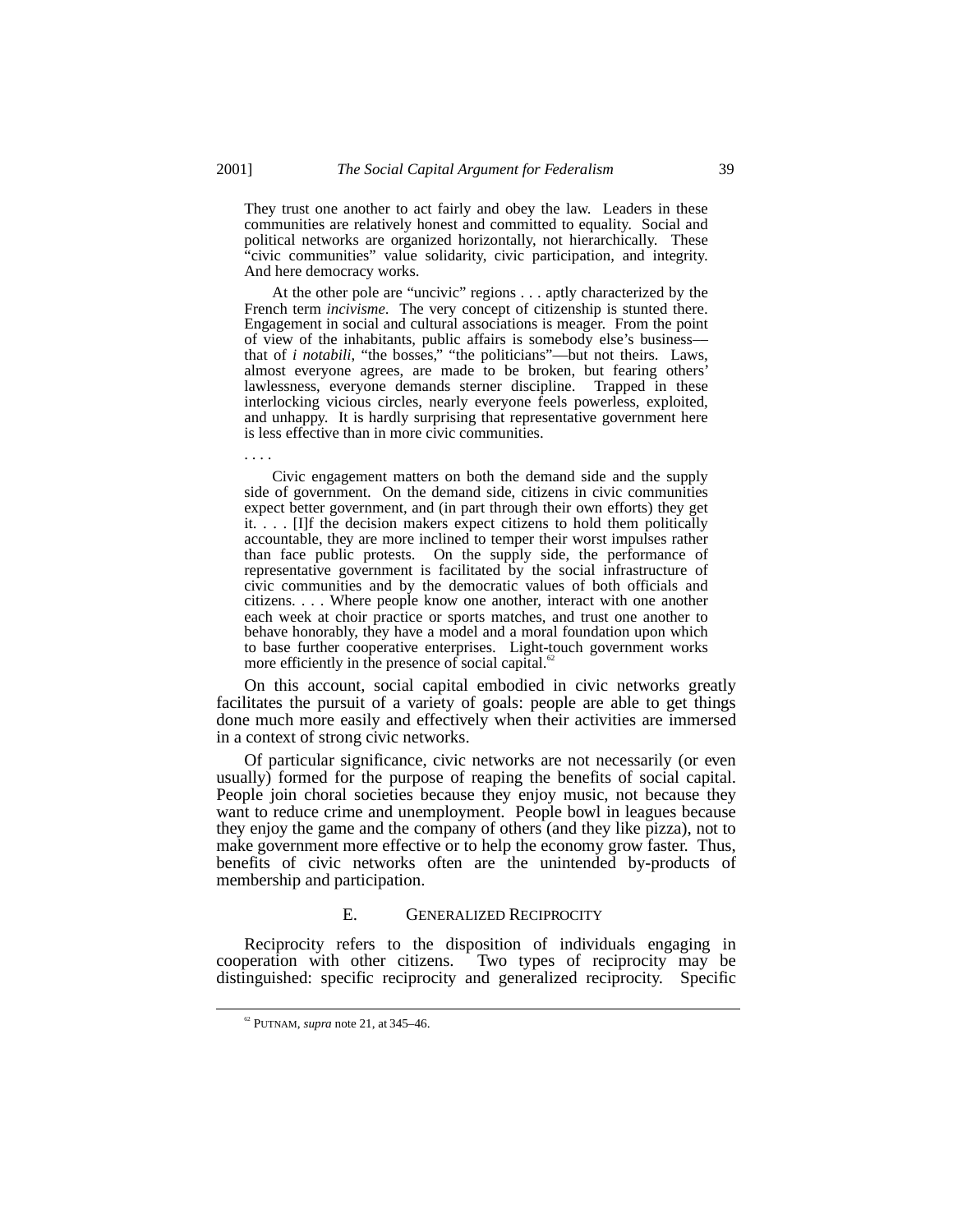reciprocity (sometimes called "particularized reciprocity") refers to cooperation between two (or perhaps more) *identifiable* individuals. It occurs when one person does a favor for another––who, either immediately or at some future date, returns the favor to that *same* person. "I'll scratch your back if you'll scratch mine," is an instance of specific reciprocity. By its very nature, specific reciprocity requires trusting that the person to whom the favor is granted will return the favor in the future. Individuals who fail to reciprocate, either quickly enough or generously enough, as a result may be shut out of cooperation in the future.

Specific reciprocity often confers significant benefits on individuals. Individuals who are able to exchange favors with others may hear about job opportunities, have somebody available to mind their children or watch their house, borrow money more easily, or get a ride to work. But these benefits are mostly limited to the individuals granting and receiving favors, with few benefits to the general population. Indeed, this is true by definition: favors are not valuable if they confer substantial benefits on *other* people because then the benefits are widely available and there would be no need for reciprocity.

Generalized reciprocity exists where a favor granted by one person does not depend on any expectation that the recipient will repay it to that person. Instead, people grant favors because they are part of a community in which it is understood that people do favors for each other. The favor will be "returned" only in the sense that the person giving it will in turn benefit, somewhere down the road, from favors from other members of the community. Accordingly, generalized reciprocity exists where individuals trust each other generally and exhibit cooperative behavior with each other even though there is no specific guarantee in any particular instance of a reciprocal exchange.<sup>63</sup>

A growing body of evidence suggests that reciprocity of this nature is an important feature of social life. Research in evolutionary psychology suggests that humans are evolutionarily predisposed to engage in cooperative behavior.<sup>64</sup> "Propensities well coordinated with the propensities of others . . . [are] fitness-enhancing, and so we may view a vast array of human propensities as coordinating devices." 65 Individuals are not the purely self-interested agents that traditional economics imagines them to be; rather, in many instances, people are inclined to engage in cooperative endeavors with others even in the absence of immediate material benefits to themselves.<sup>6</sup>

 <sup>63</sup> *See* Ernst Fehr & Simon Gächter, *Fairness and Retaliation: The Economics of Reciprocity*, 14 J. ECON. PERSP. 159 (2000); Armin Falk & Urs Fischbacher, A Theory of Reciprocity (Feb. 1999) (unpublished manuscript, on file with author).

<sup>(</sup>unit university on the manuscript).<br>
<sup>64</sup> See supra note 25.<br>
<sup>65</sup> ALLAN GIBBARD, WISE CHOICES, APT FEELINGS: A THEORY OF NORMATIVE JUDGMENT 67

<sup>(1990).</sup> *See BRUNO S. FREY, NOT JUST FOR THE MONEY:* AN ECONOMIC THEORY OF PERSONAL *See BRUNO S. FREY, NOT JUST FOR THE MONEY:* AN *Vorin McCobe Trust Reciprocity, and* MOTIVATION (1997). S*ee also* Joyce Berg, John Dickhaut, & Kevin McCabe, *Trust, Reciprocity, and Social History*, 10 GAMES & ECON. BEHAV. 122 (1995); Fehr & Gächter, *supra* note 63, at 161–62; Ernst Fehr & Simon Gächter, *Reciprocity and Economics: The Economic Implications of Homo Reciprocans*, 48 EUROPEAN ECON. REV. 845–59 (1998); Alvin W. Gouldner, *The Norm of Reciprocity:*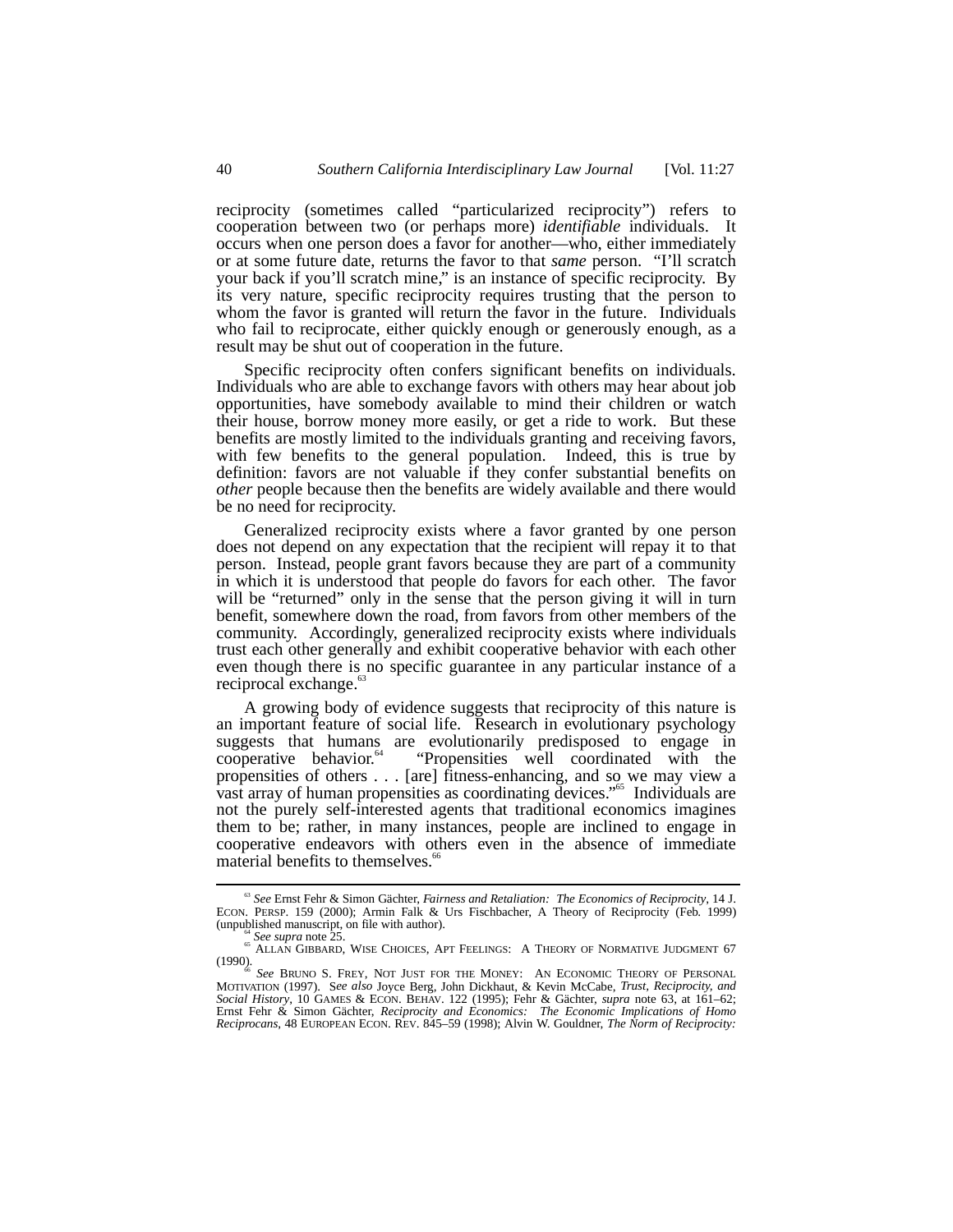Reciprocal propensities in everyday life—what Blanche DuBois<sup>67</sup> called the kindness of strangers—abound.<sup>68</sup> Thus, for instance, defying economic predictions, people leave tips in restaurants where they never expect to dine again. People contribute to public radio even though they can listen without paying. People vote knowing their vote is unlikely to make a difference in the outcome of an election. Individuals give away all kinds of things to total strangers, including blood, organs, and money to help people in distant lands. Some people risk their lives to save anonymous others, often with little, or no, compensation (e.g., police officers, firefighters), or with none at all. Drivers stop at accident scenes to provide assistance. People "lend" strangers quarters for phone calls and subway tokens. And the very existence of thousands of voluntary associations around the country depends on individuals willing to provide services without compensation. The propensity of individuals to engage in cooperative behavior has also been observed in experimental settings where subjects consistently fail to act in an entirely self-interested fashion.

Generalized reciprocity is an important source of social capital, conferring substantial benefits on groups or communities in which it exists. It is a *normative* feature of the social context. As is true with other norms, generalized reciprocity shapes behavior because failing to abide by the norm results in public disapproval and exclusion from social groups.<sup>11</sup> Moreover, practical considerations prevent individuals from breaching a code of reciprocity. Social ostracism means the disappearance of neighborly help (no gardening tools, no baby-sitters, no advice or warnings, no consultation). Where other individuals of a community *do* cooperate for efficiency gains, violating norms of reciprocity can mean deep and longlasting personal costs. Hence, norms of generalized reciprocity can greatly reduce the risk of defection in collective action situations. I will harvest your crop (or paint your apartment) because I am expected to do so and because I can rely on somebody to help me later on; you will help me because you prefer not to be shunned by your neighbors and because you also need help from others in the future. As such, generalized reciprocity makes possible cooperation for mutual benefit.<sup> $71$ </sup> On a larger scale, reciprocity may overcome or reduce free-rider barriers to the provision of

*A Preliminary Statement*, 25 AM. SOC. REV. 161 (1960); Simon Gächter & Armin Falk, Reputation or

Reciprocity (Sept. 1999) (unpublished manuscript, on file with author).<br>
<sup>67</sup> Character from Tennessee Williams' play, "A Streetcar Named Desire."<br>
<sup>68</sup> See generally Linnda R. Caporael, Robyn M. Dawes, John M. Orbell, & A

SCI. 683 (1989).<br><sup>69</sup> See Fehr & Gächter, *supra* note 63, at 162. In the typical experiment, one subject (the "Proposer") receives an amount of money. The Proposer is free to keep the money or send it, or some portion of it, to a second subject (the "Responder"). The experimenter triples the amount sent. The Responder is then free to keep what is received or send it or some portion back to the Proposer. Many proposers send money and many responders send money back. *Id*. *See also* Gary Charness & Matthew Rabin, Social Preferences: Some Simple Tests and a New Model (Jan. 2000) (unpublished manuscript, on file with author).

<sup>&</sup>lt;sup>70</sup> See JAMES S. COLEMAN, FOUNDATIONS OF SOCIAL THEORY 311 (1990). <sup>71</sup> See PUTNAM, *supra* note 1, at 172.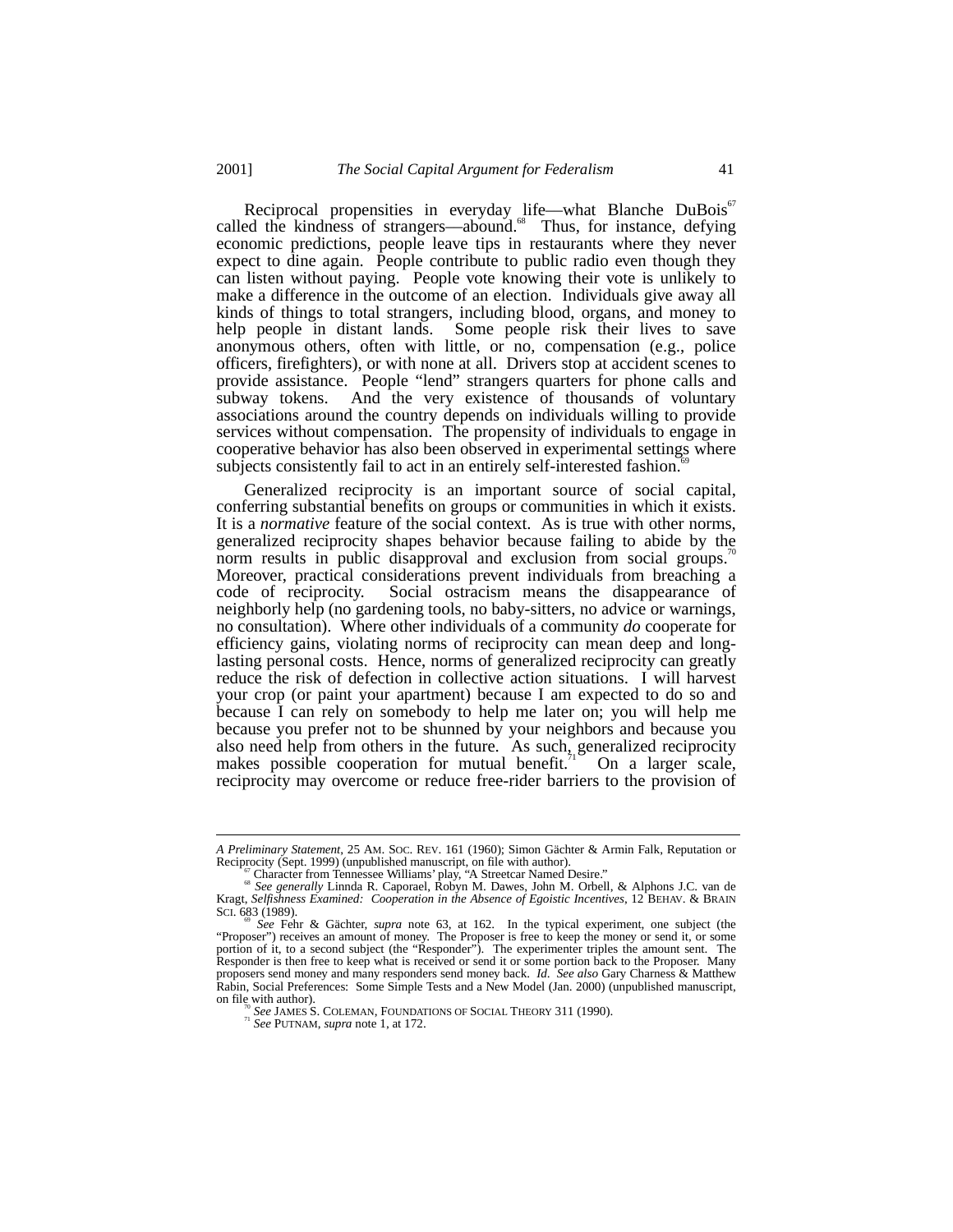public goods. Individuals acting reciprocally contribute to public goods even without any specific guarantee that others will also contribute.

More generally, norms of reciprocity reduce a variety of transaction costs. When individuals do not need to constantly check whether they are being exploited, but instead may rely on shared cooperative norms, their goals become easier to achieve. For instance, it is cheaper and easier for me if somebody on the street will lend me a quarter to make a phone call than if I have to use a credit card or call collect. It is easier for me to leave my briefcase at my table when I go to order coffee than to drag it along because I worry it will be stolen. If I may be confident that a salesperson is not cheating me, it is easier for me to buy a car. If I do not need to rely on lengthy legal documents to borrow money, it is cheaper and easier to get a loan. In numerous ways such as these "[a] society that relies on generalized reciprocity is more efficient . . . for the same reason that money is more efficient than barter." 73 Generalized reciprocity serves to "lubricate the inevitable frictions of social life."<sup>74</sup>

## III. FEDERALISM AND SOCIAL CAPITAL

The previous Parts of this Article have described the nature and importance of social capital. This Part outlines the social capital argument for federalism, examining in detail why a federal system of government is more likely to promote social capital than a nationalist form of government.

This argument is summarized as follows: An important benefit of dividing authority between the national government and the states is that such division increases the points of political power over which citizens can exert influence in order to achieve their goals. Rather than facing a single governing entity, under a federal system of government, citizen groups can influence political outcomes by directing their resources toward local, state, and national levels. A political environment in which there are multiple sites for influence promotes social capital because such an environment is conducive to a large number of interest groups in which citizens actively participate. Thus, federalism provides opportunities for smaller groups of active citizens to organize and pursue their goals in a variety of settings rather than relegating vast numbers of citizens to passive roles in a large national advocacy group which pursues its members' interests in Washington. In other words, when political power is divided, it is more difficult for any single interest group to dominate. Divided political power, therefore, increases opportunities for engagement in government by additional groups of citizens, thereby enhancing social capital.

In addition to providing an environment in which a greater number of citizen groups can exert influence in political processes, federalism enhances social capital by expanding opportunities for individuals to

 <sup>72</sup> *See* Fehr & Gächter, *supra* note 63, at 164; Robert Sugden, *Reciprocity: The Supply of Public Goods Through Voluntary Contributions*, 94 ECON. J. 772 (1984). <sup>73</sup> PUTNAM, *supra* note 21, at 135. *74 Id.*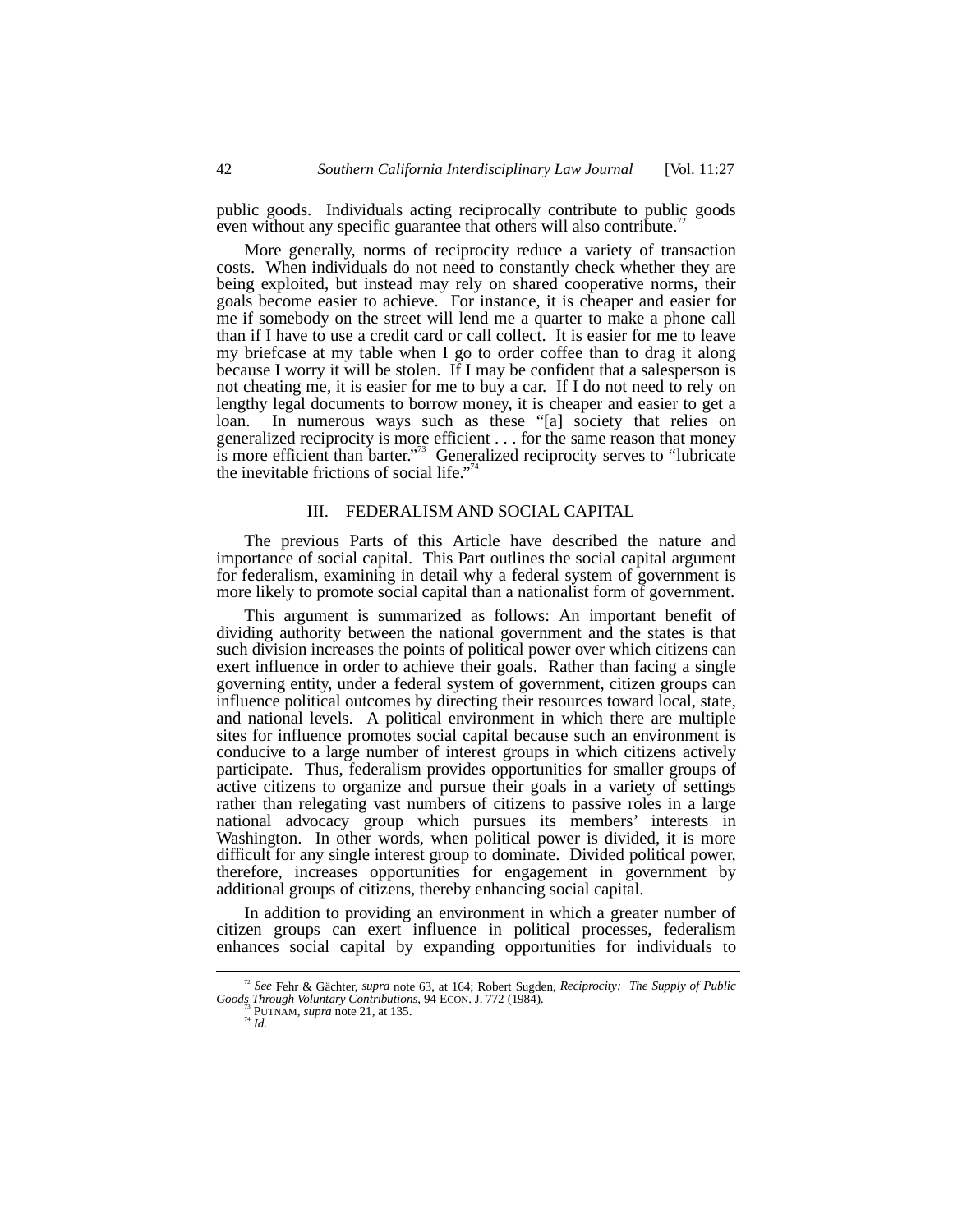participate directly in politics through such activities as running for public office.

Significantly, the social capital benefits of federalism are not merely the benefits of a decentralized system of government in which power is delegated by a central authority that remains the ultimate decisionmaker. Rather, social capital depends on an actual division of power. Such a division, characteristic of federalism, gives citizen groups incentives to seek influence at multiple levels of politics. From a social capital perspective, competition between the national government and the states over the appropriate division of power is a healthy feature of federalism. The ongoing struggle over the division of power presents constant opportunities for citizen groups to pursue their agendas. The struggle promotes social capital as a result.

For the same reason, it is also significant that federalism entails a division of power between the national government and the states, because the states are the only political entities strong enough to engage in political struggles with the national government. Some commentators advocate locating greater political power at a more local level, finding that states have become too large and too distant from their citizens.<sup>75</sup> In contrast, the social capital argument for federalism suggests that, because of the growth in the size of the nation and in the functions of the national government, the states are more relevant today than ever. Social capital depends upon strong states to counteract a strong national authority.

# A. GROUP INFLUENCE

Rather than locating power in a single authority, federalism diffuses power among multiple governments, thereby creating multiple sites of power. As a result, this design makes the domination of political life by any single group of citizens considerably more difficult. Accordingly, federalism creates opportunities for multiple groups of citizens to influence public policy.

From the perspective of a single group of citizens, a system of government in which power is centralized at the national level requires the group to target as forcefully as possible the responsible national decisionmaker.<sup>76</sup> As a result, any single group will be in competition with other like-minded groups, each seeking to exert influence at the same site of power.

Under a nationalist system of government, each group has an incentive both to expand and to deepen its resources at the national level, as a larger group will be able to exercise more political influence than a smaller one. Groups face strong pressures to grow in size by increasing the number of their members and combining with other groups. Groups will also

 $\frac{^{75} \text{} }{^{76} }$  See discussion *infra* Part III.E.<br><sup>76</sup> JERRY L. MASHAW, GREED, CHAOS, AND GOVERNANCE: USING PUBLIC CHOICE TO IMPROVE<br>PUBLIC LAW 13–21 (1997) (discussing the collective action impediments to legislati group influences in politics).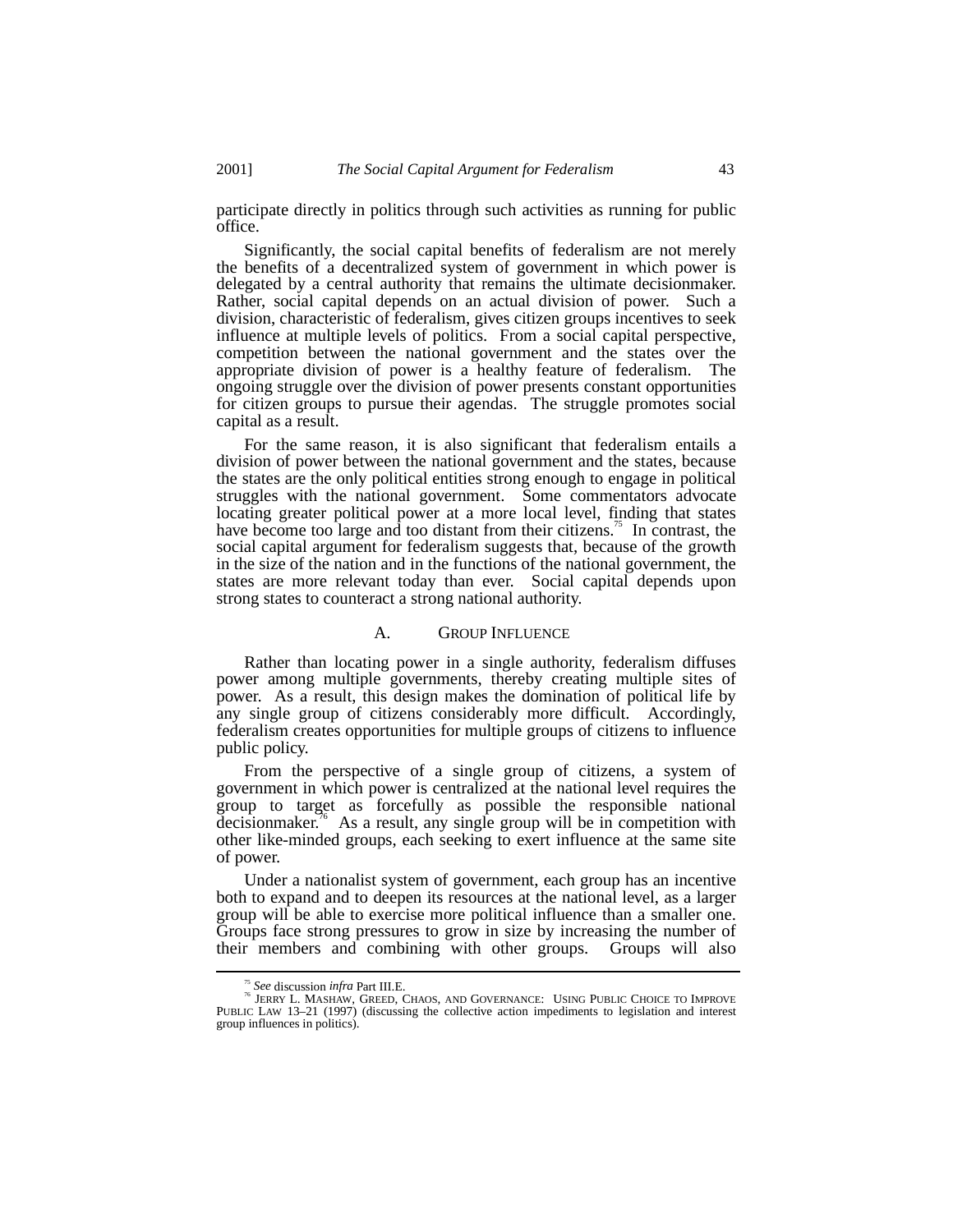strengthen their resources at the national level because resource concentration will increase their chances of influencing policy. In a nationalist system of government, larger groups are able to concentrate resources more effectively to exert greater power.<sup>77</sup> Smaller, less organized groups are less successful in using political influence to pursue their agendas.

A nationalist system of government, therefore, is likely to encourage large-scale citizen groups that concentrate their resources at the site of national government. Groups like the American Association of Retired Persons ("AARP"), Greenpeace, and the National Rifle Association ("NRA") are likely to dominate in a nationalist system. While some smaller citizen groups also exist, they are less prevalent and exercise less political influence.

Additionally, the groups that exist in a nationalist system will be organized along single issues, such as abortion, gun control, or gay rights, that capture the support of large sections of the population. Alternatively, these groups will unite members of a well-defined segment of the population, such as retirees, gays and lesbians, or teachers, but with broader and more ambiguous political goals, such as protecting the interests of gays and lesbians or promoting the needs of retirees. Multi-issue groups and groups cutting across very diverse segments of the population without a coherent focus will be uncommon in a nationalist system because it is more difficult to organize large numbers of individuals into the membership ranks of such groups.

Under a federal system of government, however, expansion and concentration of resources at the national level of government will not necessarily be strategic for every group. Instead, each group must choose whether to pursue the group's agenda by seeking to influence policy at the national level or at the state level or both. This choice will influence the form the group takes and the activities it pursues. Some groups will forego opportunities at one level of government and concentrate their resources on another. For example, a group might pursue its goals at the state government level while remaining inactive on the national political level.

<sup>&</sup>lt;sup>77</sup> Michael Greve usefully describes why today interest groups prefer a more nationalist system of government:

Until the victory of the New Deal, corporate interests generally pursued an antinationalist strategy, both in Congress and in the courts. . . . From the beginning of the twentieth century and into the 1940s, business associations masterminded and bankrolled many of the lawsuits against federal legislation . . . . That posture stemmed from a straightforward calculation: so long as corporate America could hold the line against national intervention, federalism's anti-regulatory, competitive dynamics worked to its advantage.

<sup>. . . [</sup>T]he collapse of the enumerated powers doctrine after 1937 dramatically changed the business community's calculation. Once the dam had been broken, federalism quickly became a tactical concern. Individual firms, trade organizations, or industry sectors are for or against it, depending on the stakes. The drift is toward Washington, D.C., which offers the advantages of uniform regulation, lower transaction costs, and enhanced opportunities to expropriate a larger number of competitors on a grander scale.

MICHAEL S. GREVE, REAL FEDERALISM: WHY IT MATTERS, HOW IT COULD HAPPEN 107–08 (1999).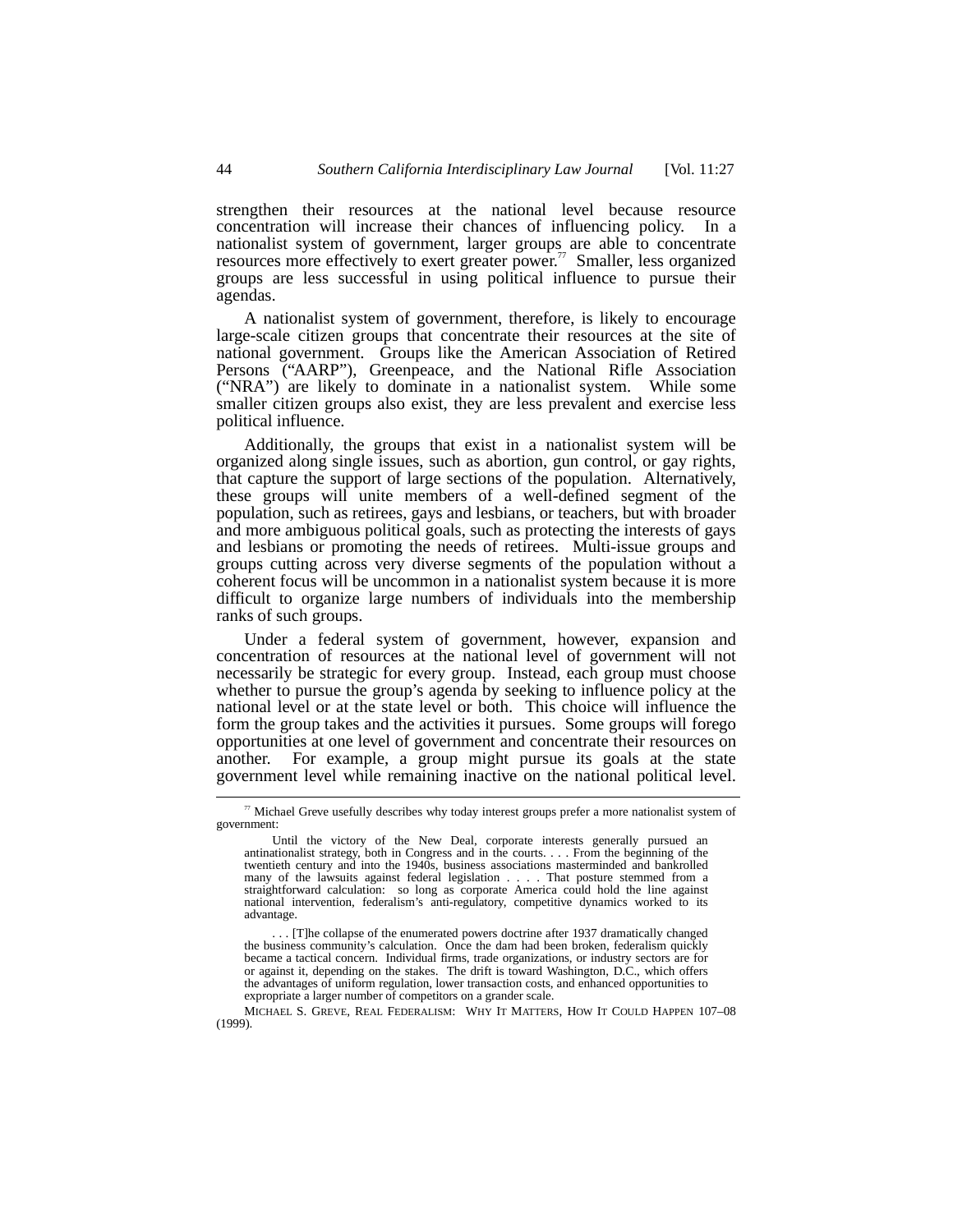Alternatively, a group may concentrate its efforts in Washington and forego opportunities in the states. Some groups might seek influence in some states, but not others. Other groups may perceive too much risk in spending all of their resources in one area and will divide their resources between both federal and state levels. Groups may aim for some mixture of breadth and depth, perhaps structuring their organization like the federal government with chapters organized at the state level, but united under a national organizational body.

As a result of organizations choosing where to seek political influence, there will be additional opportunities for them to influence policy. Under a federal system, it is unlikely that any single group will be able to capture all or even most of the political power at both the state and the national level. All groups will need to make decisions about where to focus their resources. Thus, federalism provides opportunities for political influence to groups that would likely be very weak under a nationalist system.

By requiring even the most powerful groups to forego influence over some sites of political power, federalism provides opportunities for smaller, weaker organizations to compete for influence and pursue their agendas. In a federalist system, it is easier for smaller organizations to mount opposition to even powerful groups because their resources will be more diffused.

To illustrate this point, consider, for instance, that gun control is a divisive political issue. In a nationalist political system a group seeking to exert influence in favor of or in opposition to gun regulation will need to direct its resources towards the national government. Other groups seeking influence will do the same. Groups that are able to marshal greater numbers of supporters in favor of their position and draw on larger resources will be more successful in promoting their agendas. Small groups with fewer members and fewer resources will tend to have less impact.

In contrast, under a federal system of government, influencing national policy is only one of the routes available for a group to promote its agenda. Each group must decide whether to focus its efforts at the national government, at one or more state governments, or at both the national and state governments. If large, powerful groups decide to focus their efforts at the national government, then opportunities will arise at the state level for smaller groups to exert influence. If large, powerful groups decide to focus some efforts at the national level and some efforts at the state level, then smaller groups will still be able to compete at the national level. In either instance, there will be additional opportunities for other groups to enter the political arena.

The types of citizen groups that federalism promotes will be more likely to embody high levels of social capital than the groups that emerge in a nationalist system of government. This point is clarified by returning to the two forms of social capital we discussed earlier: civic networks and generalized reciprocity.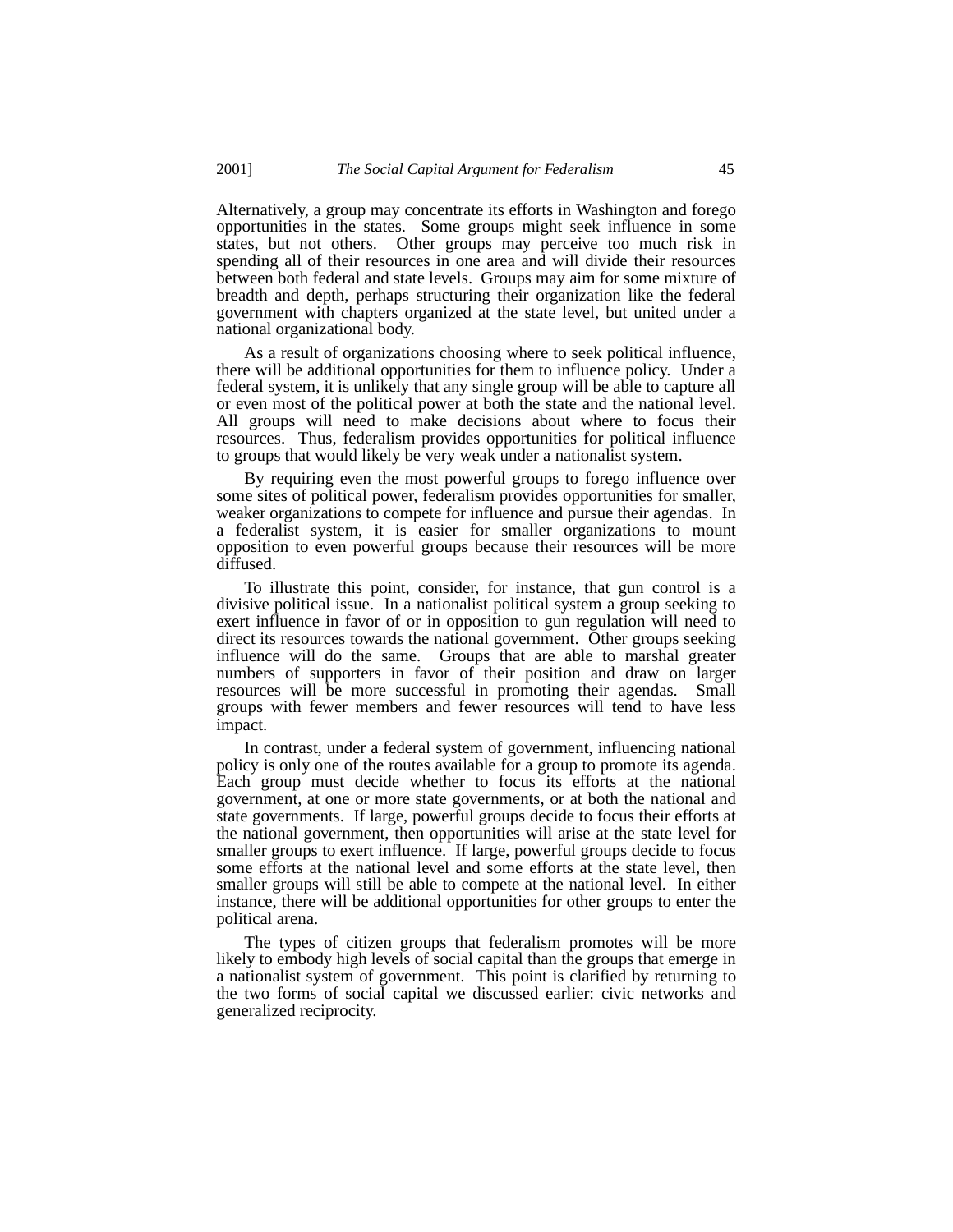#### 1. *Federalism and Civic Networks*

Smaller groups seeking to exert influence at multiple sites of governmental power are more likely to represent stronger civic networks than larger groups focusing their resources at the national level. A large number of smaller organizations embodies significantly more active citizen participation than a small number of centrally organized groups.

In smaller groups, citizens are more likely to be actively involved in a personal capacity in the group's functions by attending meetings, organizing activities, recruiting members, or holding office. On the other hand, where associational life is dominated by a small number of massmembership organizations, citizen activity is likely to be more limited, often not extending beyond making a financial contribution. The operation of such organizations is usually guided by a cadre of professional managers.

The mass-membership organizations that exist in a nationalist system of government often rely heavily on their members for financial support. In turn, these groups may be highly effective in acting on their members' behalf. From a social capital perspective, however, the kinds of organizations encouraged by a nationalist government are less significant than the organizations with more active citizen involvement that flourish under federalism. $\frac{7}{3}$ 

Small-scale associations with active participants represent strong civic networks and an important form of social capital because these associations broaden the sphere of interest of their members, bring members into contact with diverse people, and provide unique channels through which to act.<sup>79</sup> As de Tocqueville explained in his discussion of the small civic As de Tocqueville explained in his discussion of the small civic associations that prevailed in the United States in the 1830s, these associations draw individuals out of their world of private self-interest and teach them habits of cooperation, solidarity, and other civic skills.<sup>80</sup> Such associations check the tendency toward anonymity in egalitarian society.<sup>8</sup>

<sup>&</sup>lt;sup>78</sup> *See, e.g.*, MASHAW, *supra* note 76, at 19. "The American Automobile Association and the American Association of Retired Persons . . . are politically powerful organizations whose vast memberships may enroll primarily for the advantages of car towing, travel services, group discounts, and the like." Id. See also PUTNAM, supra note 21, at 58–64.<br>
<sup>79</sup> See David Knoke, Associations and Interest Groups, 12 ANN. REV. Soc. 1 (1986).<br>
<sup>89</sup> DE TOCQUEVILLE, *supra* note 49, at 515. "Feelings and ideas are rene

and the understanding developed only by the reciprocal action of men one upon another." *Id.* Echoing these observations, John Stuart Mill writes that through association with others, a citizen is drawn out of the sphere of self-interest and learns to pursue collective ends:

He is called upon . . . to weigh interests not his own; to be guided, in case of conflicting claims, by another rule than his private partialities; to apply, at every turn, principles and maxims which have for their reason of existence the common good: and he usually finds associated with him in the same work minds more familiarized than his own with these ideas and operations, whose study it will be to supply reasons to his understanding, and stimulation to his feeling for the general interest.

JOHN STUART MILL, *Considerations on Representative Government*, *in* THREE ESSAYS: ON LIBERTY, REPRESENTATIVE GOVERNMENT, THE SUBJECTION OF WOMEN 145, 197–98 (Oxford U. Press 1975) (1861).<br><sup>81</sup> *See DE TOCQUEVILLE, supra* note 49, at 516.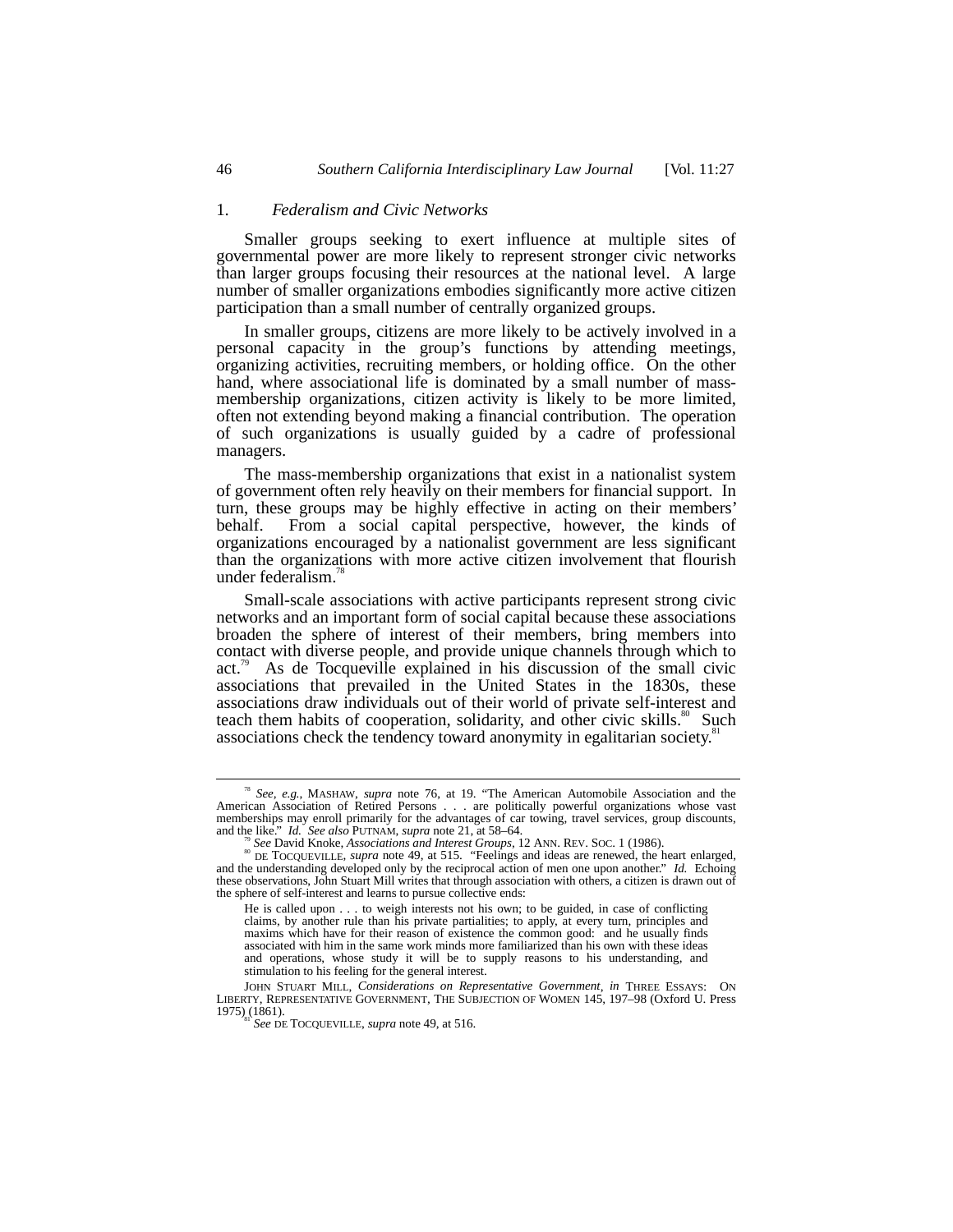Verba and his colleagues illustrate the variation in citizen activity among different kinds of organizations. They report the results of a national survey of citizen participation in a wide variety of associations. This survey asked respondents about the extent and nature of their involvement in the following categories of organizations: service clubs or fraternal organizations such as Lions or Kiwanis; veterans' organizations; religious groups such as the Knights of Columbus; ethnic groups such as the NAACP; senior citizens' groups; women's groups such as NOW; labor unions; business or professional organizations; issue-specific groups such as gun control or environmental groups; general civic organizations such as the League of Women voters; organizations supporting liberal or conservative causes such as the Conservative Caucus; candidate or party organizations; youth groups such as the Girl Scouts; literary, art or study groups; hobby, sport or leisure groups; neighborhood or homeowners' groups; charitable or service organizations such as the Salvation Army; educational organizations like the PTA; and cultural organizations such as a museum group.<sup>8</sup>

According to the results of this survey, 79% of respondents were involved in one or more of these types of associations either as members or by making financial contributions; 41% of respondents had four or more such affiliations.<sup>84</sup> Among those reporting affiliation with at least one association, 65% reported that they had attended a meeting of the association within the past year; 42% reported active membership such as service on a committee; and 28% reported that they had served as a board member or officer.<sup>85</sup> Different types of associations, however, showed quite different degrees of participation. The largest portion of respondents (44%) indicated affiliation with a large charitable or social service organization.<sup>86</sup> Almost 80% of the members in these organizations, however, simply made a financial contribution and did not attend meetings.<sup>87</sup> Participation in large cultural organizations (13% of respondents), veterans' groups (16% of respondents), and liberal or conservative groups (one percent of respondents) was also mostly limited to giving money.<sup>88</sup> However, of the respondents involved in the smaller service or fraternal groups (18%), religious groups (12%), educational groups (25%), literary, art, or discussion groups (6%), hobby, sports, or leisure groups (21%), business or professional groups (23%), unions (12%), and neighborhood or

<sup>&</sup>lt;sup>82</sup> VERBA ET AL., *supra* note 51, at 49–91.<br><sup>83</sup> *Id*. at 60–61. The study also included a category for "other" groups not covered by these categories.

categories. <sup>84</sup> *Id.* at 62. <sup>85</sup> *Id. See also* DAVID HORTON SMITH, GRASSROOTS ASSOCIATIONS 41, 49–51 (2000) (reporting that sixty-seven percent of adult Americans, or 124 million individuals belong to one or more grassroots organization, and that there are 7.5 million such associations); ROBERT WUTHNOW, SHARING THE JOURNEY: SUPPORT GROUPS AND AMERICA'S NEW QUEST FOR COMMUNITY 45 (1994) (reporting that 40% of the adult population, or seventy-five million Americans, are members of a "small group" that meets regularly and estimating that there are three million such groups in the United States); Frank R. Baumgartner & Jack A. Walker, *Survey Research and Membership in Voluntary Associations*, 34 AM. J. POL. SCI. 908, 920 (1988) (reporting that 77.7% of respondents are members of one or more groups).<br>POL. SCI. 908, 920 (1988) (reporting that 77.7% of respondents are members of one or more groups).<br><sup>87</sup> *Id.* 88 *Id*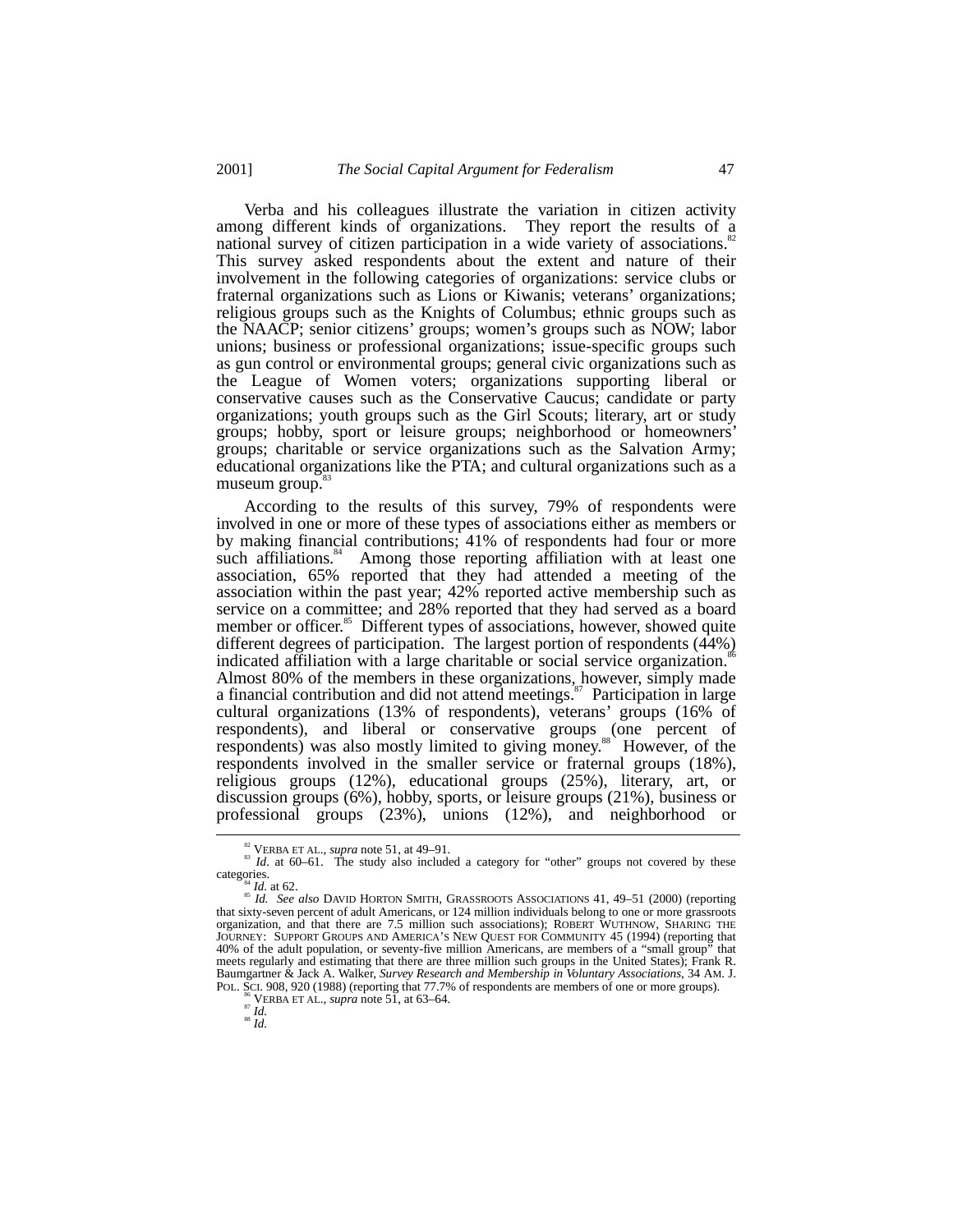homeowners' groups (12%), at least half reported regular attendance at group meetings.

Externally, the small-scale associations likely to be promoted by federalism "allow individuals to express their interests and demands on government." 90 These associations aggregate political power by allowing individuals who would otherwise be politically weak to join together to express their views and advance their interests.<sup>91</sup> Internally, these smallscale associations bring people together and teach them organizational skills, like how to develop programs, write letters, run meetings, recruit associates, and negotiate with others, that are useful in advancing political agendas.

Verba and his colleagues explain how these kinds of "civic skills" acquired in the setting of small-scale organizations are important resources for political activity:

Civic skills, the communications and organizational abilities that allow citizens to use time and money effectively in political life, constitute a . . . resource for politics. Citizens who can speak or write well or who are comfortable organizing and taking part in meetings are likely to be more effective when they get involved in politics. Those who possess civic skills should find political activity less daunting and costly and, therefore, should be more likely to take part. Furthermore, those capacities allow participants to use inputs of time and money more effectively, making them more productive when they are active. $\frac{9}{2}$ 

These civic skills are often acquired early in life, during the educational process; hence, education is positively correlated with political activity.<sup>94</sup> In adult life, active participation in associations, including church and workplace activities, provides additional opportunities for acquiring and practicing these civic skills.<sup>95</sup>

[T]hese non-political settings provide exposure to political stimuli. People engage in informal political discussions in these settings. In addition, the agenda of a meeting of even a non-political organization may include consideration of political issues. . . . Not only do these settings

 <sup>89</sup> *Id. See also* Morris Axelrod, *Urban Structure and Social Participation*, 21 AM. SOC. REV. 13, 15 (1956) (reporting that only one-fifth of respondents were active in their associations); John C. Scott, *Membership and Participation in Voluntary Associations*, 22 AM. SOC. REV. 315, 318–19 (1957) (reporting that 16.1% of members hold positions as officers; 14.1% are on committees; and the average attendance at meetings is 2.65 times per month). 90 PUTNAM, *supra* note 21, at 338. *See also* James Kerri, *Anthropological Studies of Voluntary*

*Associations and Voluntary Action: A Review*, 3 J. VOLUNTARY ACTION RES. 10 (1974) (explaining that, externally, associations act as political pressure groups, perform deliberative functions, and act as

Amy Gutmann, *Freedom of Association: An Introductory Essay*, *in* FREEDOM OF ASSOCIATION 3, 3 (Amy Gutmann ed., 1998) (claiming that "without access to an association that is willing and able to speak up for our views and values, we have a very limited ability to be heard by many other people or to influence the political process, unless we happen to be rich or famous"). *See also* Joshua Cohen, *Deliberation and Democratic Legitimacy*, *in* DELIBERATIVE DEMOCRACY: ESSAYS ON REASON AND POLITICS 67 (James Bohman & William Rehg eds., 1999).

<sup>&</sup>lt;sup>92</sup> PUTNAM, *supra* note 21, at 338.<br><sup>94</sup> VERBA ET AL., *supra* note 51, at 304. 94 *Id.* at 309. 95 *Id.* at 305.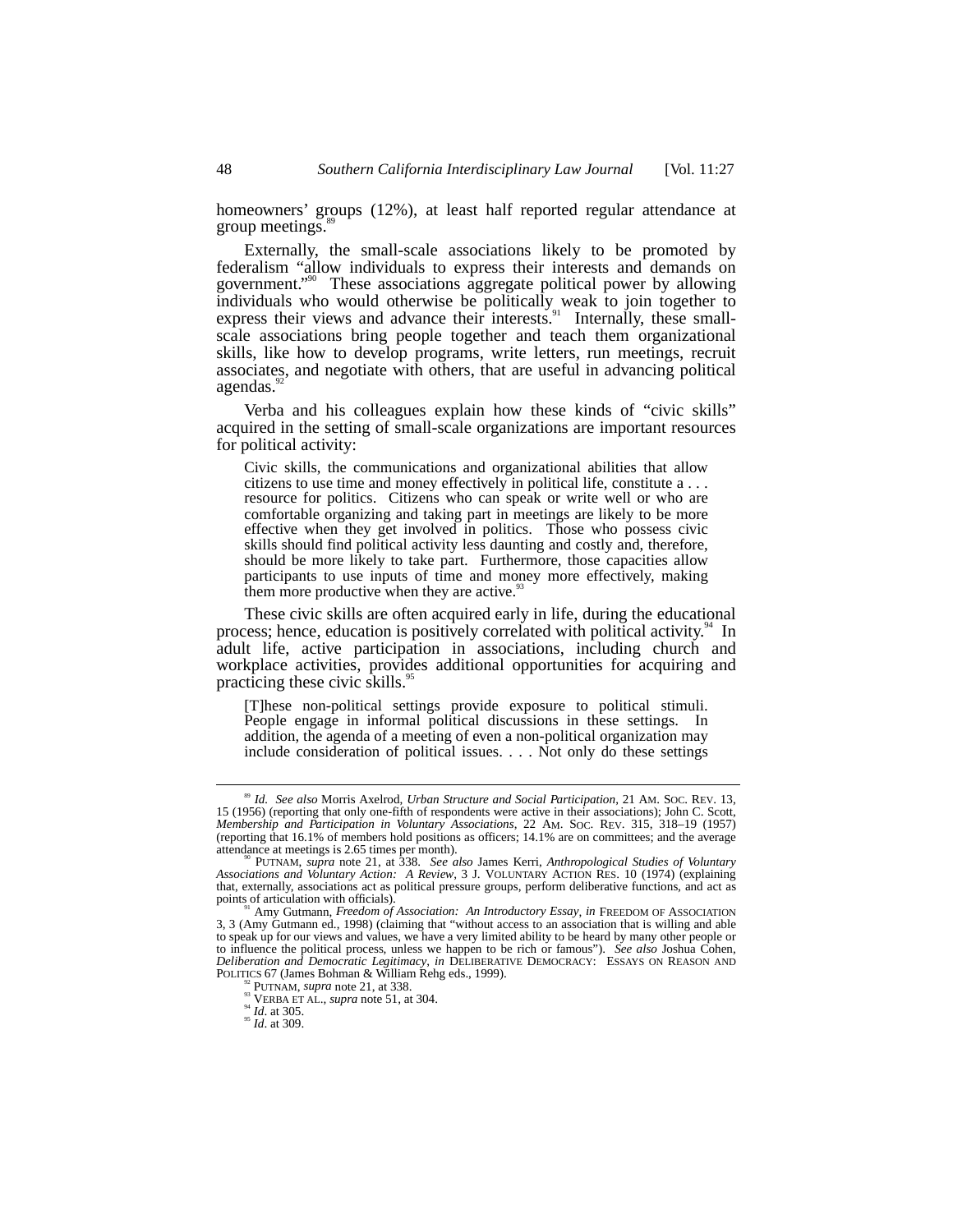provide exposure to political messages but . . . they are frequently the locus of political recruitment of citizen activists.

. . . .

These non-political institutions [also] offer many opportunities to acquire, or improve, organizational or communications skills in the context of activities that have nothing to do with politics. Managing the firm's move to new quarters, coordinating the volunteers for the Heart Fund drive, or arranging the details for a tour by the church children's choir . . . represent opportunities in non-political settings to learn, maintain, or refine civic skills. In short, those who develop skills in an environment removed from politics are likely to become politically competent.<sup>9</sup>

For Black citizens, small-scale associations like church groups are particularly important sites for acquiring civic skills. In the workplace, educated White citizens disproportionately occupy the high-level positions that impart civic skills.<sup>97</sup> In small civic associations, by contrast, Black citizens have the same opportunities as White citizens to develop and practice civic skills.<sup>98</sup> In church groups, in particular, Black citizens and citizens of other minority groups are able to practice civic skills more frequently than White citizens.<sup>99</sup> Accordingly, "[c]hurches  $\dots$  are one of the few vital institutions left in which low-income, minority, and disadvantaged citizens of all races can learn politically relevant skills and be recruited into political action."<sup>100</sup>

To understand the role of federalism in providing additional opportunities for the members of small, social capital-intensive organizations to exert political influence, it is important to recognize that much collective activity occurs in and through organizations that are not identifiably political. As Verba and his colleagues report, "[t]he boundary between political and nonpolitical activity is by no means clear, an aspect of political and social life in America that complicates the analysis of political and nonpolitical participation."<sup>101</sup> According to these researchers, even associational activity that appears to lie outside the political domain intersects that domain in important ways. Associational participation, in many important respects, is a "politicizing experience."<sup>th2</sup> Echoing de Tocqueville's observations in the 1830s, Verba and his colleagues find that:

<sup>&</sup>lt;sup>96</sup> *Id.* at 309–10 (citation omitted).<br><sup>97</sup> *Id.*<br><sup>98</sup> *Id.* 100. 99 *Id.* 99 *Id.* 100 PUTNAM, *supra* note 21, at 339 (citing Frederick C. Harris, *Religious Institutions and African American Political Mobilization*, *in* CLASSIFYING BY RACE 299 (Paul Peterson ed., 1995)). For a discussion of the historic role of Black churches in political activity, see JOSEPH R. GUSFIELD, SYMBOLIC CRUSADE: STATUS POLITICS AND THE AMERICAN TEMPERANCE MOVEMENT (2d ed. 1963); ALDON D. MORRIS, THE ORIGINS OF THE CIVIL RIGHTS MOVEMENT: BLACK COMMUNITIES ORGANIZING FOR CHANGE (1984). For a discussion about the role of churches in modern interest group politics, see ALLEN D. HERTZKE, REPRESENTING GOD IN WASHINGTON: THE ROLE OF RELIGIOUS LOBBIES IN THE AMERICAN POLITY (1988).<br><sup>101</sup> VERBA ET AL., *supra* note 51, at 40.<br><sup>102</sup> *Id.*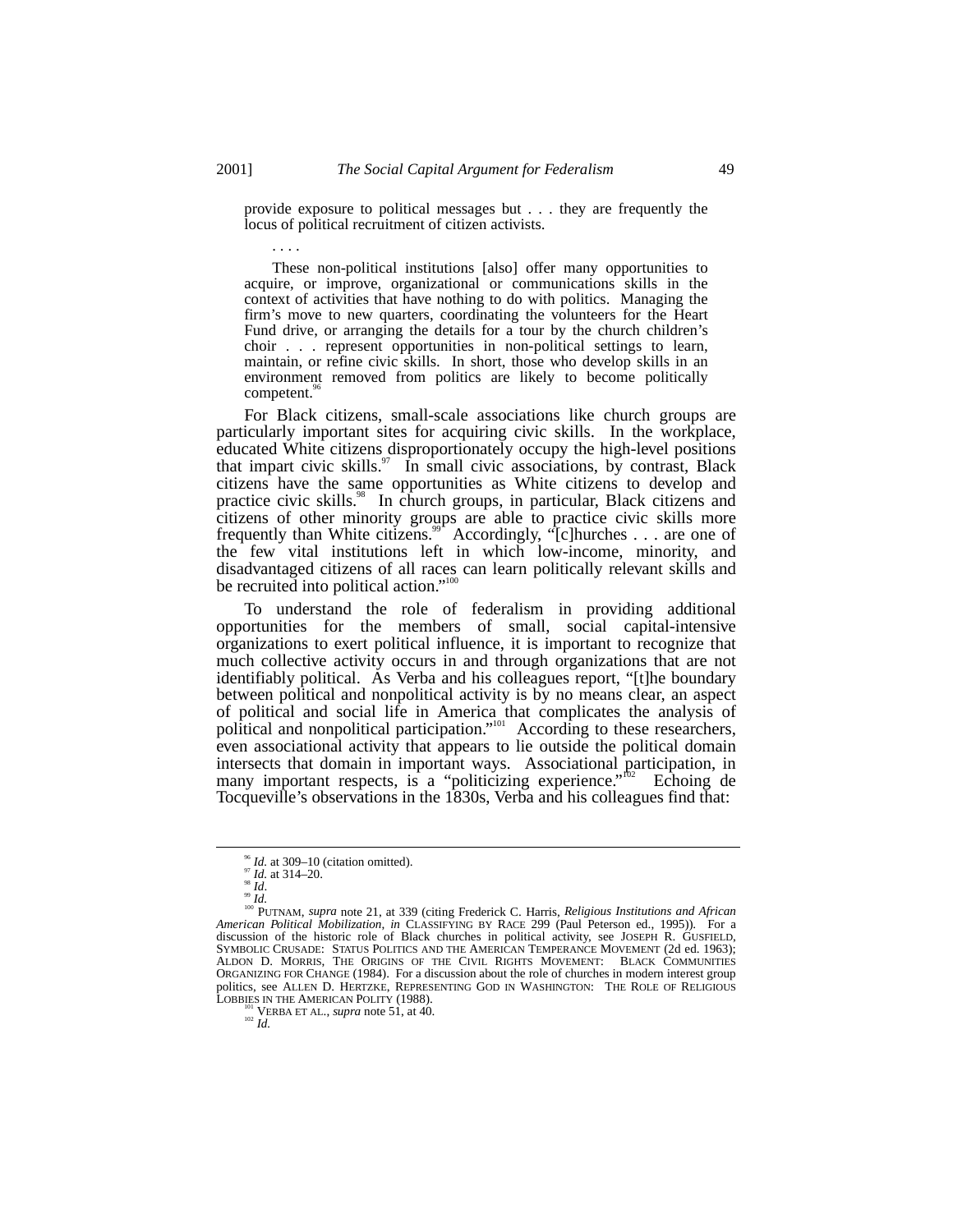[U]ndertaking activities that themselves have nothing to do with politics—for example, running the PTA fund drive or managing the church soup kitchen––can develop organizational and communications skills that are transferable to politics. In addition, these non-political institutions can act as the locus of attempts at political recruitment: church and organization members make social contacts and, thus, become part of networks through which requests for participation in politics are mediated. Moreover, those who take part in religious or organizational activity are exposed to political cues and messages––as when a minister gives a sermon on a political topic or when organization members chat informally about politics at a meeting.

An association need not exist for a specific political purpose in order to allow and encourage its members to engage in political activities and to exert political influence.

There are many historical instances of small-scale associations organized ostensibly for social or other nonpolitical reasons that encouraged their members to exert political influence.<sup>104</sup> This is particularly true for groups of citizens excluded from other political opportunities. In the 1860s, for instance, women in the United States, excluded from voting, holding office, or serving on juries, nonetheless, exercised political influence through religious organizations.<sup>105</sup> In the 1870s, the Woman's Christian Temperance Union immersed its members in prison reform, youth advocacy, and labor issues.<sup>106</sup> In the 1890s, women's reading groups turned their attention to advocating various kinds of political reforms, including legal protections for women and children.<sup>107</sup> Religious and civic associations have also played an important role in the political activities of African-Americans, who have been excluded from other opportunities.<sup>108</sup> Because these associations of otherwise excluded citizens represented a real political force, hostile governments have often sought to prohibit them. $108$ 

To summarize, federalism encourages the activities of a wide variety of small-scale associations. These small-scale associations create strong civic networks because through them citizens come together, develop collective interests, define their agendas, and learn skills that enable them to pursue their goals. While mass-membership organizations may exercise While mass-membership organizations may exercise considerable power on behalf of their members, such organizations do not represent strong civic networks because the members in these associations are likely to be relatively inactive.

<sup>103</sup> *Id*. <sup>104</sup> *See* Theda Skocpol, *How Americans Became Civic*, *in* CIVIC ENGAGEMENT IN AMERICAN DEMOCRACY 27 (Theda Skocpol & Morris P. Fiorina eds., 1999) (tracing the proliferation of associations in the United States as a function of politics, religious freedom, and republican government).

<sup>&</sup>lt;sup>105</sup> AKHIL REED AMAR, THE BILL OF RIGHTS: CREATION AND RECONSTRUCTION 239–41 (1998).<br><sup>106</sup> PUTNAM, *supra* note 21, at 389–90. 107 KAREN J. BLAIR, THE CLUBWOMAN AS FEMINIST: TRUE WOMANHOOD REDEFINED 93–112 (1980). 108 AMAR, *supra* note 105, at 241; PUTNAM, *supra* note 21, at 392. 109 AMAR, *supra* note 105, at 241.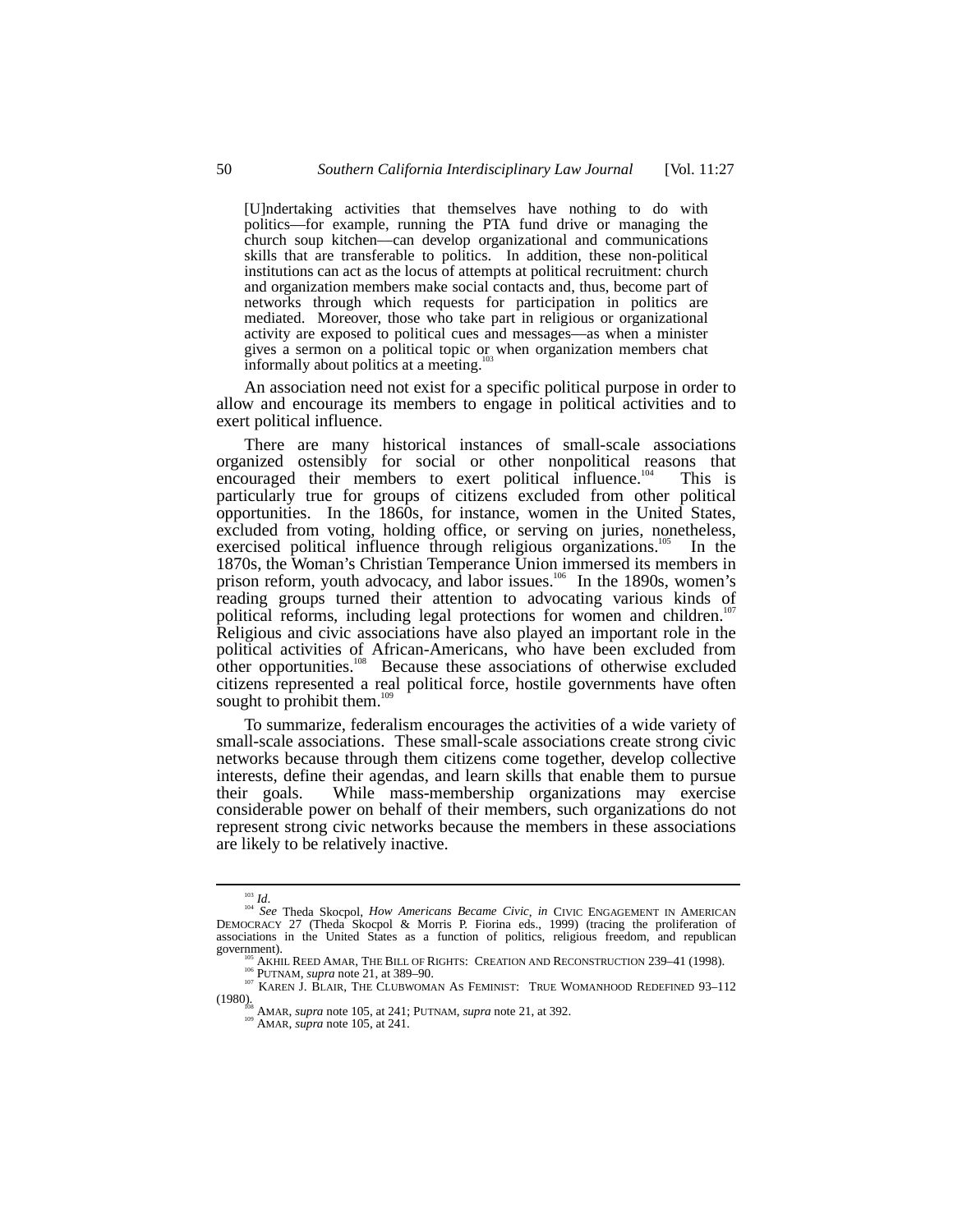#### 2. *Federalism and Norms of Reciprocity*

The types of small-scale citizen groups that federalism promotes also embody strong norms of generalized reciprocity. Individuals who are actively involved in these small-scale associations are more trusting of others and more likely to engage in reciprocal behavior.<sup>110</sup>

There are several causes for this effect. The first is closely related to the ways in which federalism promotes civic networks. When citizens participate in activities that allow them to acquire civic skills, they also develop norms of reciprocity. Through participation in civic networks, individuals learn to listen carefully to the viewpoints of others, to reserve judgment until appropriate, and to provide feedback. Individuals not only learn the importance of negotiation and compromise, and of patience and control, but also the usefulness of obtaining a consensus. They learn to respect others despite differences of opinion, and they discover ways to maintain civility despite disagreement. Such habits often promote reciprocal behavior in other settings with other individuals. For example, a person who, because of her participation in civic networks, is accustomed to negotiation and compromise may be less demanding and less selfish in her daily transactions with others than someone who has never learned similar cooperative habits.

Second, participation in the small-scale associations of federalism is likely to promote reciprocity by allowing citizens to identify with each other and increase their sense of solidarity. Research demonstrates that interacting with other people creates the sense that individuals are part of a collectivity with shared interests.<sup>111</sup> Sense of membership in a common group significantly increases cooperative behavior.<sup>112</sup> The identification that results from group membership is not necessarily limited to the specific members of the group with whom one interacts. By virtue of participation with *some* citizens we may come to see our common links with *all* citizens.<sup>113</sup>

Some associations have deliberate mechanisms for increasing identification and solidarity among their members, including pledges, songs, initiation procedures, and uniforms. The reciprocity benefits of shared membership, however, may lie in the informal greetings and other rituals that participation in the group entails. Members of a common group engage in various kinds of verbal and nonverbal communication that signal

<sup>&</sup>lt;sup>110</sup> PUTNAM, *supra* note 21, at 254.<br><sup>111</sup> *See* Bruno S. Frey & Iris Bohnet, *Identification in Democratic Society*, 26 J. SOCIO-ECON. 25

<sup>(1997).</sup> <sup>112</sup> *See* Iris Bohnet & Bruno S. Frey, *The Sound of Silence in Prisoner's Dilemma and Dictator Games*, 36 J. ECON. BEHAV. & ORG. 43, 45–46, 53 (1999); John M. Orbell, Alphons J.C. van de Kragt, & Robyn M. Dawes, *Explaining Discussion-Induced Cooperation*, 54 J. PERSONALITY & SOC. PSYCH. 811, 812 (1988); Donnel Wallace & Paul Rothaus, *Communication, Group Loyalty, and Trust in the PD Game*, 13 CONFLICT RESOLUTION 370, 374–79 (1969); Nancy R. Buchan, Rachel T.A. Croson, & Robyn M. Dawes, Who's with Me? Direct and Indirect Trust in China, Japan, Korea, and the United States 6 (unpublished manuscript, on file with author);.<br>
<sup>113</sup> On the other hand, some groups are highly insular, emphasizing how their members differ from<br>
<sup>113</sup> On the other hand, some groups are highly insular, emphas

others.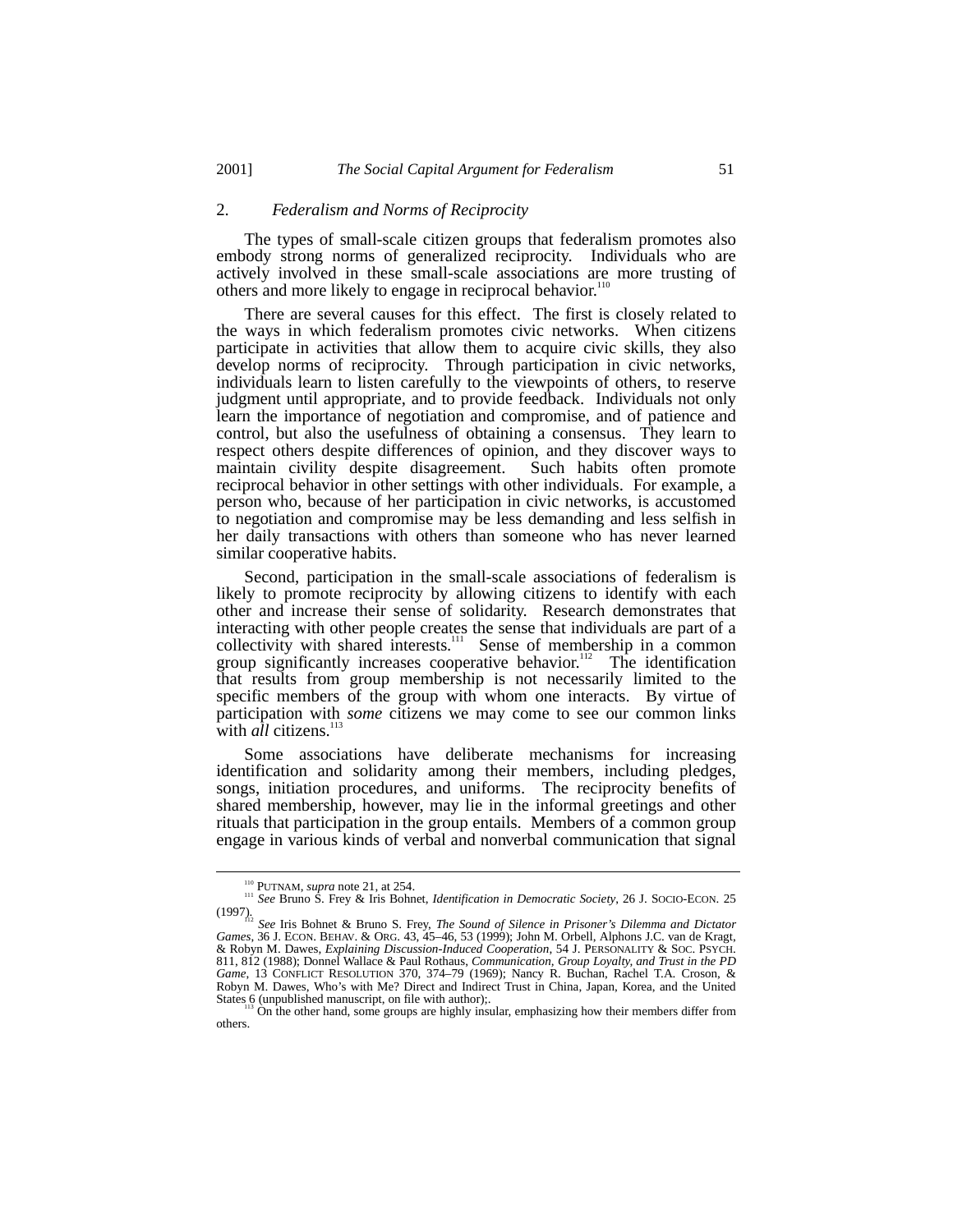their shared ties and their willingness to engage in cooperative behavior. According to Iris Marion Young, these rituals promote solidarity because they bring parties to "recognize one another in their particularity."<sup>114</sup> Through greetings such as handshakes, hugs, or saying "Good evening" and "Welcome," sharing refreshments, listening to other participants, and through forms of speech such as occasional flattery or deference that promote discussion, parties establish a level of trust and respect.<sup>115</sup> Such rituals promote reciprocity by establishing and reinforcing the good faith of the parties involved and their commitment to a shared baseline of cooperative behavior and respect. The United States Senate, for example, relies famously on these kinds of rituals.

It is useful to note that social capital theorists distinguish between two overall varieties of social capital: "bonding" social capital, which is "inward looking and tend[s] to reinforce exclusive identities and homogeneous groups," and "bridging" social capital, which is "outward looking and encompass[es] people across diverse social capital cleavages." 116 In other words, "[b]onding social capital constitutes a kind of sociological superglue, whereas bridging social capital provides a sociological WD-40."<sup>117</sup> Of particular importance to generalized reciprocity in a diverse society such as the United States, participation in small-scale associations may serve to bring individuals who would not otherwise interact into networks of solidarity. Thus, participation can perform a "bridging" function, creating cooperation among socially diverse individuals. $^{11}$ 

Social distance, the extent to which individuals are demographically similar, has a profound effect on the extent to which they will cooperate with each other.<sup>119</sup> Active participation in civic networks may reduce social distance by bringing together members of different social groups to pursue issues of common concern. Shared activities within these associations generate experience in dealing with diverse members of a community, thereby reducing the sense of difference. Such participation may also identify and clarify interests and needs that were previously unappreciated and personalize issues so that the full impact of behavior towards others is understood. Common membership in this way may reduce social separation and facilitate broad reciprocal norms.

 <sup>114</sup> Iris Marion Young, *Communication and the Other: Beyond Deliberative Demo*cracy, *in* DEMOCRACY AND DIFFERENCE: CONTESTING THE BOUNDARIES OF THE POLITICAL 120, 129 (Seyla Benhabib ed., 1996). Benhabib ed., 1996).<br><sup>115</sup> *Id.* 116<br><sup>116</sup> PUTNAM, *supra* note 21, at 22.<br><sup>118</sup> *Id.* at 23. <sup>118</sup> *See* Donna M. Desforges, Charles G. Lord, Shawna L. Ramsey, Julie A. Mason, Marilyn D. Van

Leeuwen, & Sylvia C. West, *Effects of Structured Cooperative Contact on Changing Negative Attitudes Toward Stigmatized Social Groups*, 60 J. PERSONALITY & SOC. PSYCHOL. 531 (1991).<br><sup>119</sup> *See* Iris Bohnet & Bruno S. Frey, *The Sound of Silence in Prisoner's Dilemma and Dictator* 

*Games*, 36 J. ECON. BEHAVIOR & ORG. 43, 46, 53 (1999); Elizabeth Hoffman, Kevin McCabe, & Vernon L. Smith, *Social Distance and Other-Regarding Behavior in Dictator Games*, 86 AM. ECON. REV. 653 (1996); Nancy R. Buchan, Eric J. Johnson, & Rachel T.A. Croson, Trust and Reciprocity: An International Experiment 5–6 (April 2000) (unpublished manuscript, on file with author).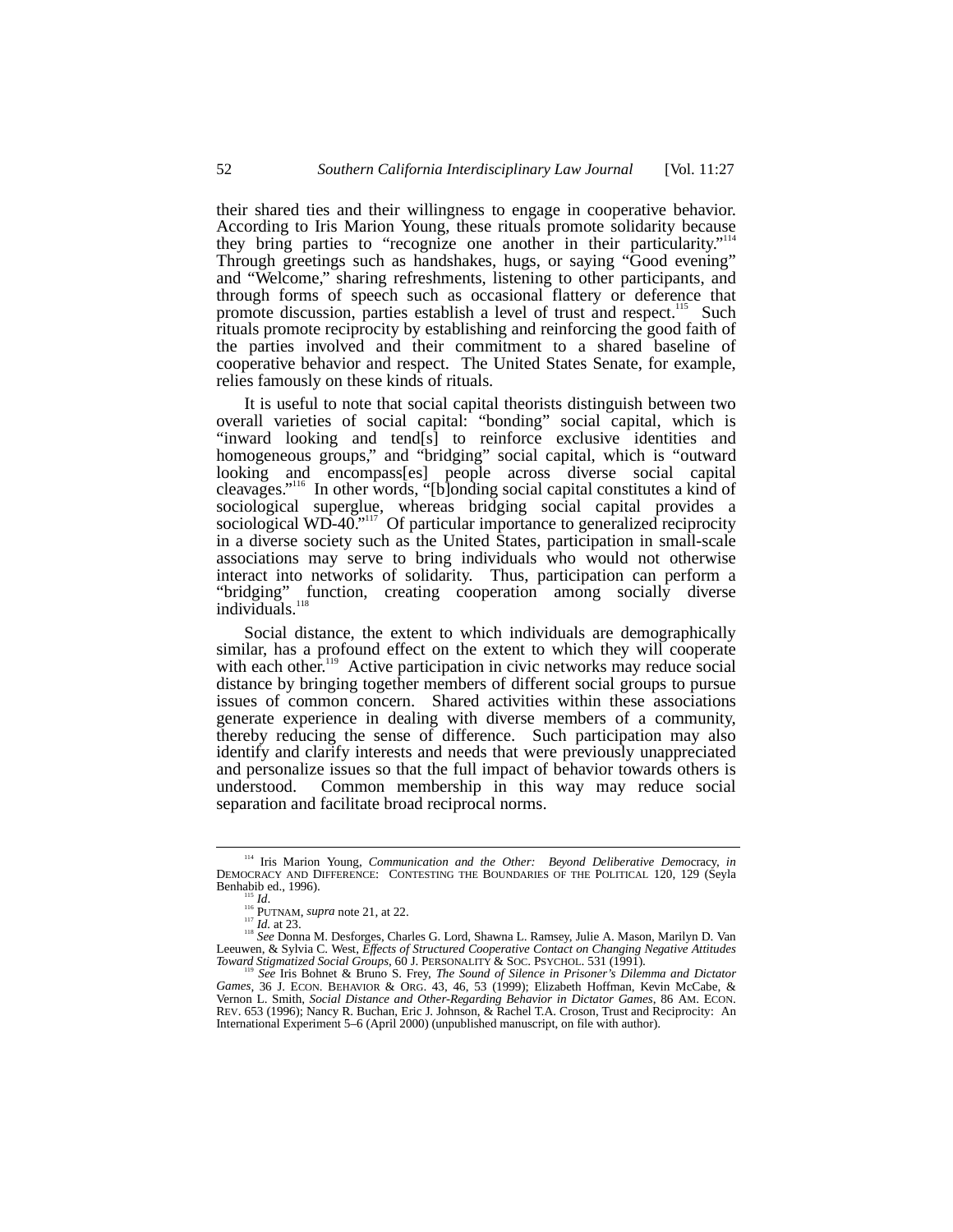A third reason that active participation in the small-scale associations of federalism promotes generalized reciprocity results from the important effects of face-to-face communication. A large body of research demonstrates that individuals who communicate with one another are more likely to trust each other and, therefore, more likely to engage in cooperative behavior.<sup>120</sup> Additionally, research shows that individuals who communicate are more trusting of other people with whom they themselves do not communicate.<sup>1</sup>

Researchers offer several reasons to explain why communication increases trust. Individuals who communicate with each other often become more trusting, because communication allows them to reach agreements for mutual benefit. In this sense, communication directly facilitates cooperation. It also allows for the discovery of benevolent characteristics and the production of empathy. If repeated, communication improves the chances of monitoring behavior and detecting cheating.<sup>1</sup>

Communication increases trust towards other unknown individuals, because it enhances the sense of membership and the recognition that there are other people who may be affected by one's conduct.<sup> $123$ </sup> It is reasonable to suppose that some of the effects of face-to-face communication may simply spill over to influence communications with others; the experience of communicating with someone may make us less distrustful of strangers in general.

Participation in the kinds of small-scale associations promoted by federalism frequently requires individuals to engage in public-regarding discourse and behavior. In the course of active membership in a smallscale citizen group, individuals must frame their views in terms that reflect the interests of the collective, rather than themselves.<sup>124</sup> As Jon Elster explains,

[T]here are certain arguments that simply cannot be stated publicly. In a political debate it is pragmatically impossible to argue that a given solution should be chosen just because it is good for oneself. By the very act of engaging in a public debate––by arguing rather than bargaining—one has ruled out the possibility of invoking such reasons.<sup>1</sup>

<sup>&</sup>lt;sup>120</sup> David Sally, *Conversation and Cooperation in Social Dilemmas*, 7 RATIONALITY & SOC'Y 58, 73–87 (1995) (reporting that the review of more than 100 game experiments demonstrates that communication has a significant positive impact on cooperation in both one-shot and repeated games). *See, e.g.*, Sanford Braver & L.A. Wilson II, *Choices in Social Dilemmas: Effects of Communication Within Subgroups*, 30 J. CONFLICT RESOL. 51, 59 (1986) (reporting that in a public goods game, communication among participants increases cooperation by 27% and nearly doubles the provision of the public good).

<sup>&</sup>lt;sup>121</sup> Frey & Bohnet, *supra* note 111, at 25 (reporting the positive effect of communication on "other-<br>regarding" behavior with respect to third parties).

<sup>&</sup>lt;sup>122</sup> Braver & Wilson II, *supra* note 120, at 59–61; Hoffman et al., *supra* note 25, at 339; Sally, *supra* note 120, at 68–70.

<sup>&</sup>lt;sup>123</sup> Frey & Bohnet, *supra* note 111; Buchan et al., *supra* note 119, at 19–20.<br><sup>124</sup> CASS R. SUNSTEIN, DEMOCRACY AND THE PROBLEM OF FREE SPEECH 243–44 (1993); Cohen, *supra* note 91; Iris Marion Young, *Difference As a Resource for Democratic Community*, *in*<br>DELIBERATIVE DEMOCRACY: ESSAYS ON REASON AND POLITICS, *supra* note 91, at 383.

Jon Elster, *The Market and the Forum: Three Varieties of Political Theory, in DELIBERATIVE* DEMOCRACY: ESSAYS ON REASON AND POLITICS, *supra* note 91, at 3, 12 (citation omitted). *See also* Joshua Cohen, *Procedure and Substance in Deliberative Democracy*, *in* DELIBERATIVE DEMOCRACY: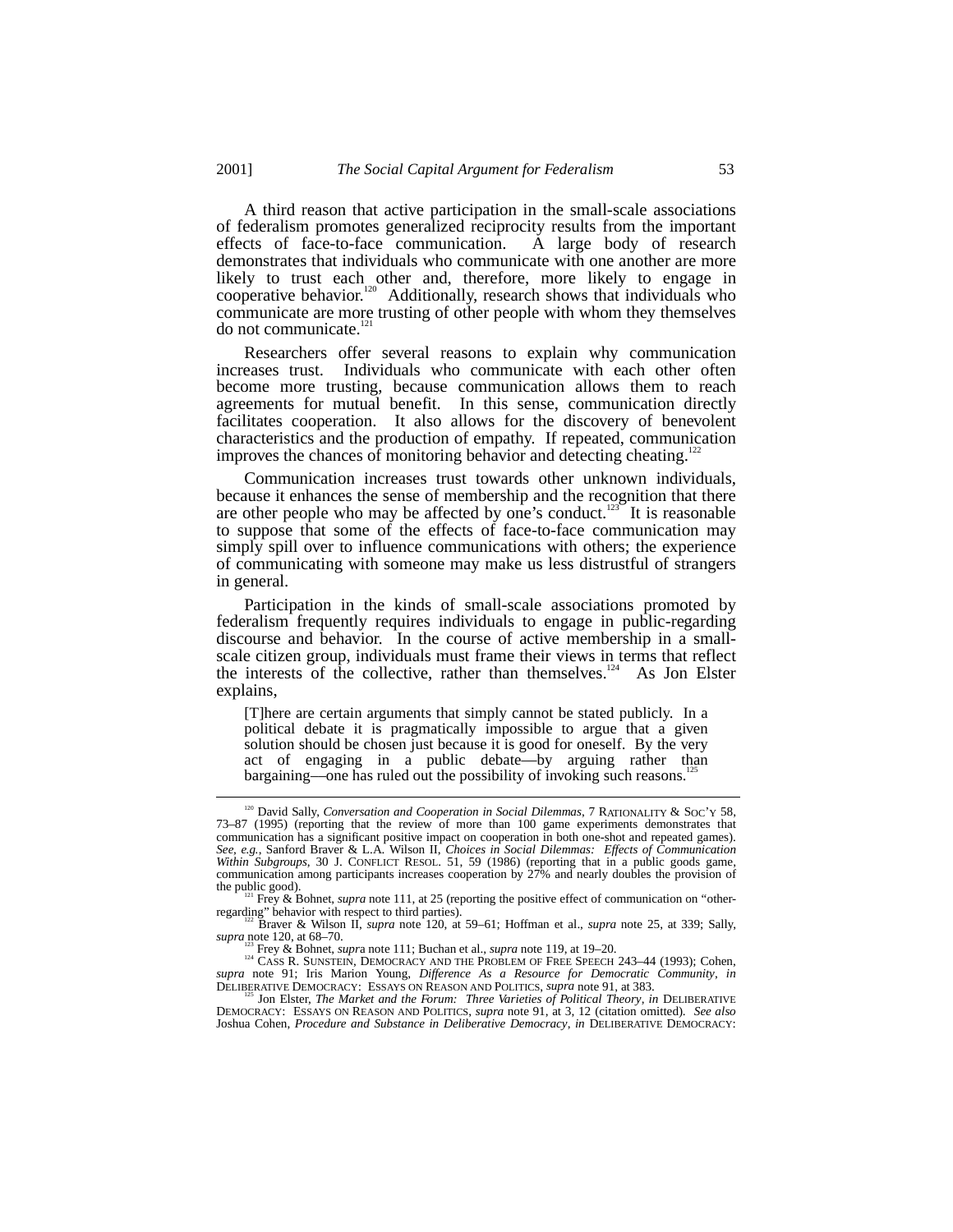Interaction with other members of a small group deters purely selfinterested ideas and proposals. When communicated to others in a small group setting, private preferences must be presented as concerns with the interests of the group or of the broader social whole. The nature of conversation may be altered when it is characterized by appeals to the general welfare. A conversation is likely to be more civil when it attempts to persuade others than when it asserts private interests.<sup>126</sup> The "civilizing" force of hypocrisy" may have the important reciprocity benefits of keeping tempers in check, reducing acrimony, and promoting respect.<sup>127</sup> Civil communication that avoids self-interested pronouncements may alter the ways in which individuals communicate and conduct themselves in other realms of social life.

Participation in the small-scale associations of federalism may even influence the private preferences of individuals. Group-based communication often weeds out purely private preferences that lack any plausible collective benefit.<sup>128</sup> Cass Sunstein argues that certain types of prejudice are "laundered" by collective discourse.<sup>129</sup> Frequent communication in a small group setting may encourage collective benefits as a matter of personal preference. Communication with others in the context of small-scale associations may even change an individual's preferences, instilling a taste for reciprocal behavior. Individuals who speak in public-regarding terms as a result of group affiliation may adopt such preferences as their own over time.<sup>1</sup>

The fourth reason that the associations promoted by federalism enhance norms of generalized reciprocity is that active participation by large numbers of citizens in these associations sends the important message that citizens can be trusted to influence politics and to pursue their own agendas. "Civic virtue is bolstered if the public laws convey the notion that citizens are trusted . . . . Such trust is reflected in extensive rights and participation possibilities."<sup>131</sup> For this reason, trust among citizens is generally much higher in democratic societies, where citizens are treated as responsible agents who participate in political processes, than in authoritarian regimes, where citizens are passive subjects ruled by a central authority.<sup>132</sup> The involvement of a large number of citizens in activities with political significance enhances generalized reciprocity by promoting the understanding that citizens are trustworthy.

ESSAYS ON REASON AND POLITICS, *supra* note 91, at 407, 414. "One must . . . find reasons that are compelling to others, acknowledging those others as equals, aware that they have alternative reasonable commitments."  $Id$ .

<sup>&</sup>lt;sup>126</sup> See Amy Gutmann, *The Challenge of Multiculturalism in Political Ethics*, 22 PHIL. & PUB.<br>AFF. 171, 197 (1993); John Rawls, *The Domain of the Political and Overlapping Consensus*, 64 N.Y.U.

L. REV. 233, 238–39 (1989).<br>
27 SUNSTEIN, *supra* note 124, at 243 n.7 (citing Jon Elster, *Strategic Uses of Argument*, *in*<br>
BARRIERS TO CONFLICT RESOLUTION 236, 250–57 (Kenneth Arrow et al. eds., 1995)). BARRIERS TO CONFLICT RESOLUTION 236, 250–57 (Kenneth Arrow et al. eds., 1995)).<br>
<sup>128</sup> SUNSTEIN, *supra* note 124, at 244.<br>
<sup>130</sup> Cohen, *supra* note 91, at 76–77; Elster, *supra* note 125, at 12.<br>
<sup>131</sup> EREY, *supra* not

<sup>(</sup>Mark Warren ed., 1999).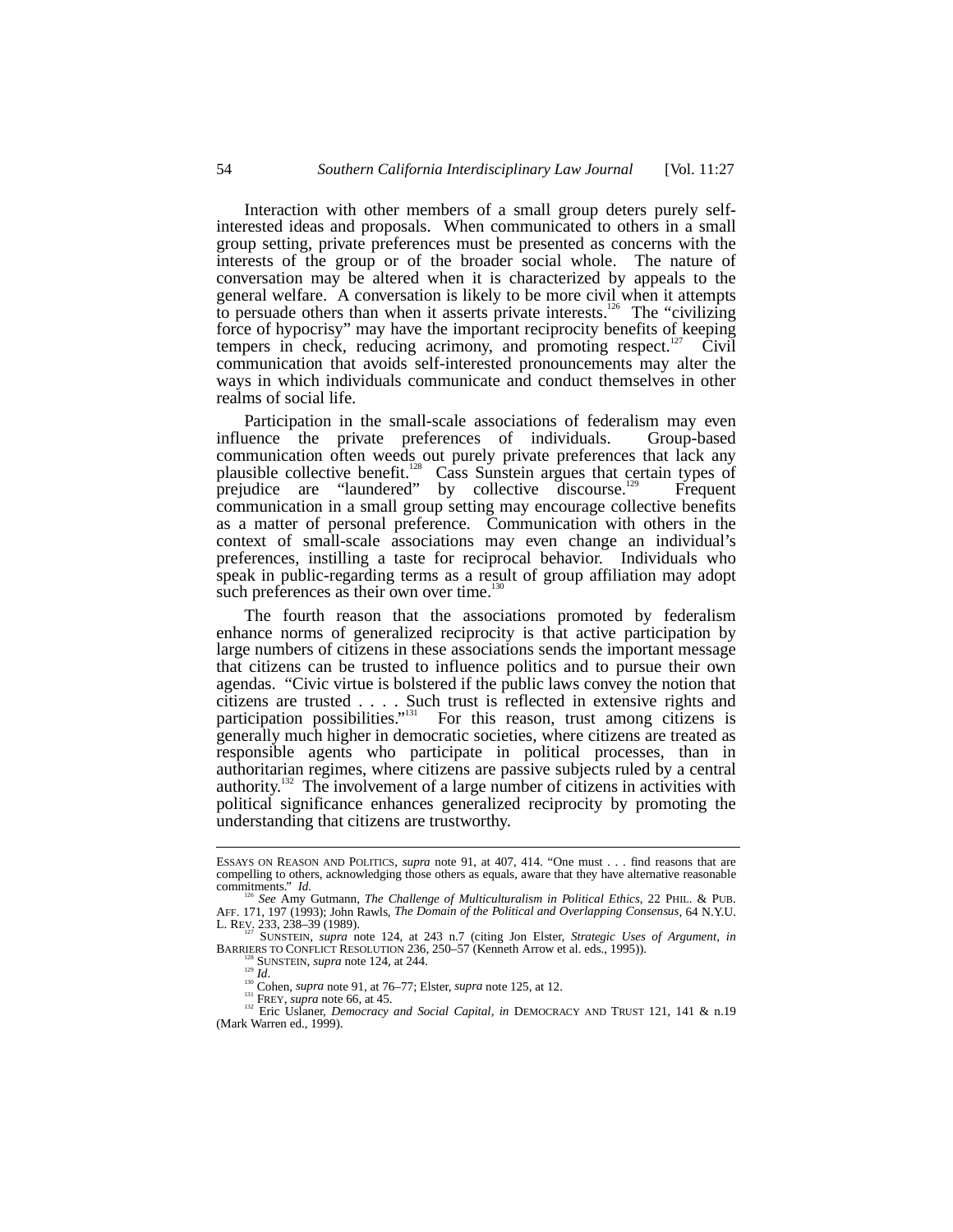#### B. DIRECT PARTICIPATION

In addition to promoting the activities of small-scale citizen groups, federalism increases the opportunities for direct forms of individual participation in public life. Citizens participate directly in public life in a variety of ways, including attending public meetings, making a speech, organizing a petition drive, running for public office, serving on a jury, voting, writing a member of Congress, and attending a rally. Just as participation in a civic network represents social capital, direct participation also has important social capital benefits. Participation joins people in common activities and facilitates the development of shared norms that enable cooperative endeavors. Regular meetings among the members of a group with a shared interest build social capital, but so do attending a town hall meeting, serving on a jury, and assisting in a petition drive. The mechanism in both situations is the same: people who come together with a shared interest or concern or to perform a shared activity develop social connections and common norms that allow them to pursue various goals.

Some forms of direct participation are more social capital intensive than others. Voting, for instance, is usually a relatively weak basis for producing social capital, because, aside perhaps from waiting in line at the polling station, it is a solitary and occasional act. We are unlikely to imagine ourselves to be deeply connected to other people simply because they voted beside us. Rallies, on the other hand, are intense forms of social capital, although their benefits might be quite short term. Running for public office can be an important basis for creating social capital with longlasting effects, but the social capital might be of a spoke-and-wheel variety; the person seeking election will develop many connections, but the people with whom she connects are less likely to be connected to each other. Some forms of public participation involve bonding social capital. Rallies or marches focused on specific issues, for example, attract similarly situated individuals. Other forms of public participation involve bridging social capital. The Civil Rights movement, for instance, was an example of bridging social capital. $\frac{1}{3}$ 

Historically, voting, participating in the militia, and serving on a jury represented significant forms of direct public participation.<sup>134</sup> In the early years of the Republic, voting was a very public affair. Voters, who often traveled together to the polling place, mingled throughout the day with other citizens and with party officials.<sup>135</sup> To election reformers at the end of the nineteenth century, this social capital signified corruption because personal contact allowed voters to be bullied, threatened, or bribed to vote a particular way.<sup>136</sup>

<sup>&</sup>lt;sup>133</sup> PUTNAM, *supra* note 21, at 22.<br><sup>134</sup> AMAR, *supra* note 105, at 48–49, 55, 88–98 .<br><sup>135</sup> *See* MICHAEL SCHUDSON, THE GOOD CITIZEN: A HISTORY OF AMERICAN CIVIC LIFE 4–6 (1998). <sup>136</sup> *See id*. at 6.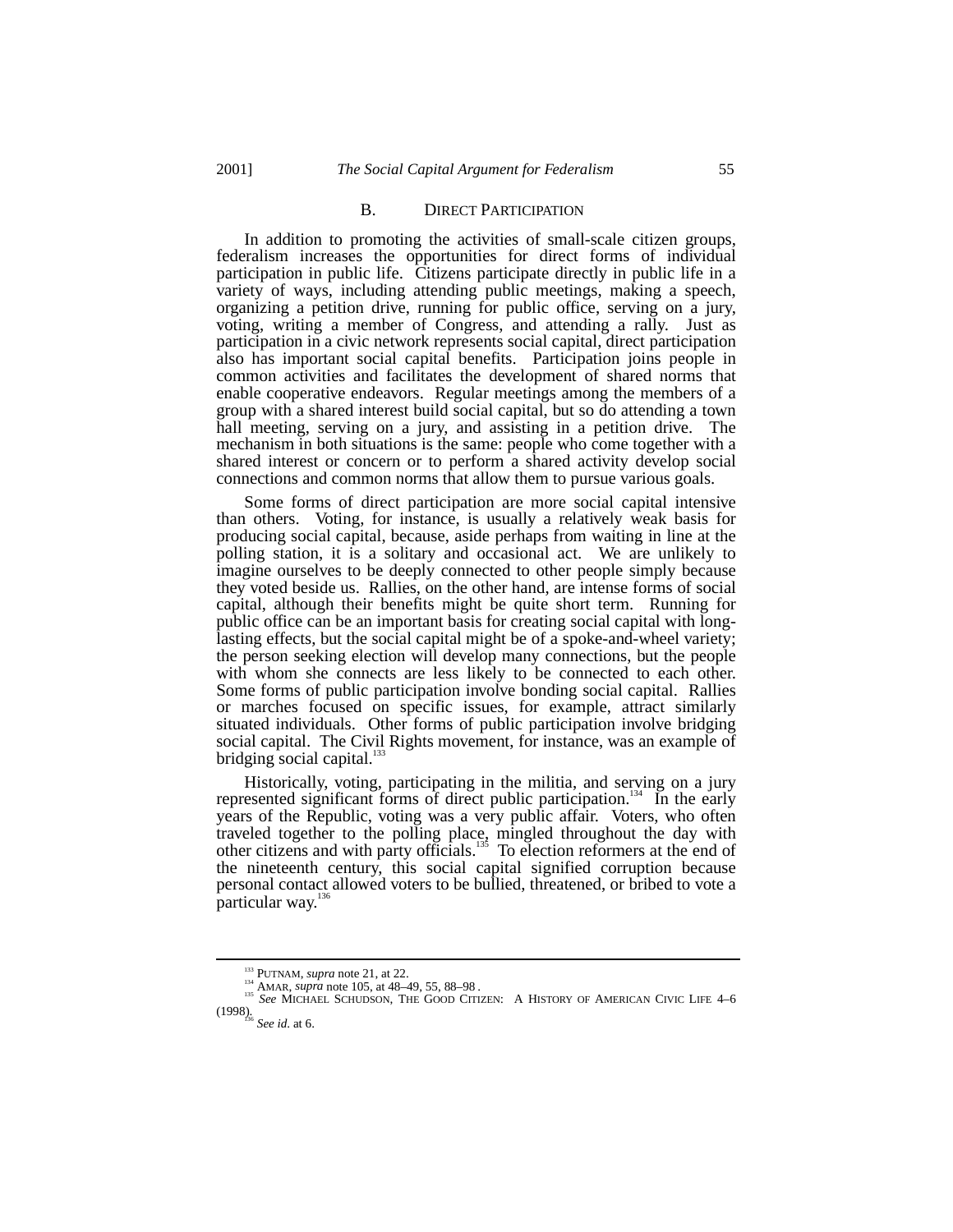In the early Republic, the militia was "a local institution, bringing together representative citizens to preserve popular values of their society."<sup>137</sup> Men served in the militia with other members of their community to reinforce shared values and interests, and to build and sustain a basis for collective action.<sup>13</sup>

Juries are an especially interesting example of direct public participation. In a very real sense a jury is a form of collective activity. Jury service is one of the few times when citizens are required to come together with other members of their community to decide an issue of considerable public importance. Jurors must discuss and debate the issues before them in a civil manner, take into account the views of all of the members of their panel, determine how the evidence presented should be weighed, and reach a result that they believe is just. Jury service often performs an important bridging function by bringing together individuals from different backgrounds who would not ordinarily interact and promoting commonality among them. Few other situations provide an opportunity for citizens to learn these kinds of cooperative skills.

The social capital that juries embody is also politically important for two reasons. Alexander Hamilton identified both of these reasons in *Federalist No. 83*, describing the unanimous support at the Constitutional Convention<sup>139</sup> for preserving the right to jury trial:

The friends and adversaries of the plan of the convention, if they agree in nothing else, concur at least in the value they set upon the trial by jury; or if there is any difference between them it consists in this: the former regard it as a valuable safeguard to liberty, the latter represent it as the very palladium of free government.<sup>1</sup>

First, juries of local citizens in criminal trials safeguard liberty because they can refuse to convict defendants, thereby checking the power of the government. At the Founding, there were dramatic examples of colonial juries resisting British authority in trials such as the seditious libel trial of John Peter Zenger.<sup>141</sup> Juries continue to play this checking role today, because their decisions to acquit criminal defendants are unreviewable.<sup>1</sup> Second, juries represent an important form of political participation by citizens. By serving on juries, citizens learn and practice the art of government.<sup>143</sup> De Tocqueville emphasized this value of juries when he

<sup>&</sup>lt;sup>137</sup> AMAR, *supra* note 105, at 56.<br><sup>138</sup> *Id*. at 55. 139 In addition to their importance in the Bill of Rights, jury trials in criminal cases were also protected in the 1787 Constitution. U.S. CONST. art. III, § 3.

protected in the 1787 Constitution. U.S. CONST. art. III, § 3. 140 THE FEDERALIST NO. 83 (Alexander Hamilton). 141 AMAR, *supra* note 105, at 84–85. *See also* SHANNON C. STIMSON, THE AMERICAN REVOLUTION IN THE LAW: ANGLO-AMERICAN JURISPRUDENCE BEFORE JOHN MARSHALL 52–55

<sup>(1990).&</sup>lt;br><sup>142</sup>Harris v. Rivera, 454 U.S. 339, 346 (1981) (per curiam) (describing the "unreviewable power of  $\frac{1}{2}$ a jury to return a verdict of not guilty for impermissible reasons"). The Fully Informed Jury Association seeks to inform citizens of their right to nullification when they serve as jurors. Judges, of course, resist this idea. *See, e.g.*, United States v. Thomas, 116 F.3d 606, 616 (2d Cir. 1997). "[N]o juror has a right to engage in nullification––and, on the contrary, it is a violation of a juror's sworn duty to follow the law as instructed by the court."  $Id$ .<br>AMAR, *supra* note 105, at 94–96.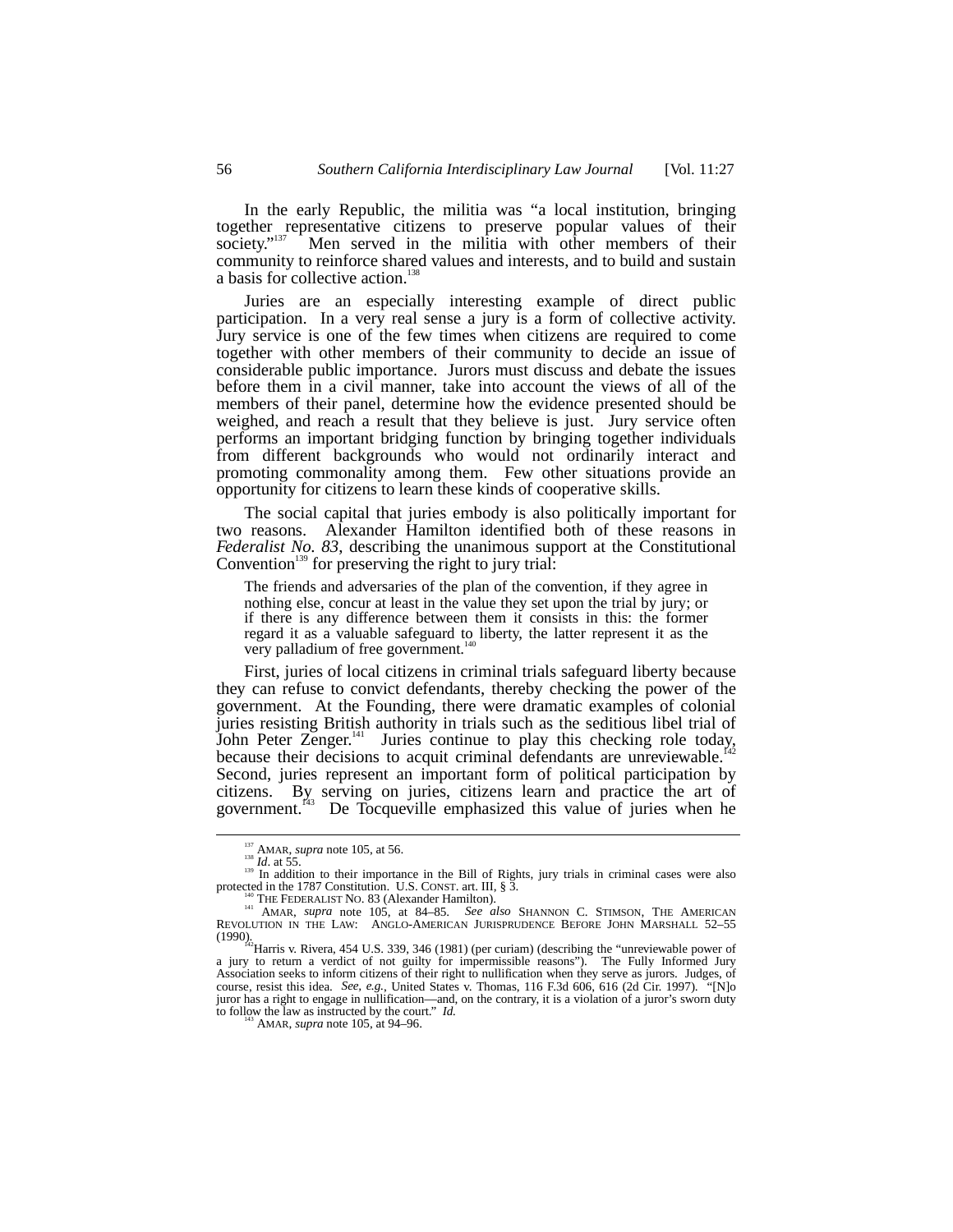observed that "[t]he jury is both the most effective way of establishing the people's rule and the most efficient way of teaching them how to rule."<sup>144</sup> According to de Tocqueville, "[j]uries . . . instill some of the habits of the judicial mind into every citizen, and just those habits are the very best way of preparing people to be free."<sup>145</sup> In the early years of the Republic, jurors looked much more like judges than they do today. Instead of simply deciding well-defined issues of fact, early juries also interpreted and applied the law. $\frac{1}{6}$ 

Just as it provides opportunities for citizens to influence politics through small-scale associations, federalism also increases the opportunities for citizens to participate directly in public life. Dividing power between governments expands the number of public offices for which individuals can run and increases the amount of legislation proposed, resulting in more opportunities to influence laws. It also increases the potential targets of rallying, campaigning, petitioning and letter writing. Thus, in a federal political system like the United States, people can run for office at the national or state level. We vote in national as well as in state elections. We serve on federal and state juries and as federal and state judges. We petition and write letters to our national representatives as well as to our state officials. We attend rallies in Washington as well as in Albany and Sacramento. Federalism promotes social capital by providing opportunities for more people to play direct roles in public life.

## C. FEDERAL-STATE COMPETITION

Arguments in favor of federalism frequently focus on the policy benefits of competition among the states.<sup>147</sup> The social capital argument for federalism, on the other hand, points to the importance of competition between the national government and the states over the appropriate division of governmental power.

Ongoing power struggles between the national and state governments provide constant opportunities for citizen groups to exert influence. When the division of power is clearly defined, citizen groups pursuing their agendas are able to direct their resources at the appropriate target. An ambiguous division of power, however, creates uncertainty regarding which

POLITICS OF PROFESSIONALISM (1986).<br><sup>147</sup> See, e.g., Jacques Leboeuf, *The Economics of Federalism and the Proper Scope of the Federal*<br>Commerce Power, 31 SAN DIEGO L. REV. 556 (1994); Michael W. McConnell, *Federalism: Ev the Founders' Design*, 54 U. CHI. L. REV. 1484, 1493–1507 (1987).

<sup>&</sup>lt;sup>144</sup> DE TOCQUEVILLE, *supra* note 49, at 276.<br><sup>145</sup> *Id.* at 274.<br><sup>146</sup> *See* AMAR, *supra* note 105, at 100–01; Albert W. Alschuler & Andrew G. Deiss, *A Brief History of the Criminal Jury in the United States*, 61 U. CHI. L. REV. 867, 903–21 (1994); Mark De Wolfe Howe, *Juries As Judges of Criminal Law*, 52 HARV. L. REV. 582 (1939); John D. Gordan III, *Juries As Judges of the Law: The American Experience*, 108 LAW Q. REV. 272 (1992); Douglas G. Smith, *The Historical and Constitutional Contexts of Jury Reform*, 25 HOFSTRA L. REV. 377, 446–54 (1996); Comment, *The Changing Role of the Jury in the Nineteenth Century*, 74 YALE L.J. 170 (1964). Even though juries no longer decide issues of law, nonlawyer judges continue to do so. Alschuler & Deiss, supra, at 915 n.248 (discussing the role of municipal judges, county judges, and justices of the peace). See generally DO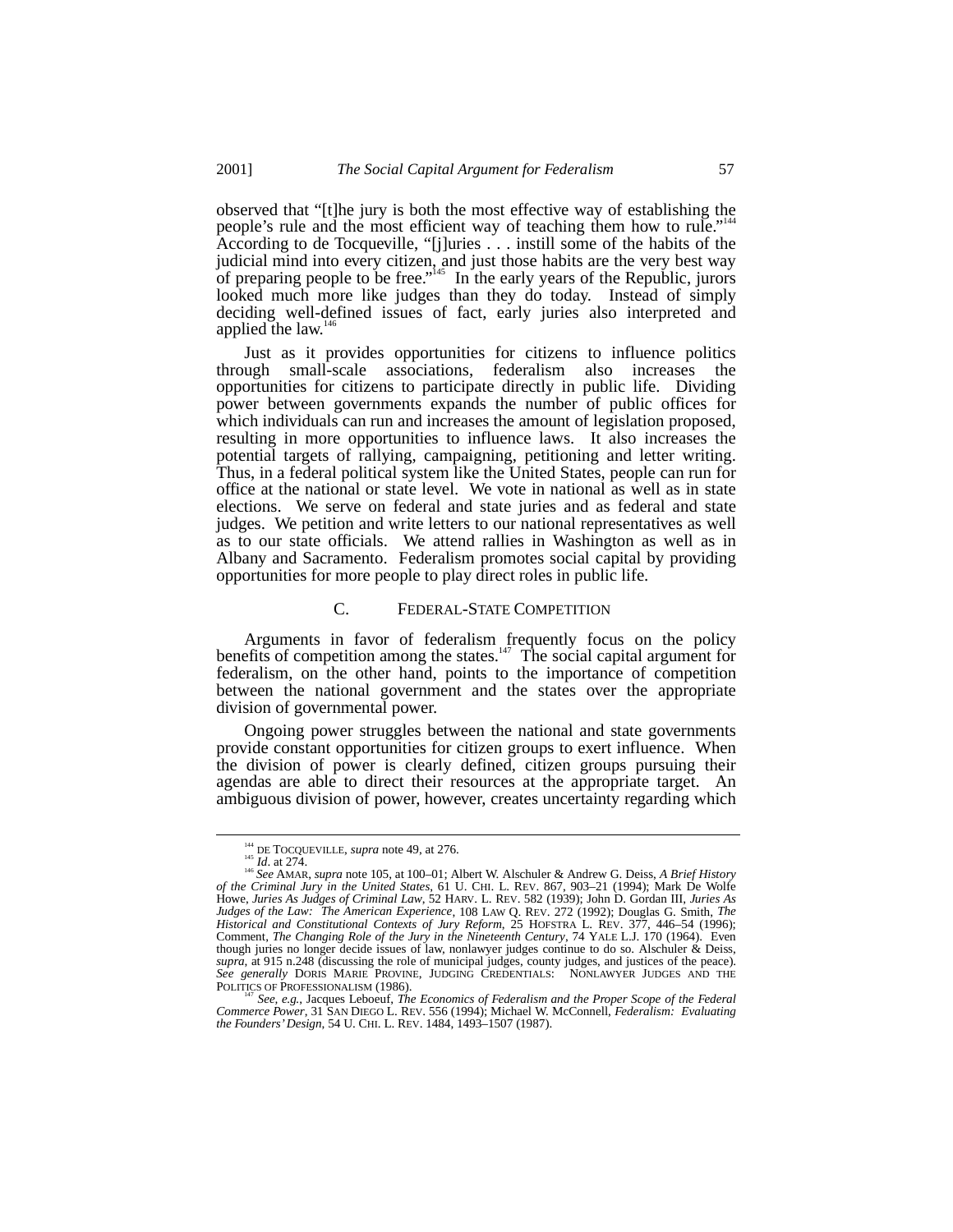government, national or state, will eventually make the decisions on a particular matter. This ambiguity in turn casts doubt on the merits of pursuing one avenue of influence rather than another––an uncertainty that citizen groups otherwise excluded from political influence can exploit.

For example, if it is clear that the national government has absolute power to regulate all firearms, interest groups seeking to affect legislation on gun control issues will wisely direct their resources to decisionmakers at the national level. There will be little incentive for other groups to attempt to influence the states to enact favorable gun control legislation, because when the division of power is settled, such lobbying efforts will be meaningless. As a result, a small number of groups will succeed at the national level in influencing legislation applicable to the entire country.

On the other hand, if it is unclear whether the power to regulate firearms rests with the national government or with the states, concentrating efforts at the national level becomes much less strategic. Large, powerful groups must decide whether to concentrate their efforts at the national level or to spread their resources between the national government and the states. Even if these groups influence the national government, smaller groups can persuade the states to enact legislation, arguing, for example, that gun control is properly a matter of state law. If powerful interest groups spread their resources between the national government and the states, then smaller citizen groups will be able to compete with them because of the reduced resources directed at any one site of government.

What may appear to be ceaseless bickering between the state and national governments, produced by an imprecise constitutional division of legislative powers, may be quite healthy from a social capital perspective. When the national government and the states struggle over the appropriate division of governing authority, new opportunities for citizens continually emerge. Under the mechanisms I have explored, these opportunities are good for social capital.

#### D. THE LIMITS OF DECENTRALIZATION

Federalism differs from decentralization because the latter exists when authority is delegated. A nationalist system of government might be decentralized when it decides to delegate decisionmaking authority to local officials. In contrast, under federalism, actual power is located as a structural matter at a more local level and the national government cannot decide to remove that power. A nationalist system is not necessarily more centralized than a federal system of government, because in a federal system the states might not themselves delegate power locally and the nationalist government might delegate extensively.

Recognizing this distinction between federalism and decentralization, some commentators have characterized arguments favoring federalism as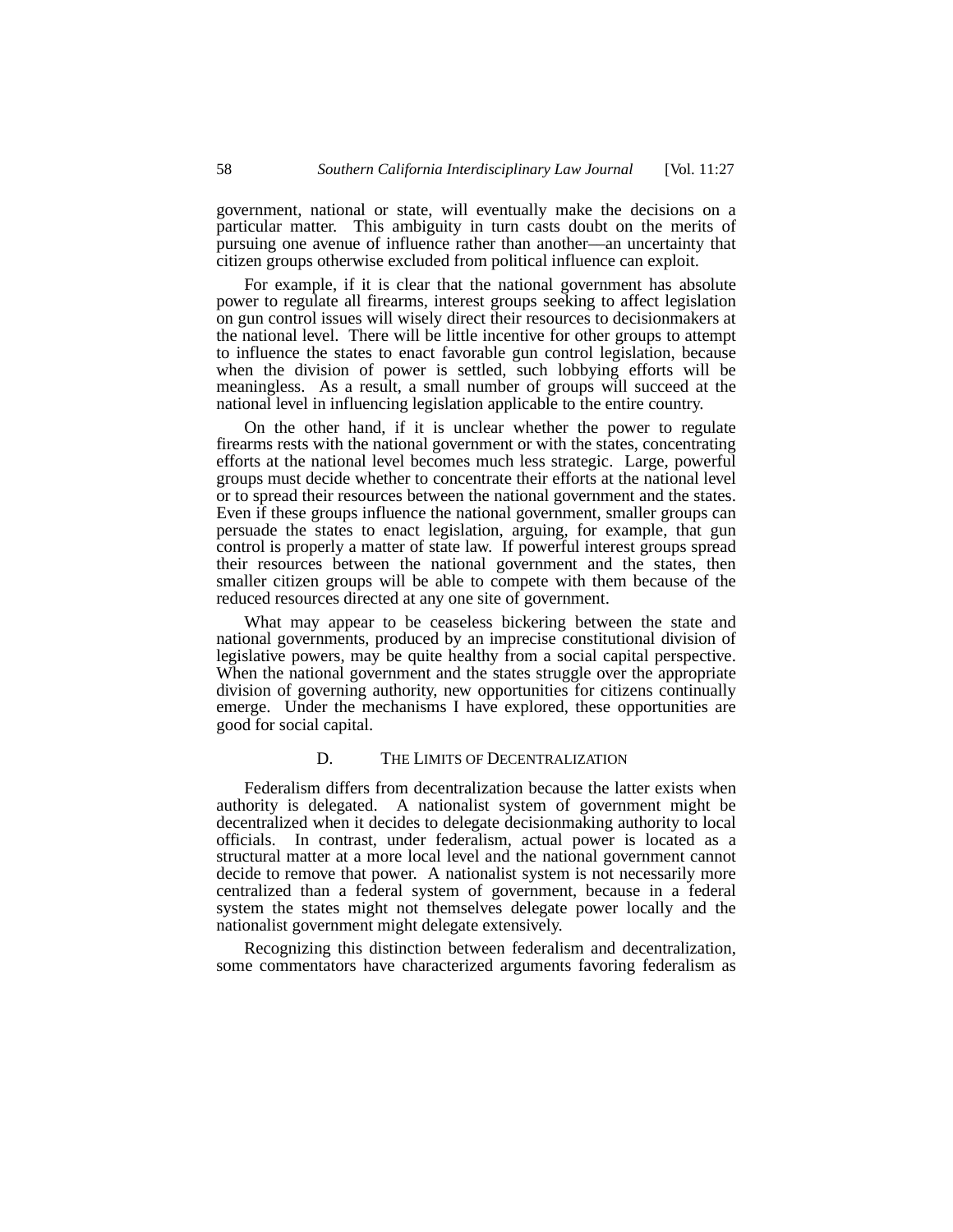actually arguments favoring decentralization.<sup>148</sup> According to this view, because there is no necessary correlation between federalism and decentralization, these arguments should focus on the appropriate degree to which authority should be delegated and not on whether power should be localized as a structural matter.

The social capital argument highlights an important advantage of federalism over mere decentralization. Social capital is enhanced when there are multiple sites of political power that promote the political activities of a large number of citizen groups and provide greater opportunities for direct forms of participation in public life. Decentralization increases the sites of political decisionmaking and may also increase opportunities for citizens to exert influence at multiple sites. In a decentralized system, however, power ultimately rests in the central authority, providing incentives for citizen groups to seek influence by strengthening their resources at the national level.

In a federal system, consolidating resources at the national level may have very little impact on politics at the state level, because power, not merely decisionmaking authority, is dispersed. Citizens cannot depend on the national government to intervene on their behalf in the states. Instead, influence over state policies requires citizens to direct resources towards state government because that is the ultimate decisionmaker.

## E. THE LIMITS OF LOCALISM

Some commentators believe the states are too distant from their citizens and advocate increased governmental power at the more local level of cities, towns, and even neighborhoods.<sup>150</sup> There may be important benefits, including social capital benefits, from more localized political power. There are also important benefits, however, from a division of power between the national government and the states. Therefore, the continued existence of strong states remains important.

The ongoing struggle over governmental powers promotes social capital by providing new opportunities for citizens to influence politics. While the states may be so large today that their governments seem removed from the lives of their citizens, the states may also be the only entities large enough to engage in power struggles with the national government. Cities, towns, and neighborhoods often lack the resources or the political will to battle with the national government over the division of authority. Relocating power from the states to the local level would

<sup>&</sup>lt;sup>148</sup> Rubin & Feeley, *supra* note 12, at 914–26 (claiming that arguments based on the benefits of local participation and responsiveness of local government as well as competition among states and experimentation at the local level are really arguments in favor of a decentralized system of government).

<sup>149</sup> *Id.* at 914–15, 951–52.<br><sup>150</sup> *See, e.g.*, Richard Briffault, *The Local Government Boundary Problem in Metropolitan Areas*, 48 STAN. L. REV. 1115 (1996); Gerald E. Frug, *The City As a Legal Concept*, 93 HARV. L. REV. 1059 (1980); Joan C. Williams, *The Constitutional Vulnerability of American Local Government: The Politics of City Status in American Law*, 1986 WIS. L. REV. 83 (1986).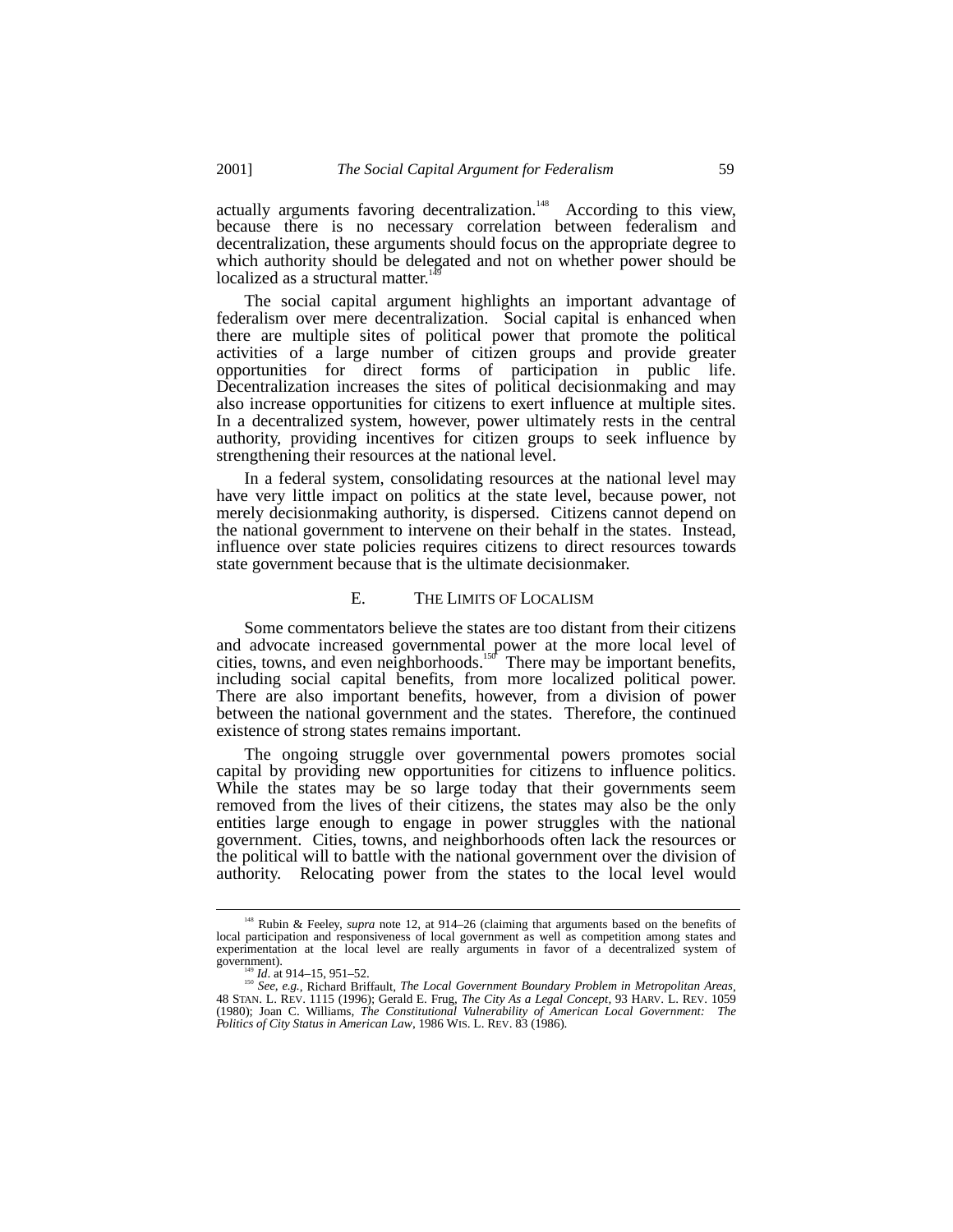diminish these power struggles, create more securely defined political divisions, and undermine an important condition for social capital. Whatever the advantages of localism, the social capital argument for federalism suggests that strong states may, nonetheless, have continued benefits.

# IV. IMPLICATIONS AND FURTHER RESEARCH

According to the social capital argument for federalism, there are important social benefits to a political system in which power is divided between the national government and the states. In this Part I briefly explore some implications of the argument and identify some directions for further research.

# A. MODERN FEDERALISM

The social capital argument cautions against abandoning or weakening our federal system of government. Despite the benefits from increased national power and decisionmaking at the national level, this argument suggests that modern federalism is important. Modern federalism creates a healthy environment for the growth of social capital and has important collective benefits. At the very least, this argument suggests that we should recognize the social capital benefits of modern federalism.

### B. THE VALUES OF FEDERALISM

The purpose of this Article is to inform ongoing debates over the value of a federal system of government by identifying an aspect of federalism that has been overlooked. The social capital argument for federalism is not meant to be conclusive. It is designed to initiate and enhance dialogue rather than to foreclose it. In particular, even though social capital is an important value of federalism, it is surely not the only relevant consideration.

Social capital plays a substantial role in social and economic life, and it contributes to the health of communities and the well-being of citizens. Social capital enables people to overcome collective action problems that are resistant to other mechanisms. Other values, however, like equality, efficiency, and fairness, are important as well. Social capital may be compatible with some of these values, but inconsistent with others. When evaluating the social capital argument for federalism, we should always weigh the benefits of social capital against other values and considerations.

# C. EVALUATING FEDERALISM

Social capital is an important value of federalism that has been overlooked thus far. There are reasons why, in debates over the usefulness of a federal design, the importance of social capital has been neglected. For instance, social capital is difficult to measure, its relationship to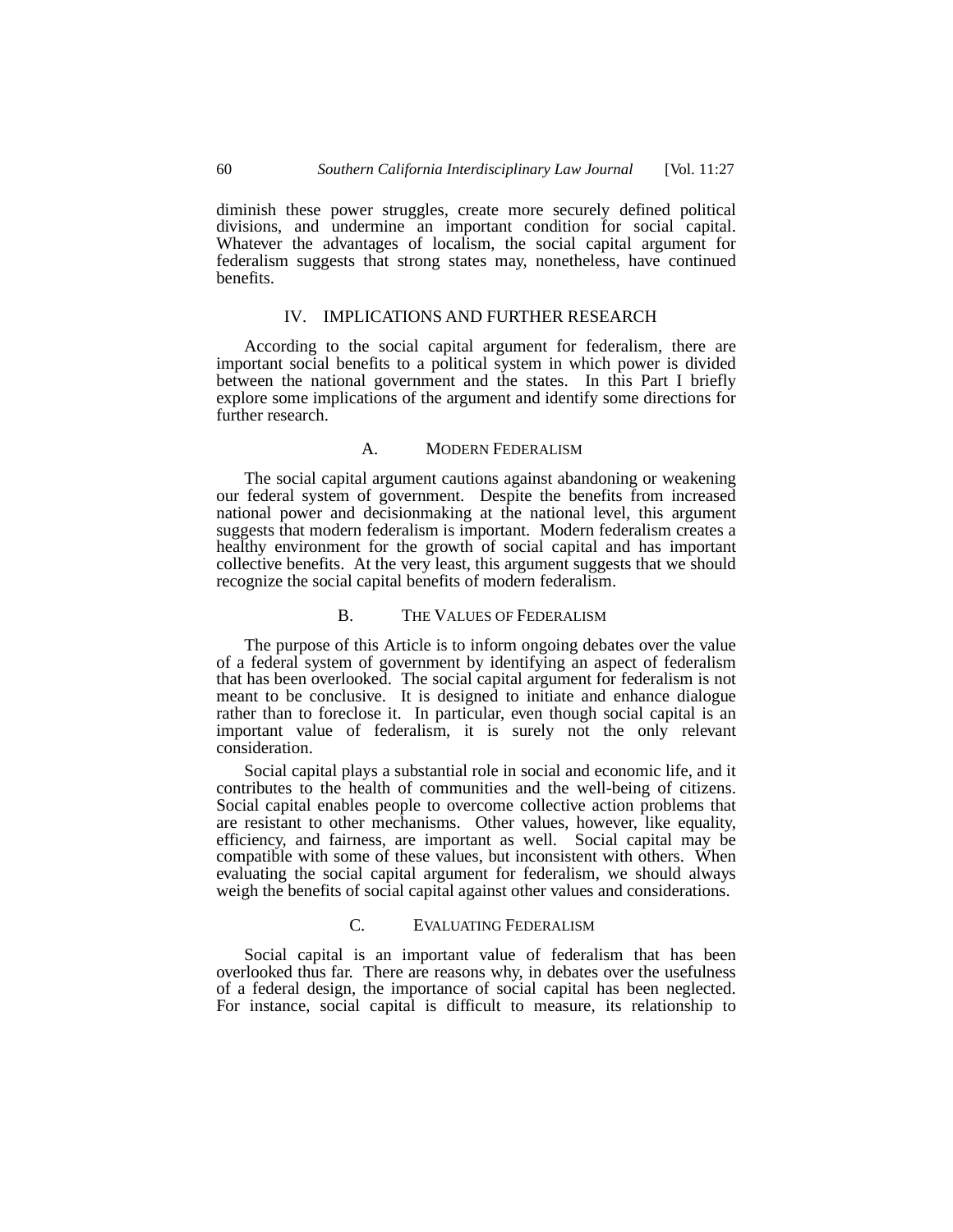federalism is complex and in many ways uncertain, and the benefits of social capital may often be long term and diffuse.

The social capital argument is a reminder that our knowledge about the ways in which political structures translate into measurable outcomes–– how these structures work or fail, benefit us or undermine our well-being, facilitate our goals or thwart them––are likely difficult to identify. Evaluating federalism is, therefore, a complicated task that requires attention to discrete, modest issues investigated with careful research. Rather than speaking abstractly about such things as "competition," "efficiency," or "liberty," we need a much more detailed definition of these qualities and to understand how the choice of a form of government may influence them. In short, evaluating the benefits of federalism, including the social capital benefits, requires a very considerable amount of further work.

### D. THE VALUE OF UNCERTAINTY

The social capital argument for federalism also suggests that there is some value in uncertainty. An uncertain division of political power and ongoing struggles over the proper functions of different governing entities may in fact be a healthy aspect of our political system. Uncertainty creates opportunities for citizen engagement. Any search for a final, settled account of how to divide the functions of government among competing authorities may be unnecessary and perhaps, ultimately misguided.

## E. DIRECTIONS FOR FURTHER RESEARCH

The social capital argument for federalism generates several theses with clear research implications. Empirical research is needed to determine whether and how federalism relates to observable levels of social capital. Studies could investigate whether, on a worldwide basis, federal political systems coexist with higher levels of social capital measured by the presence of a large number of small-scale citizen groups and greater direct involvement by citizens in public life. Conversely, studies are needed to determine the nature and extent of individual citizen activity when political power divisions are poorly defined rather than settled. Other studies could take a more longitudinal approach by investigating the issue of whether, within a single political community, periods of increased nationalization correspond with decreased levels of social capital.<sup>15</sup>

On a micro level, there are a variety of important research questions. Research is needed to determine whether and how the organizational form

<sup>&</sup>lt;sup>151</sup> In this respect, it is significant that empirical research demonstrates that during the past four or five decades—a period in which it seems reasonable to believe the nation has become more<br>nationalized—levels of social capital have been declining. PUTNAM, *supra* note 21. We are<br>increasingly "bowling alone," according to solitary bowler is the symbol for decreased membership over the last generation in a host of voluntary associations, declining interactions with our family members, friends, and neighbors, declines in church going and participation in religious organizations and events, decreased political involvement, and the consequent loss of the value and benefits this social capital represents.